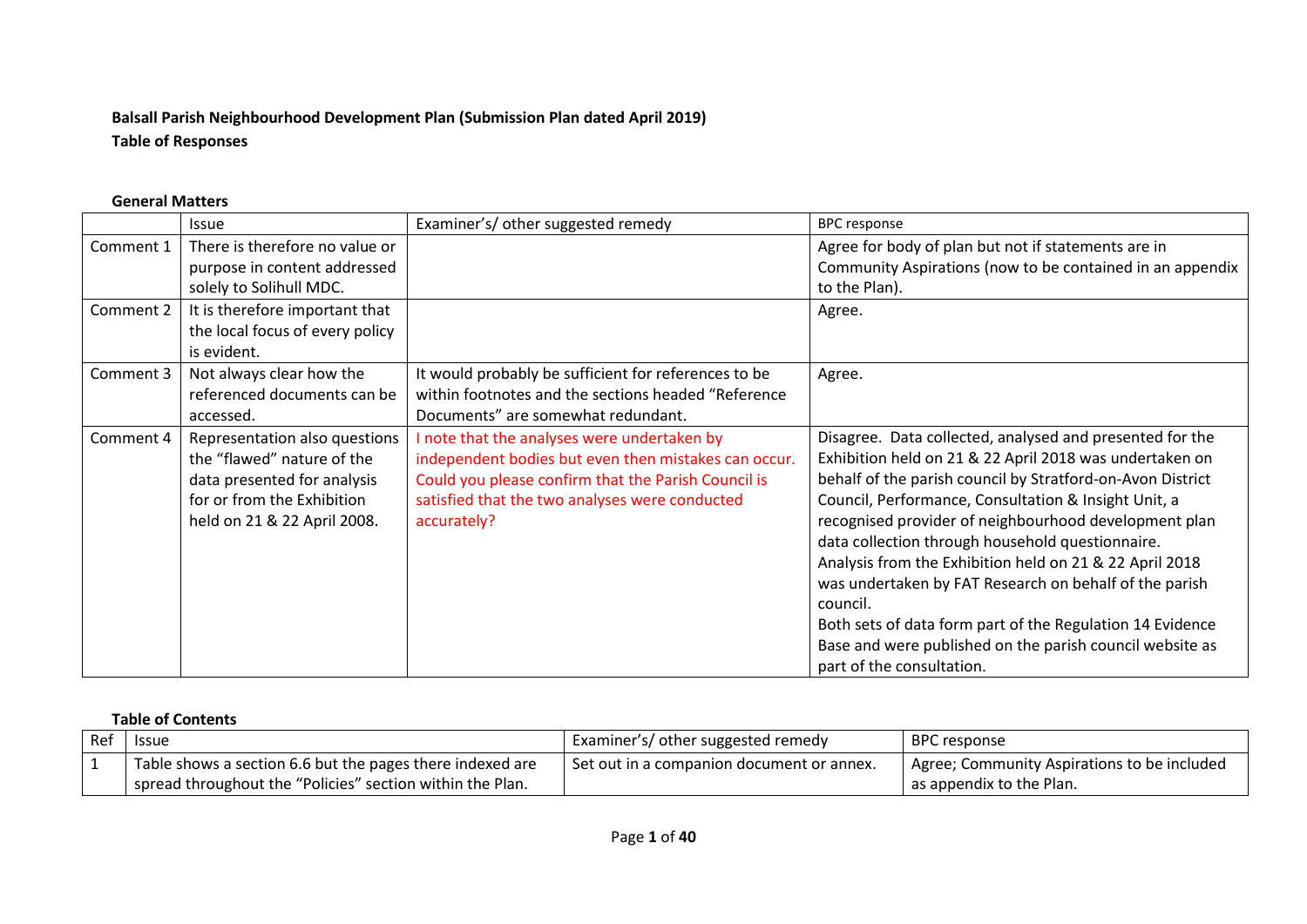#### **1. Introduction & Background**

| Ref | <b>Issue</b>                                             | Examiner's/ other suggested remedy            | <b>BPC</b> response |  |
|-----|----------------------------------------------------------|-----------------------------------------------|---------------------|--|
|     | The history of the designation of the Neighbourhood Area | I do not see that the Plan need include other | Agree.              |  |
|     | has proved controversial with some Regulation 16         | than the details of the Area to which the     |                     |  |
|     | consultees.                                              | Submission Plan relates, whilst perhaps       |                     |  |
|     |                                                          | acknowledging that a Berkswell                |                     |  |
|     |                                                          | Neighbourhood Plan now exists. Do you         |                     |  |
|     |                                                          | agree?                                        |                     |  |
|     | <b>Plan Period</b>                                       |                                               |                     |  |
| Ref | <b>Issue</b>                                             | Examiner's/ other suggested remedy            | <b>BPC</b> response |  |

| Ref | <b>Issue</b>                                                | Examiner's/ other suggested remedy      | BPC response                                |
|-----|-------------------------------------------------------------|-----------------------------------------|---------------------------------------------|
|     | In practice there would be no need to review the            | Paragraph 1.20 is more accurate in this | Agree; take out last sentence of para 1.18. |
|     | Neighbourhood Plan to "recognise" the sites ultimately      | respect.                                |                                             |
|     | allocated within the Local Plan because both documents will |                                         |                                             |
|     | be part of the Development Plan.                            |                                         |                                             |

## **The Plan Context**

| Ref | <b>Issue</b>                                                | Examiner's/ other suggested remedy           | <b>BPC response</b> |
|-----|-------------------------------------------------------------|----------------------------------------------|---------------------|
| 4   | In December 2018 a fifth Basic Condition was added relating | Plan is unlikely to breach the Basic         | Agree.              |
|     | to the Conservation of Habitats and Species Regulations     | Condition relating to the Habitats and       |                     |
|     | 2017.                                                       | Species Regulations 2017. However, do you    |                     |
|     |                                                             | have any particular comments on this line of |                     |
|     |                                                             | thought?                                     |                     |

## **2. Process Overview**

| Ref | <b>Issue</b>                                                | Examiner's/ other suggested remedy | <b>BPC response</b>                           |
|-----|-------------------------------------------------------------|------------------------------------|-----------------------------------------------|
| l 5 | Representation comments: "Section 2 on Process Overview     |                                    | The process of engaging with all residents is |
|     | speaks of the council engaging with the public but this was |                                    | detailed in the Consultation Statement and    |
|     | markedly lacking in the rural areas. Do you have any        |                                    | included 2 questionnaires posted to all       |
|     | comments?                                                   |                                    | households in the parish, notice board        |
|     |                                                             |                                    | updates (although there are no parish notice  |
|     |                                                             |                                    | boards in Meer End and Fen End) articles in   |
|     |                                                             |                                    | the Bugle (local quarterly community          |
|     |                                                             |                                    | magazine), The Communicator (email            |
|     |                                                             |                                    | newsflash from Balsall Common Village         |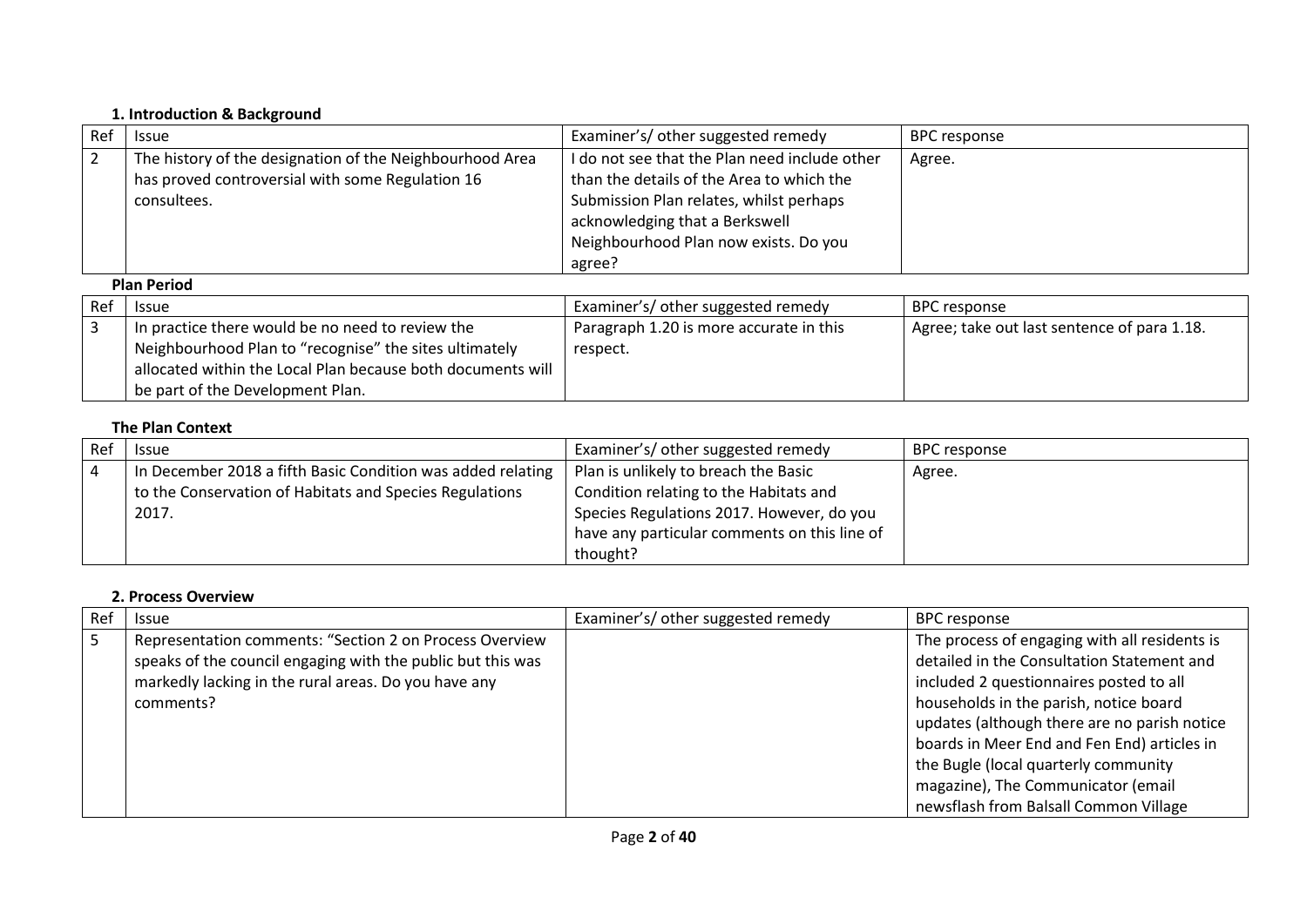|  | Residents Association). In addition digital   |
|--|-----------------------------------------------|
|  |                                               |
|  | methods were use via the parish council       |
|  | website, email newsletter and an extensive    |
|  | facebook communication programme that ran     |
|  | from September 2017 to March 2019.            |
|  | Lamppost posters were placed in various rural |
|  | locations (Oakley, Fen End; Brees Lane        |
|  | crossroads; Temple Balsall) to remind         |
|  | residents to return questionnaires. When a    |
|  | resident requested one in Meer End, this was  |
|  | added.                                        |

#### **Evidence Base Overview**

| Ref | <b>Issue</b>                                                   | Examiner's/ other suggested remedy           | <b>BPC</b> response                          |
|-----|----------------------------------------------------------------|----------------------------------------------|----------------------------------------------|
| l 6 | Source references are provided but with insufficient detail    | One of these listings can be removed but the | The documents listed in para 2.15 will be    |
|     | on how these might be accessed.                                | one retained should provide a full source    | amended to provide access details. The       |
|     | Each Policy section also, in addition to footnotes, provides a | reference for the documents and the          | footnotes will then relate to this and the   |
|     | "Reference Documents" list but no access details.              | footnotes can relate to this listing.        | "Reference Documents" in each Policy section |
|     |                                                                |                                              | will be deleted.                             |

#### **3. Balsall Parish Today**

| Ref            | <b>Issue</b>                                                                          | Examiner's/ other suggested remedy                                                                                                                                                                                                                                                                                                 | <b>BPC</b> response                                                                                                                                                                       |
|----------------|---------------------------------------------------------------------------------------|------------------------------------------------------------------------------------------------------------------------------------------------------------------------------------------------------------------------------------------------------------------------------------------------------------------------------------|-------------------------------------------------------------------------------------------------------------------------------------------------------------------------------------------|
| $\overline{7}$ | The inclusion of 2 maps related to the SMBC Character<br>Assessment is unexplained.   | A single map would be sufficient and less<br>confusing.<br>Figure 2 would appear to contain all the<br>information (and more) that is also shown in<br>Figure 3, albeit at a smaller scale. Since the<br>original document from which the Figure is<br>derived will be referenced Figure 2 alone<br>would appear to be sufficient? | The 2 maps are those contained in a SMBC<br>published document and therefore not open<br>to change. They are to indicate the parts of<br>the parish being described in paras 3.3 to 3.6.  |
| 8              | Relevance of paragraph 3.14 is unexplored - and the source<br>of the data undeclared. |                                                                                                                                                                                                                                                                                                                                    | The data source will be added - Meriden<br>Ward Profile 2016, p10. The relevance is that<br>the area has employment opportunities for a<br>mobile workforce and this will be added to the |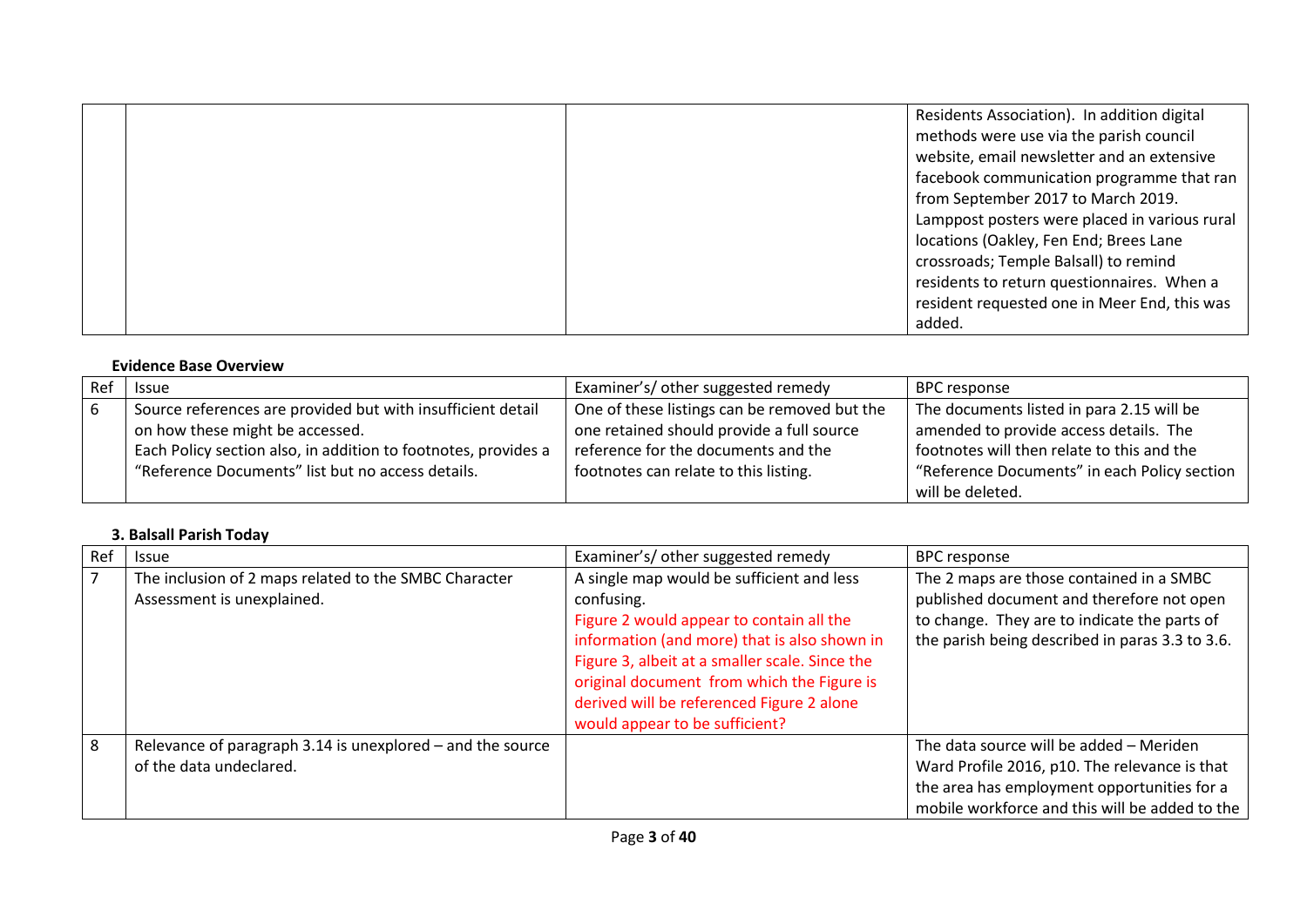|    |                                                               |                                                 | text.                                          |
|----|---------------------------------------------------------------|-------------------------------------------------|------------------------------------------------|
|    | Representation comments: "Section 3, 'Employment', omits      |                                                 | Acknowledged, Table Oak Lane will be added     |
|    | the small groupings of businesses on Table Oak Lane.          |                                                 | to para 3.8.                                   |
| 10 | Section 3, 'Community Facilities', is misleading when it      | It should say that he is buried in the cemetery | Noted. Para 3.26 will read "Williams is buried |
|    | states that Harry Williams, the author of 'It's a Long Way to | run by the parish council at Temple Balsall.    | in the parish council cemetery adjacent to St  |
|    | Tipperary', is buried in the cemetery grounds of St Mary's    |                                                 | Mary's Church, Temple Balsall."                |
|    | Church.                                                       |                                                 |                                                |

## **4. Character Appraisal**

| Ref | Issue                                                                                                                                                                                                                                                                                       | Examiner's/ other suggested remedy                                 | <b>BPC</b> response                                                                                                                                                                                                                                                     |
|-----|---------------------------------------------------------------------------------------------------------------------------------------------------------------------------------------------------------------------------------------------------------------------------------------------|--------------------------------------------------------------------|-------------------------------------------------------------------------------------------------------------------------------------------------------------------------------------------------------------------------------------------------------------------------|
| 11  | Figure 4, as with figure 2 or figure 3, the map must be                                                                                                                                                                                                                                     | Entail a larger scale map with an inset map<br>for the urban area. | Agree to replace with a larger scale map with                                                                                                                                                                                                                           |
|     | complete so that the extent of areas O, P, Q, R & S is<br>defined.                                                                                                                                                                                                                          |                                                                    | inset maps.                                                                                                                                                                                                                                                             |
| 12  | Representations have queried the definition of Character<br>Zone A.                                                                                                                                                                                                                         |                                                                    | The Character Assessment Zone A description<br>under the title "Buildings" a third sentence<br>too be added: "Two new estates flank an area<br>of four detached properties set within<br>extensive garden land and some semi<br>woodland."                              |
|     |                                                                                                                                                                                                                                                                                             |                                                                    | "Elysian Fields" to be replaced with "Elysian<br>Gardens" throughout.                                                                                                                                                                                                   |
| 13  | Representation raises a number of other factual issues:<br>"Pages 7, 13, 23, 25, 81 make reference to Oakley as a<br>separate entity or even a 'hamlet'. We who live here regard<br>Oakley as a small residential estate IN FEN END and NOT<br>separate to it.                              |                                                                    | Agree that Oakley is an estate within Fen End.<br>Para 4.15 take to the Fen End and nr Temple<br>Balsall (P, O) heading as new para 4.14 headed<br>Fen End and nr Temple Balsall (P, O and R).<br>The term hamlet in relation to Oakley will be<br>deleted in the Plan. |
| 14  | Page 23 claims that Fen End is Zone P. This is completely<br>wrong. The centre of Fen End is at the crossroads of Fen End<br>Road, Honiley Road, Table Oak Lane and Oldwich Lane East.<br>Any map suggesting that the centre of Fen End is down the<br>Fen End Road is grossly out of date. |                                                                    | Agree that Fen End as shown on the OS base<br>map is not necessarily where local people<br>view the centre.<br>The map illustrating Character Zones is to be<br>redrawn - see action at Ref 11 above.                                                                   |
| 15  | Two of the listed landmarks in Zone R - Balsall Cottage<br>Farmhouse and the barn at Balsall Cottage Farm - on                                                                                                                                                                              |                                                                    | Delete these landmarks, they now fall within<br>Chadwick End parish formerly part of Balsall                                                                                                                                                                            |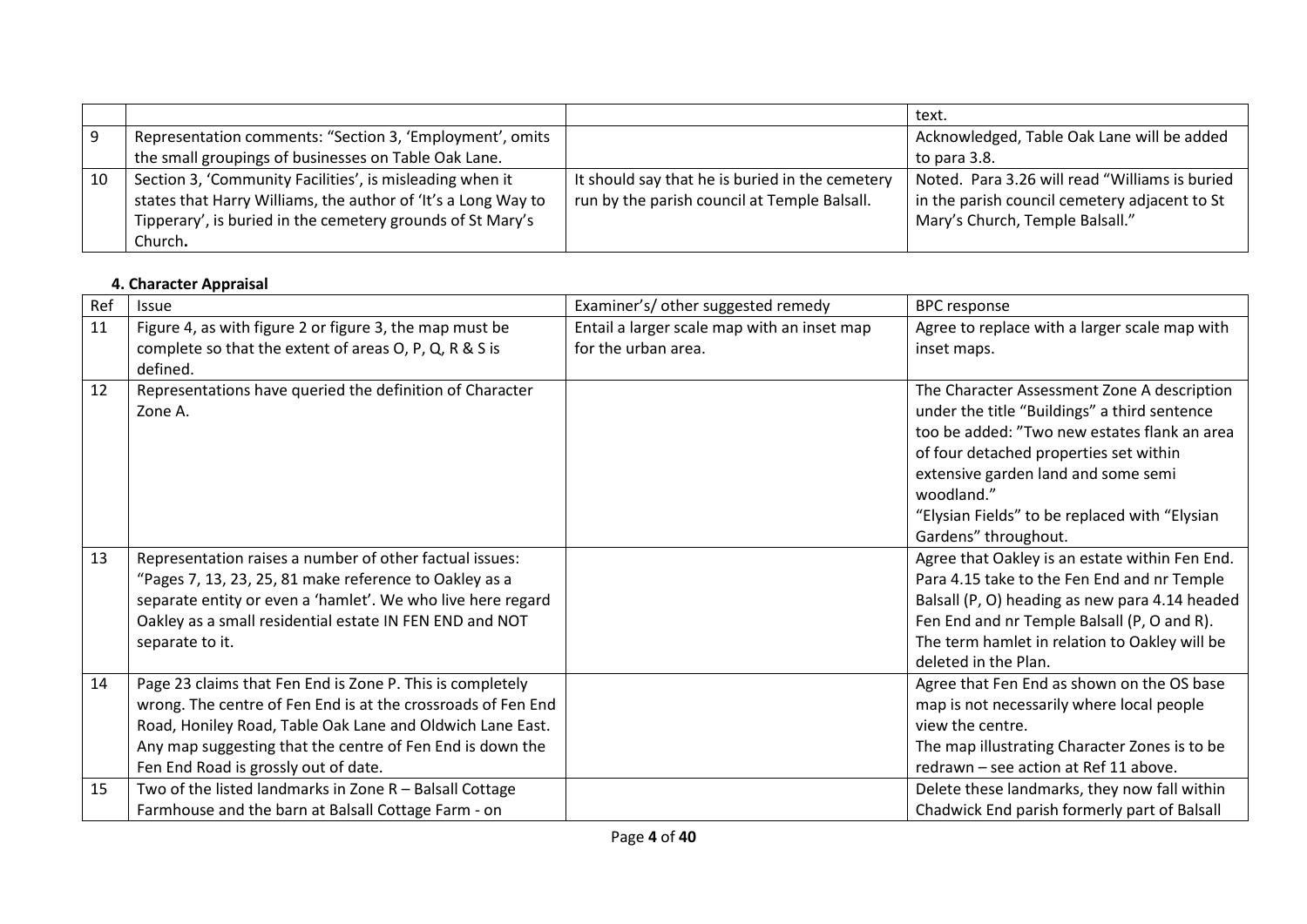|    | Oldwich Lane East do not exist!                               | parish.                                        |
|----|---------------------------------------------------------------|------------------------------------------------|
| 16 | There is an error in the landmarks in Zone P. 'Fen and Lodge' | Agree.                                         |
|    | should read Fen End Lodge.                                    |                                                |
| 17 | Pages 16, 23 and 44 states that there are 'many' or 'a high   | 'a number' to be used as a more appropriate    |
|    | proportion' of farms in the Fen End, Meer End & Temple        | description at these points in the Plan.       |
|    | Balsall area.                                                 |                                                |
| 18 | Representation questions the accuracy of para 4.12: "As a     | Accurate information for accessibility walking |
|    | point of clarification, as set out in the Catesby Estates     | distances from the centre of Meer Stones       |
|    | Vision Framework (see Appendix 2 of Appendix 2)               | Road (part of the Windmill Lane/Kenilworth     |
|    | prepared for their land interests, the [Windmill Lane /       | Road site) is as follows:                      |
|    | Kenilworth Road] Site is considered to be in a sustainable    | Shops on Station Road 1.6km                    |
|    | location and it is served by public transport. Pages 14 and   | Railway station 2.4km                          |
|    | 15 of the Vision Framework identify that there are bus        | Doctors 2.3km                                  |
|    | stops within 490m of the land on Kelsey Lane, and primary     | Children's playground 2.4km (Willow Park       |
|    | and secondary schools within 1km. The majority of the         | and Lavender Hall Park)                        |
|    | local services of Balsall Common are within 1.6km (1 mile)    | (source: Google maps)                          |
|    | on Station Road."                                             | The bus stop on Kelsey Lane is served by 1 bus |
|    |                                                               | per hour.                                      |

#### **5. Our Vision, Our Aspiration**

| Ref | <b>Issue</b>                                               | Examiner's/ other suggested remedy     | <b>BPC response</b>                             |
|-----|------------------------------------------------------------|----------------------------------------|-------------------------------------------------|
| 19  | Possessive terms "our" and "we" are potentially awkward    | Evidently the Plan Committee or Parish | Agree, to be replaced by 'Balsall Parish        |
|     | words within a Plan. Paragraphs 5.3 and 5.6.               | Council rather than 'our community'.   | Council'.                                       |
| 20  | Explanation of the important difference between "Policies" |                                        | Heading at 5. Is to be reworded "Vision and     |
|     | and "Community Aspirations".                               |                                        | Aims"                                           |
|     |                                                            |                                        | Community Aspirations are to be included in     |
|     |                                                            |                                        | an appendix to the Plan with a brief            |
|     |                                                            |                                        | introduction and explanation of the difference  |
|     |                                                            |                                        | between these and Policies.                     |
| 21  | Subjective language eg para 5.15) "the time has come to    |                                        | Agree, delete this part of the sentence at para |
|     | alleviate this ubiquitous and oppressive                   |                                        | 5.15.                                           |
|     | hegemony".                                                 |                                        |                                                 |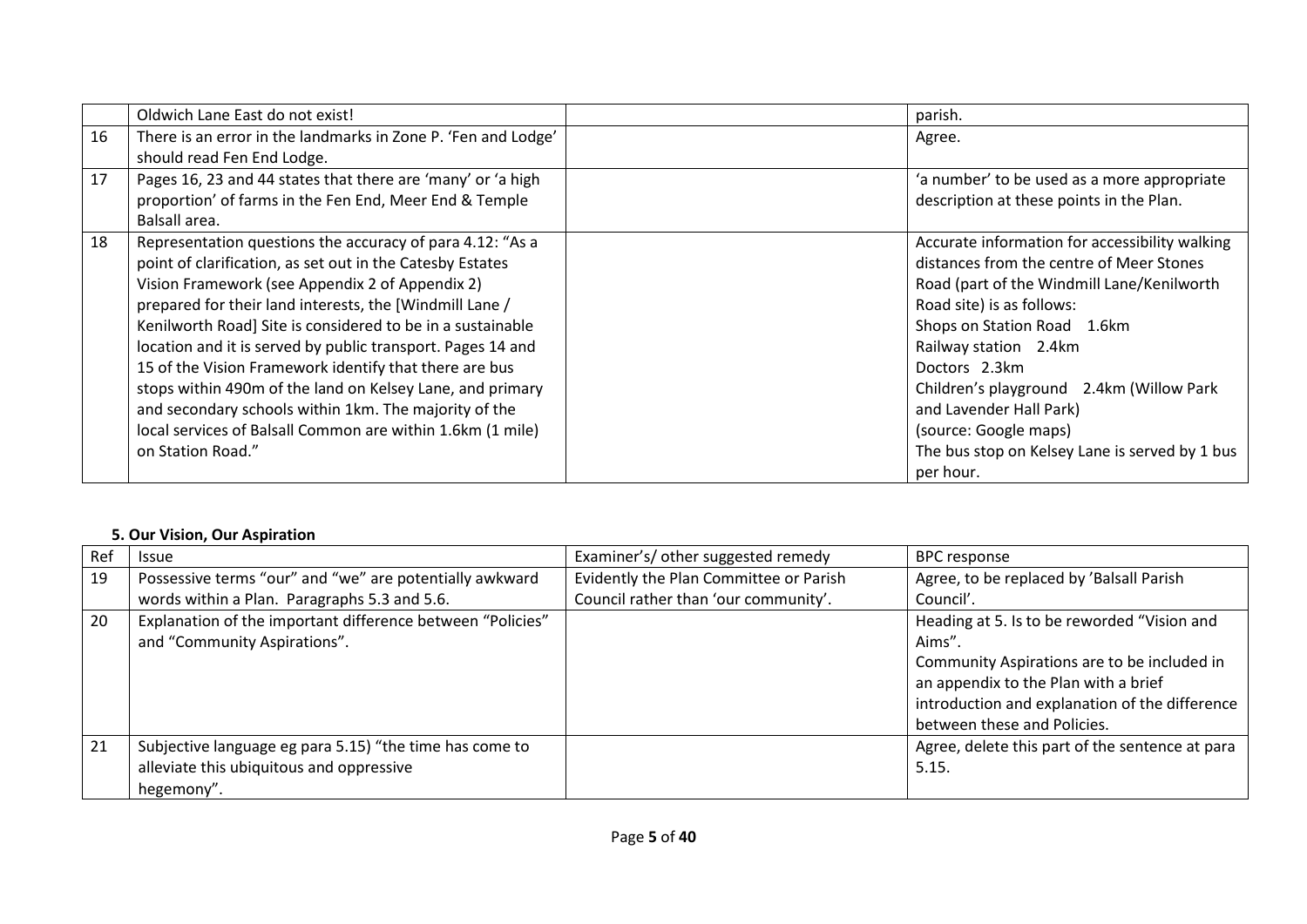## **6. Policies**

### **6.1 Future Housing Development**

# **Strategic Objective**

| Ref | <b>Issue</b>                                                  | Examiner's/ other suggested remedy | <b>BPC</b> response                            |
|-----|---------------------------------------------------------------|------------------------------------|------------------------------------------------|
| 22  | Use of the term "Strategic" Objective is awkward here as it   |                                    | Agree, "Objective" to be used throughout the   |
|     | suggests that the objective derives from (either the current  |                                    | Plan.                                          |
|     | or draft) Local Plan, which it does not.                      |                                    |                                                |
| 23  | Difficult to reconcile the future objective to "recognise the |                                    | 6.1 to be reworded: "The built up area         |
|     | strategic housing site allocations identified within the      |                                    | boundary of the settlement of Balsall          |
|     | Solihull Local Plan (when adopted)"                           |                                    | Common will be modified by the strategic       |
|     | Is the issue solely the boundary issue noted within           |                                    | housing site allocations identified in the     |
|     | paragraphs 6.1.4 and 6.1.9 and if so would the draft Local    |                                    | Solihull Local Plan when adopted.              |
|     | Plan not be sufficient reassurance?                           |                                    | To ensure future housing developments          |
|     |                                                               |                                    | successfully incorporate different open        |
|     |                                                               |                                    | market and affordable housing types for all    |
|     |                                                               |                                    | stages of life. To enhance walking and cycling |
|     |                                                               |                                    | infrastructure. To ensure brownfield sites are |
|     |                                                               |                                    | appropriately developed and are in keeping     |
|     |                                                               |                                    | with the local environment. To provide clear   |
|     |                                                               |                                    | guidance upon garden infilling ensuring the    |
|     |                                                               |                                    | practice is well-controlled and that future    |
|     |                                                               |                                    | developments contribute positively to the      |
|     |                                                               |                                    | neighbourhood Area."                           |

#### **Policy H.1: Built-Up Area Boundary**

| Ref | <b>Issue</b>                                                                    | Examiner's/ other suggested remedy                                                                                                                                                                                                                                         | <b>BPC</b> response                                                                                                                                                                                                                  |
|-----|---------------------------------------------------------------------------------|----------------------------------------------------------------------------------------------------------------------------------------------------------------------------------------------------------------------------------------------------------------------------|--------------------------------------------------------------------------------------------------------------------------------------------------------------------------------------------------------------------------------------|
| 24  | Policy title says "Boundary" but in fact there are two<br>'Boundaries' defined. | Either the settlement boundaries should<br>coincide with the green belt boundary, or<br>Policies H.1, H.2 and H.4 should make clear<br>that green belt policy, including the<br>importance of openness, applies to those<br>parts of the settlements that are in the green | Built up area boundary (Balsall Common)<br>coincides with the Green Belt boundary as<br>defined in Figure 6. "Balsall parish and Oakley<br>"and Figure 5 to be deleted.<br>First [Second?] sentence of second para to be<br>deleted. |
|     |                                                                                 | belt.                                                                                                                                                                                                                                                                      |                                                                                                                                                                                                                                      |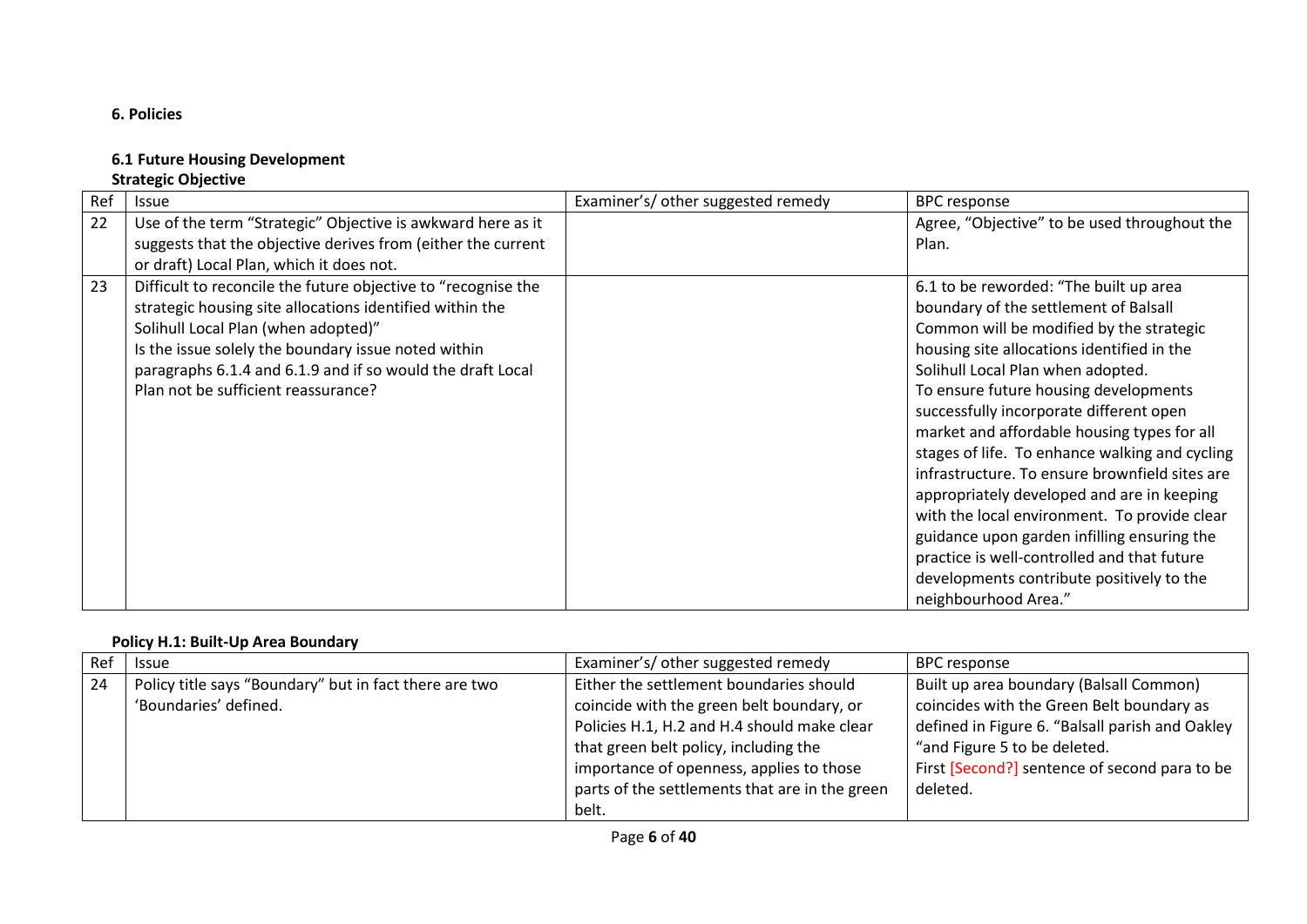| 25 | Oakley is within the green belt where there is a presumption<br>against new dwellings that would be permitted by Policy H1.<br>As such, these policies are not in conformity with the NPPF<br>or the SLP. The same applies to those parts of the Balsall<br>Common built-up area that are within the green belt.                   | Policy H.1 should conform with the NPPF<br>requirement to promote sustainable<br>patterns of development, and the policy or<br>the supporting text should also make clear<br>that replacement dwellings in the green belt<br>should not be materially larger than that<br>replaced." | Built up area boundary (Balsall Common)<br>coincides with the Green Belt boundary as<br>defined in Figure 6. "(Balsall parish and<br>Oakley)" and Figure 5. to be deleted. |
|----|------------------------------------------------------------------------------------------------------------------------------------------------------------------------------------------------------------------------------------------------------------------------------------------------------------------------------------|--------------------------------------------------------------------------------------------------------------------------------------------------------------------------------------------------------------------------------------------------------------------------------------|----------------------------------------------------------------------------------------------------------------------------------------------------------------------------|
| 26 | No explanation is provided for the purpose of the boundary<br>definition, nor is any detail provided for the basis on which<br>the boundary has been delineated (the "Reference<br>Documents" section suggests there is documentation but<br>this is not within the on-line collection).                                           |                                                                                                                                                                                                                                                                                      | See above comment response.<br>Documentation as suggested in the<br>"Reference Documents" will be deleted.                                                                 |
| 27 | Representation comments that Policy H.1 wording "is not<br>consistent with national policy set out in NPPF para 79<br>(countryside housing) or para 145 & 146 (green belt)".                                                                                                                                                       |                                                                                                                                                                                                                                                                                      | Wording amended as above.                                                                                                                                                  |
| 28 | Representation says that "the NDP should clearly state that<br>upon adoption of the Solihull Local Plan, it expects<br>allocations to be based upon the built up area and that<br>proposals for these sites will be expected to comply with the<br>NDP policies" but I believe that is already the expectation<br>behind the Plan? |                                                                                                                                                                                                                                                                                      | Agree.                                                                                                                                                                     |
| 29 | Cross-reference to Policy H6 appears to be an error.                                                                                                                                                                                                                                                                               | Was that intended to be to Policy H3.                                                                                                                                                                                                                                                | Agree.                                                                                                                                                                     |
| 30 | Paragraph 6.1.1 it is unexplained what "government advice"<br>is being applied in defining a Built-Up Area Boundary. This<br>section appears only to relate to the Balsall Common<br>boundary.                                                                                                                                     |                                                                                                                                                                                                                                                                                      | Amend to reflect Balsall Common built-up<br>area boundary only.                                                                                                            |

## **Policy H.2: Infill within the Built up Area Boundary**

| Ref | <b>Issue</b>                                             | Examiner's/ other suggested remedy | BPC response                             |
|-----|----------------------------------------------------------|------------------------------------|------------------------------------------|
| -31 | Between Policies H.1 & H.2 and figures 5 & 6 there is    |                                    | Amend to reflect Balsall Common built-up |
|     | inconsistency in the way that the title "Built- up" Area |                                    | area boundary only.                      |
|     | Boundary is formed. Policy H.2 appears only to apply to  |                                    |                                          |
|     | Balsall Common with its reference to "the village" (and  |                                    |                                          |
|     | paragraph 6.1.6 in the "Explanation").                   |                                    |                                          |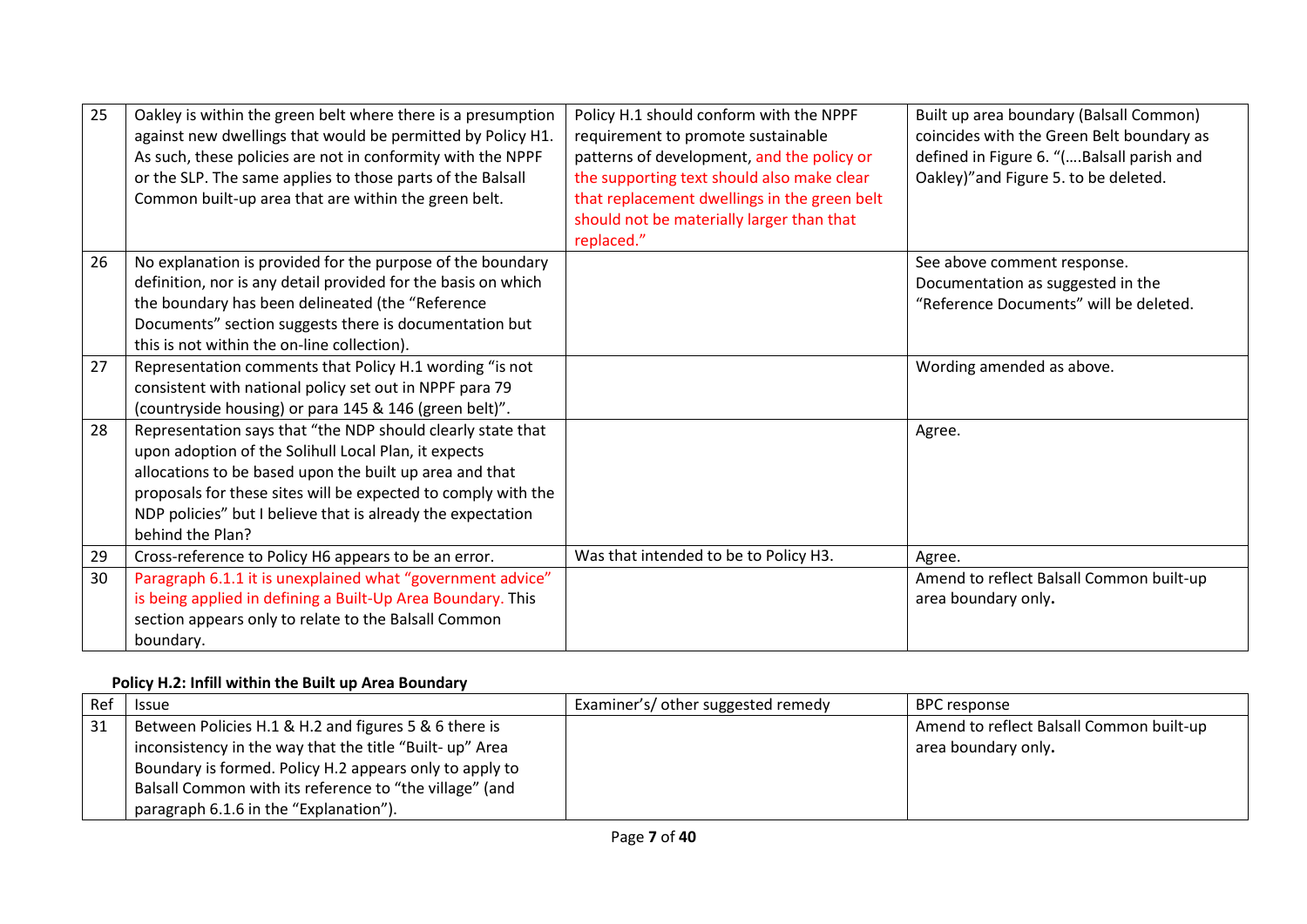| -32 | Policy H.2 appears to be a sub-policy of Policy H.1 because,<br>confusingly, whereas Policy H.1 says that "new dwellings<br>will be supported in principle", Policy H.2 suggests that<br>what is actually meant is "Limited infilling  will be<br>supported in principle" | Agree; H.1 and H.2 to be merged.        |
|-----|---------------------------------------------------------------------------------------------------------------------------------------------------------------------------------------------------------------------------------------------------------------------------|-----------------------------------------|
| 33  | Policy refers to the "standards" contained in Policies BE.4<br>and BE.5 but that term is not central to the content of either<br>of those Policies                                                                                                                        | Restrict to BE.4 and term 'principles". |

#### **Community Aspiration: CA.1 New Homes**

| Ref | <b>Issue</b>                                                | Examiner's/ other suggested remedy | <b>BPC response</b>                              |
|-----|-------------------------------------------------------------|------------------------------------|--------------------------------------------------|
| 34  | Probably the information on the construction dates for HS2  |                                    | Insert second para "As of the date of this Plan, |
|     | is already out of date.                                     |                                    | the latest information "                         |
| 35  | The assertion that there may be implications for the        |                                    | The published plan is that construction traffic  |
|     | Neighbourhood Area (as opposed to the Local Plan area)      |                                    | for HS2 will travel along the A452 through       |
|     | would appear to be speculative.                             |                                    | Balsall Common. The HS2 Ltd Environmental        |
|     |                                                             |                                    | Statement makes it clear that there will be      |
|     |                                                             |                                    | about 500 lorry movements in each direction      |
|     |                                                             |                                    | per day and this will have implications on       |
|     |                                                             |                                    | travel on this road.                             |
|     |                                                             |                                    | The community's wish is that housing             |
|     |                                                             |                                    | construction traffic occurs at a different time  |
|     |                                                             |                                    | to HS2 constuction traffic.                      |
| 36  | The phrasing of both the "Aspiration" and the "Explanation" |                                    | 6.1.10 to be reworded with the facts as above.   |
|     | needs to appropriately tempered if it is not to affect the  |                                    |                                                  |
|     | public perception of the Plan document as a whole.          |                                    |                                                  |
| 37  | Representation objecting to the proposal comments that a    |                                    | Noted, however this is a Community               |
|     | Construction & Environmental Management Plan can be         |                                    | Aspiration and a community can state its         |
|     | agreed between LPA and developer to address concerns.       |                                    | aspirations.                                     |

#### **Policy H.3: Use of Brownfield Land in the Green Belt**

| Ref | <b>Issue</b>                                              | Examiner's/ other suggested remedy | <b>BPC</b> response                            |
|-----|-----------------------------------------------------------|------------------------------------|------------------------------------------------|
| 38  | Policy too would appear to be a sub-policy of Policy H.1. |                                    | Disagree; would prefer H.1 and H.2 $[H.3?]$ to |
|     |                                                           |                                    | be separate as H.1 and H.2 are now non-        |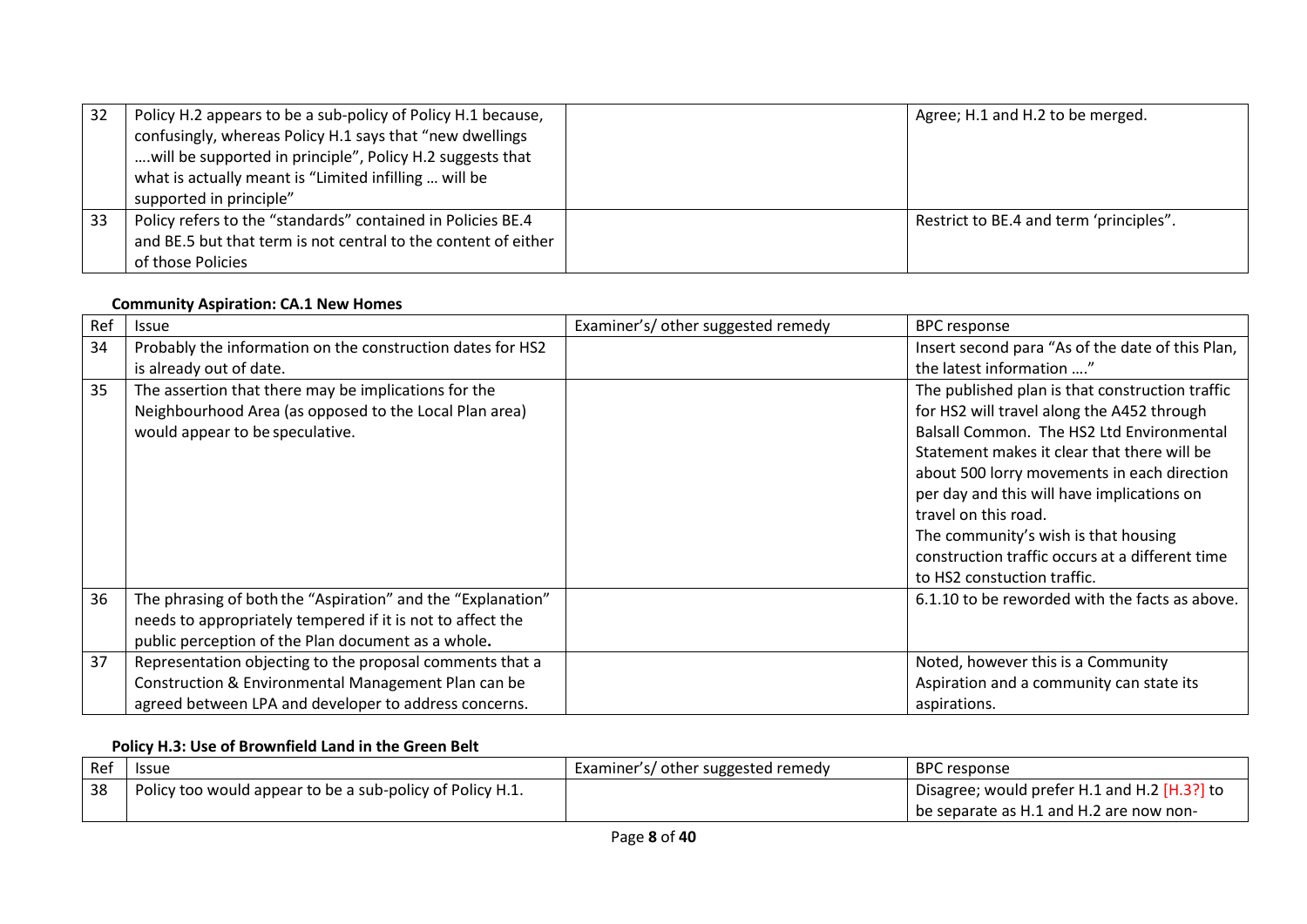|    |                                                                                                                                                                                                                                                                                                                                                                                                                                                                                                                     |                                                                                                          | Green Belt [but see clarification requested at                                                                                                                                                                                                                                                                                                                                                                                                                                                                                                                                                                                                                                                                                                                                                                                                                                                                                                                                                                                                                 |
|----|---------------------------------------------------------------------------------------------------------------------------------------------------------------------------------------------------------------------------------------------------------------------------------------------------------------------------------------------------------------------------------------------------------------------------------------------------------------------------------------------------------------------|----------------------------------------------------------------------------------------------------------|----------------------------------------------------------------------------------------------------------------------------------------------------------------------------------------------------------------------------------------------------------------------------------------------------------------------------------------------------------------------------------------------------------------------------------------------------------------------------------------------------------------------------------------------------------------------------------------------------------------------------------------------------------------------------------------------------------------------------------------------------------------------------------------------------------------------------------------------------------------------------------------------------------------------------------------------------------------------------------------------------------------------------------------------------------------|
|    |                                                                                                                                                                                                                                                                                                                                                                                                                                                                                                                     |                                                                                                          | 24 above].                                                                                                                                                                                                                                                                                                                                                                                                                                                                                                                                                                                                                                                                                                                                                                                                                                                                                                                                                                                                                                                     |
| 39 | It is not established in relation to Policy H.3 that there are<br>opportunities for "appropriate" and sustainable<br>development within the Balsall Green Belt, as distinct from<br>the countryside outside of the Green Belt for instance. The<br>differences of wording between the Policy and the NPPF (eg<br>criterion c) relates to a previous version of the NPPF) could<br>give rise to confusion and there would not appear to be a<br>locally specific aspect to Policy H.3 or even clarity of<br>purpose. | Continuing potential for confusion since the<br>opening sentence and criterion ?f) seem<br>incompatible. | Accept confusion should be removed.<br>Reword policy as follows:<br>The limited infilling or the partial or complete<br>redevelopment of brownfield land to create<br>new homes and other appropriate uses will<br>be encouraged and supported subject to the<br>following criteria:<br>a) The development would not have a<br>greater impact on the openness of the Green<br>Belt than the existing development or not<br>cause substantial harm to the openness of<br>the Green Belt;<br>b) The new use would not harm the amenity<br>enjoyed by occupiers of surrounding land;<br>c) Any remedial works to remove<br>contaminants are satisfactorily dealt with<br>including underlying soils and groundwater;<br>d) The proposal would lead to an<br>enhancement in the character and<br>appearance of the site and would not result<br>in the loss of any land of high environmental<br>quality;<br>e) Safe and suitable access and parking<br>arrangements would be provided to serve<br>the new use; and<br>The redevelopment of brownfield land within |
|    |                                                                                                                                                                                                                                                                                                                                                                                                                                                                                                                     |                                                                                                          | the Green Belt will be restricted to the land<br>which is or was occupied by a permanent<br>structure, including the curtilage of the land<br>(although it should not be assumed that the                                                                                                                                                                                                                                                                                                                                                                                                                                                                                                                                                                                                                                                                                                                                                                                                                                                                      |
|    |                                                                                                                                                                                                                                                                                                                                                                                                                                                                                                                     |                                                                                                          | whole of the curtilage should be developed)                                                                                                                                                                                                                                                                                                                                                                                                                                                                                                                                                                                                                                                                                                                                                                                                                                                                                                                                                                                                                    |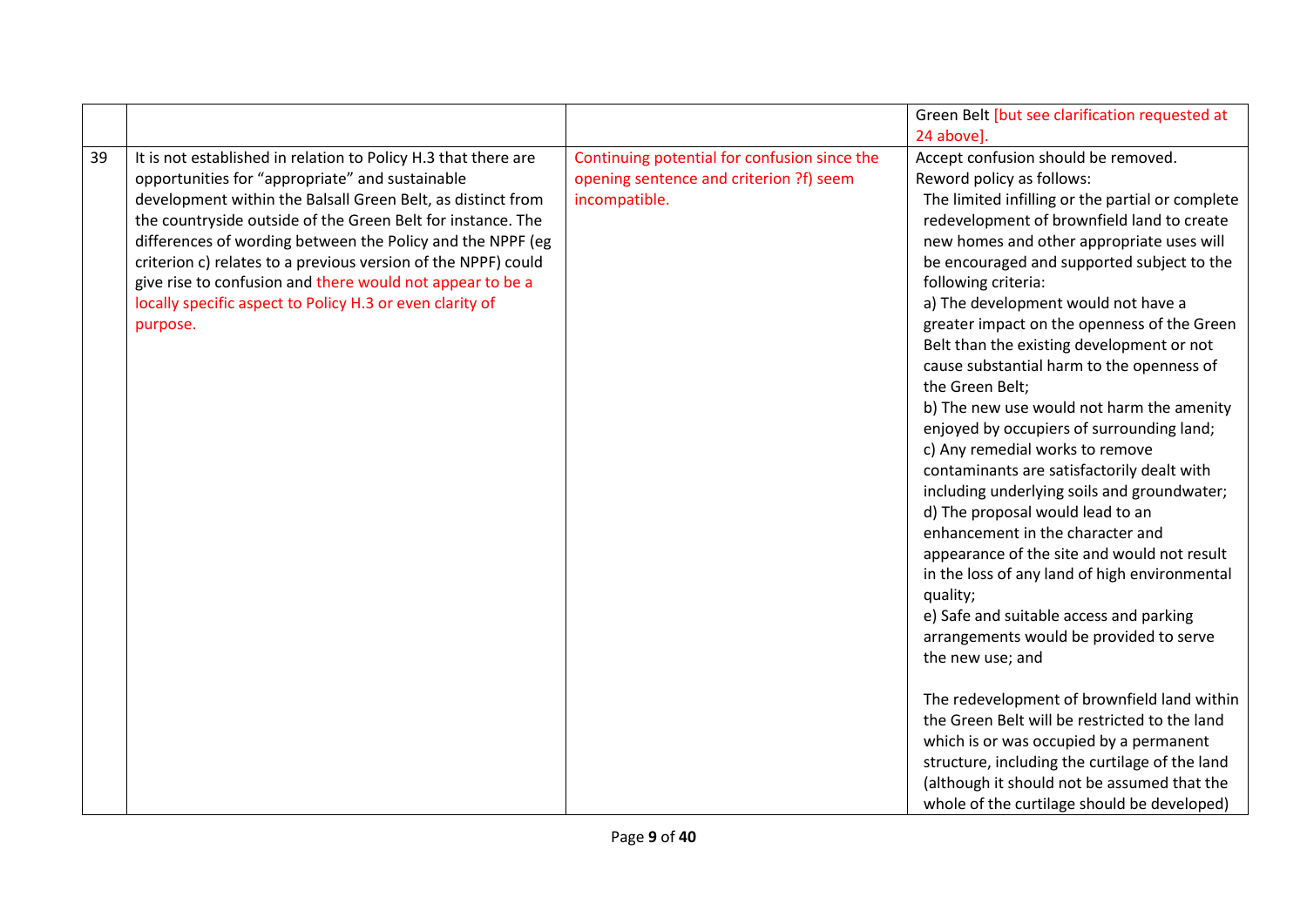|    |                                                                                                                                                                                                                                                                                                                                                                                                                                                        |                                                                                                                                                                                                    | and any associated fixed surface<br>infrastructure in accordance with the<br>definition of previously developed land set<br>out in the NPPF Annex 2 glossary.                                        |
|----|--------------------------------------------------------------------------------------------------------------------------------------------------------------------------------------------------------------------------------------------------------------------------------------------------------------------------------------------------------------------------------------------------------------------------------------------------------|----------------------------------------------------------------------------------------------------------------------------------------------------------------------------------------------------|------------------------------------------------------------------------------------------------------------------------------------------------------------------------------------------------------|
| 40 | The Policy does not acknowledge the exception allowed for<br>within the NPPF (para 145) where redevelopment would<br>"not cause substantial harm to the openness of the Green<br>Belt, [and] where the development would re-use previously<br>developed land and contribute to meeting an identified<br>affordable housing need".                                                                                                                      |                                                                                                                                                                                                    | See response to comment 39 made above.                                                                                                                                                               |
| 41 | Representation comments that "The proposed policy<br>wording appears to seek to impose development constraints<br>(in terms of 'highly or moderately accessible' which itself is<br>not defined, therefore ambiguous) not presently contained<br>in NPPF (particularly in para 145).                                                                                                                                                                   |                                                                                                                                                                                                    | See response to comment 39 made above.                                                                                                                                                               |
| 42 | Representation comments: "should a development site<br>currently or formerly have been subject to land-use(s)<br>which have the potential to have caused contamination of<br>the underlying soils and groundwater then any Planning<br>Application must be supported information to show the<br>risks can be safely managed." Accordingly criterion b) may<br>need to be amended to include specific mention of<br>"underlying soils and groundwater". |                                                                                                                                                                                                    | See response to comment 39 made above.                                                                                                                                                               |
| 43 | Paragraph 6.1.13 notes that "27% of businesses felt<br>existing employment sites should be protected" but, in<br>theory at least, Policy H.3 might encourage the<br>redevelopment of employment sites for residential use                                                                                                                                                                                                                              |                                                                                                                                                                                                    | Demand for employment sites to be protected<br>was not borne out in the evidence.                                                                                                                    |
| 44 | Local authority representation notes that paragraph 6.1.15<br>is wrong in suggesting that residential garden land within<br>the Green Belt (as distinct from that within urban areas) is<br>addressed specifically in the NPPF.                                                                                                                                                                                                                        | The amendment here is itself misleading as a<br>result of partially quoting the NPPF source.<br>Since the source will be fully referenced I<br>suggest omitting the whole of the last<br>sentence. | Agreed. Amend the last sentence of para<br>6.1.15 to:<br>It includes the curtilage of the developed land<br>but specifically excludes agricultural/<br>horticultural land and land in built up areas |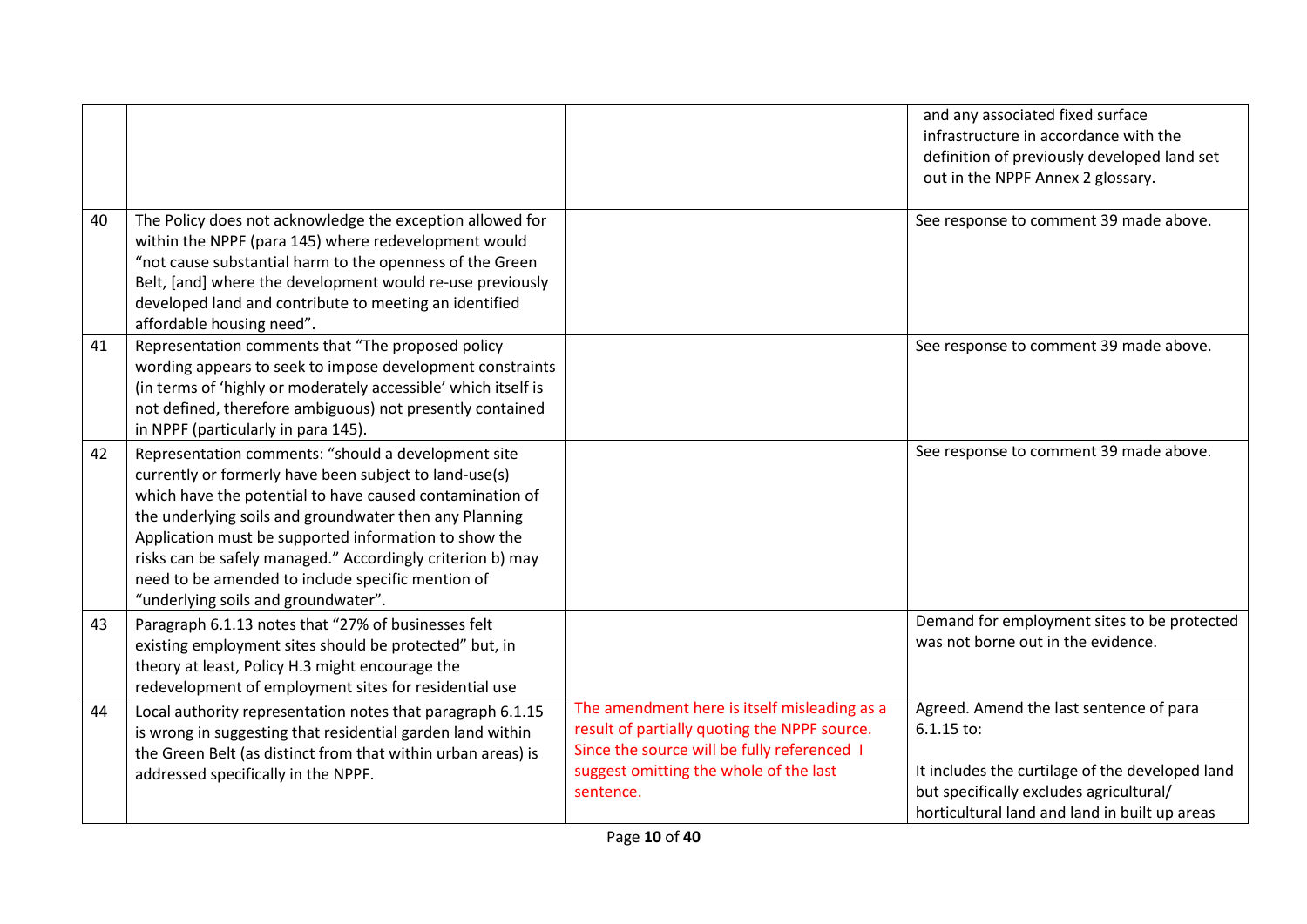|    |                                                                                                                                                                                                                                                           | such as residential gardens.                     |
|----|-----------------------------------------------------------------------------------------------------------------------------------------------------------------------------------------------------------------------------------------------------------|--------------------------------------------------|
| 45 | Paragraph 6.1.17 makes a similar error in suggesting that<br>the policy relates to sites "within settlements."                                                                                                                                            | Agreed. Delete the words "within<br>settlements" |
| 46 | Paragraph 6.1.18 is inappropriately addressed to Solihull<br>MBC and by referencing the NPPF it appears to imply that<br>Solihull policy is at odds in some way with the NPPF but<br>NPPF paragraph 121 does not specifically apply to the<br>Green Belt. | Agree, delete para 6.1.8.                        |

## **Policy H.4: Use of Garden Land**

| Ref | Issue                                                           | Examiner's/ other suggested remedy               | <b>BPC</b> response                            |
|-----|-----------------------------------------------------------------|--------------------------------------------------|------------------------------------------------|
| 47  | Policy H.4 appears to be another sub-policy of Policy H.1 in    | It is difficult to see why the detail here could | Agree; incorporate H.4 as a section of H1.     |
|     | that it places another restriction on the "in principle" notion | not satisfactorily be incorporated within Policy |                                                |
|     | that "new dwellings" will be supported within the Built-up      | H.2 (or even a comprehensive Policy H.1.)        |                                                |
|     | Area.                                                           |                                                  |                                                |
| 48  | Trees are not only on garden land and are addressed             |                                                  | Disagree; this is about garden trees that make |
|     | specifically in Policy NE.1?                                    |                                                  | a contribution to garden landscapes.           |
| 49  | Local authority representation comments that "Clause (a) of     |                                                  | Agree. Change "enhance" to "maintain".         |
|     | Policy H4 should seek to 'preserve and maintain' character      |                                                  |                                                |
|     | rather than 'preserve or enhance'".                             |                                                  |                                                |
| 50  | Representation comments:                                        |                                                  | Agree that cul-de-sacs do form part of the     |
|     | " Criterion b) to proposed Policy H.4 is overly prescriptive    |                                                  | current settlement pattern.                    |
|     | where is says 'Not introduce an inappropriate form of           |                                                  |                                                |
|     | development which is at odds with the existing settlement       |                                                  |                                                |
|     | pattern establishing and retaining appropriate open space       |                                                  |                                                |
|     | between dwellings;' The consequence of this wording may         |                                                  |                                                |
|     | be that opportunities to redevelop otherwise acceptable         |                                                  |                                                |
|     | sites within the settlement may be lost. For example, where     |                                                  |                                                |
|     | a site has a long rear garden and a cul-de-sac form of new      |                                                  |                                                |
|     | housing development could be satisfactorily be provided.        |                                                  |                                                |
| 51  | Proposed policy requirement (H.4) at a) that development        |                                                  | See above comment response, proposals          |
|     | proposals should 'Preserve or enhance the character of the      |                                                  | should "Preserve and maintain the character    |
|     | area, and particularly to preserve and enhance the mature       |                                                  | of the area, and particularly to preserve and  |
|     | garden landscape with retained trees' is unduly prescriptive,   |                                                  | maintain the mature garden landscape with      |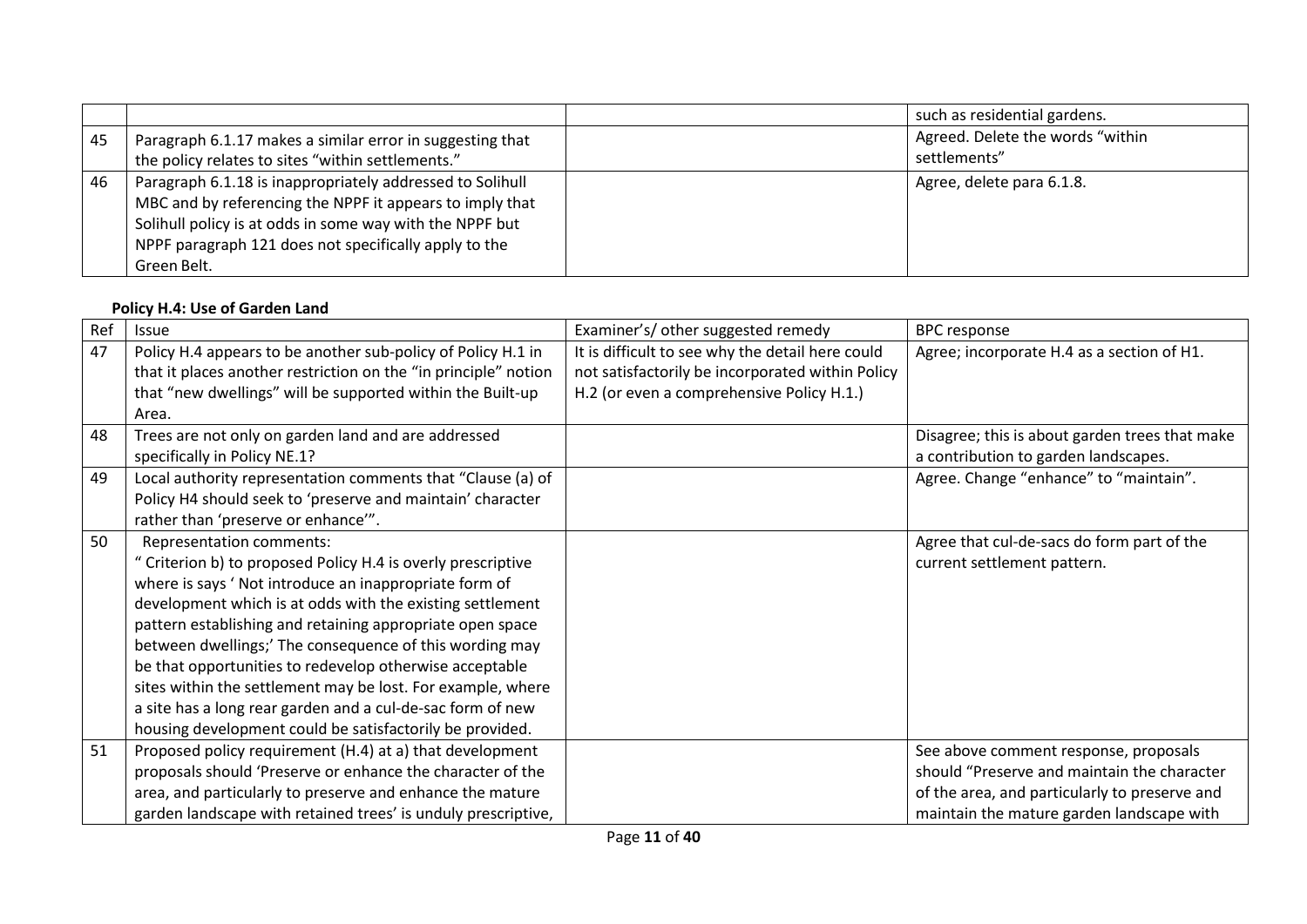|    | and does not allow for removal of trees where they do not<br>contribute to the character and appearance of the area, or<br>where trees may be dead, dying or diseased." |                                          | retained trees."                                                                                                     |
|----|-------------------------------------------------------------------------------------------------------------------------------------------------------------------------|------------------------------------------|----------------------------------------------------------------------------------------------------------------------|
| 52 | Paragraph 6.1.19 suggests incorrectly that Policy H.4 is about<br>"Building in back gardens".                                                                           |                                          | Title of Policy changed to "Development of<br>Garden Land".<br>Remove "back" from fourth sentence in para<br>6.1.19. |
| 53 | First sentence uses "compromises"                                                                                                                                       | Where I believe 'comprises' is intended. | Agree.                                                                                                               |

#### **Policy H.5: Affordable Housing**

| Ref | <b>Issue</b>                                                    | Examiner's/ other suggested remedy            | <b>BPC</b> response              |
|-----|-----------------------------------------------------------------|-----------------------------------------------|----------------------------------|
| 54  | Policy is apparently about financial mechanisms rather than     | Suitably reworded this Policy might therefore | Agree as a Community Aspiration. |
|     | a land use policy.                                              | be more appropriate as a "Community           |                                  |
|     |                                                                 | Aspiration".                                  |                                  |
| 55  | Paragraph 6.1.21 says that "This plan endorses the latest       |                                               | Agree.                           |
|     | policy within the Solihull Local Plan" by which I presume it is |                                               |                                  |
|     | meant that there is a community aspiration to support the       |                                               |                                  |
|     | provisions on affordable housing within the draft new           |                                               |                                  |
|     | Solihull Local Plan.                                            |                                               |                                  |
| 56  | in paragraph 6.1.24 there would appear to be support for        |                                               | Agree; delete para 6.1.24.       |
|     | identification and allocation of rural exception sites for the  |                                               |                                  |
|     | assurance of sufficient numbers of affordable housing           |                                               |                                  |
|     | within the Neighbourhood Area, although this suggests that      |                                               |                                  |
|     | the 40% of Local Plan housing on strategic sites would be       |                                               |                                  |
|     | insufficient to meet the affordable housing requirement;        |                                               |                                  |
|     | there is no data from which to estimate this.                   |                                               |                                  |

## **Policy H.6: Housing Mix**

| Ref | <b>Issue</b>                                                  | Examiner's/ other suggested remedy | BPC response                                   |
|-----|---------------------------------------------------------------|------------------------------------|------------------------------------------------|
| -57 | Representation comments: "L&Q Estates and BDW consider        |                                    | This representation is merely an expression of |
|     | it more appropriate for housing mix to be dealt with at Local |                                    | opinion.                                       |
|     | Plan level, unless there is significantly better [and]        |                                    | Housing mix is a policy commonly found in      |
|     | proportionate local evidence and justification for an         |                                    | NDP's. Where an NDP housing mix differs        |
|     | alternative approach. The questionnaire results undertaken    |                                    | from a policy in the host Planning Authority's |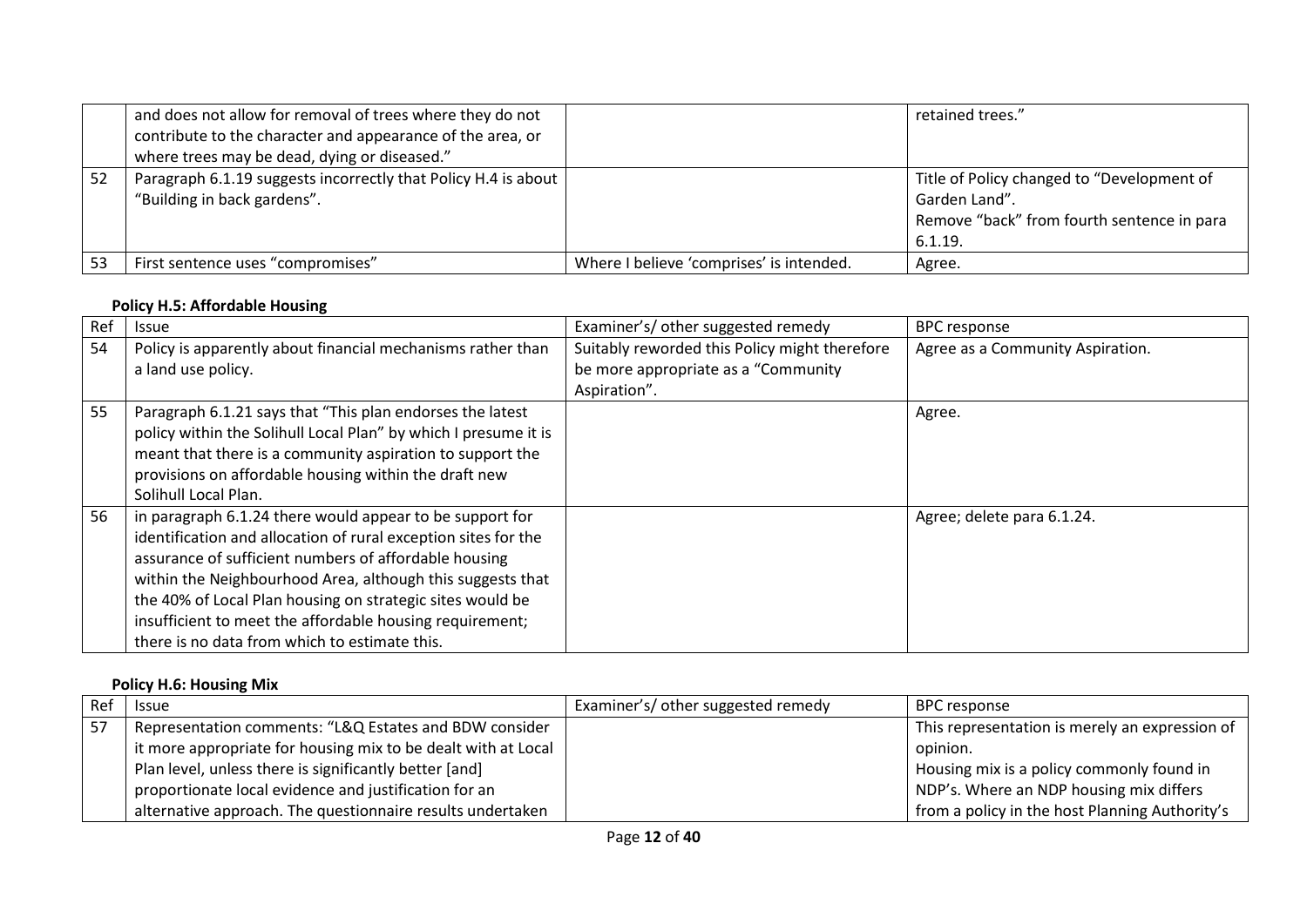|    | in 2017 is [sic] not considered sufficiently reliable, to justify a<br>housing mix different to the Local Plan."                                                                                                                                                          |                                                                                                                                                                                                                                                                                                                                                                                                                                                                      | Local Plan sufficient but proportionate<br>evidence must be present. In this case the<br>local housing mix policy has been informed by<br>local evidence (Household Questionnaire 2017<br>and the Housing Needs Survey 2018). This<br>evidence is robust, proportionate, relevant<br>and therefore fully justifies the policy.<br>The QB therefore strongly maintains its<br>positon on local housing mix. |
|----|---------------------------------------------------------------------------------------------------------------------------------------------------------------------------------------------------------------------------------------------------------------------------|----------------------------------------------------------------------------------------------------------------------------------------------------------------------------------------------------------------------------------------------------------------------------------------------------------------------------------------------------------------------------------------------------------------------------------------------------------------------|------------------------------------------------------------------------------------------------------------------------------------------------------------------------------------------------------------------------------------------------------------------------------------------------------------------------------------------------------------------------------------------------------------|
| 58 | Unclear why the first paragraph of this Policy relates only to<br>"Market Housing Developments" since it would seem that "a<br>mix" is being sought across both market and affordable<br>housing.                                                                         |                                                                                                                                                                                                                                                                                                                                                                                                                                                                      | To add clarity suggest deleting the word<br>"Market" at the beginning of the first<br>sentence of the first paragraph. Suggest<br>adding the word "Market" before "dwelling"<br>at the beginning of the last sentence of the<br>second paragraph.                                                                                                                                                          |
| 59 | If the opening paragraph is assumed to relate to all housing<br>developments, it is unclear why currently applicable mixes<br>are then specified, particularly since it is undeclared how<br>these have been "derived" from the Solihull Strategic<br>Housing Assessment. | The first paragraph requires "a mix of dwelling<br>types and sizes which reflects the most up-to-<br>date needs of the Parish" whereas the specific<br>dwelling size guidance that follows will only be<br>"up-to-date" for a limited period and it would<br>seem unrealistic for the Plan to be revised as<br>often as the data needs updating. More<br>appropriately the specific guidance might be<br>included in the text as 'what current surveys<br>indicate'. | See suggested amendment to policy above.<br>This policy seeks to impose a local housing<br>market mix having particular regard to the<br>local evidence obtained.                                                                                                                                                                                                                                          |
| 60 | In relation to the requirement for bungalows, it is unclear<br>how the threshold of "20 dwellings" and the proportion of<br>10% have been derived.                                                                                                                        | You have not established that, as<br>requirements, these are "not overly onerous<br>on developers"; they should therefore be<br>suggestions.                                                                                                                                                                                                                                                                                                                         | These thresholds have been chosen because<br>they are fair, proportionate and not overly<br>onerous on developers. There is no exact<br>science behind the chosen thresholds but they<br>are considered to be very reasonable.<br>Smaller developments (under 20 units) are<br>excluded because it is recognised that there is<br>less flexibility in such developments to                                 |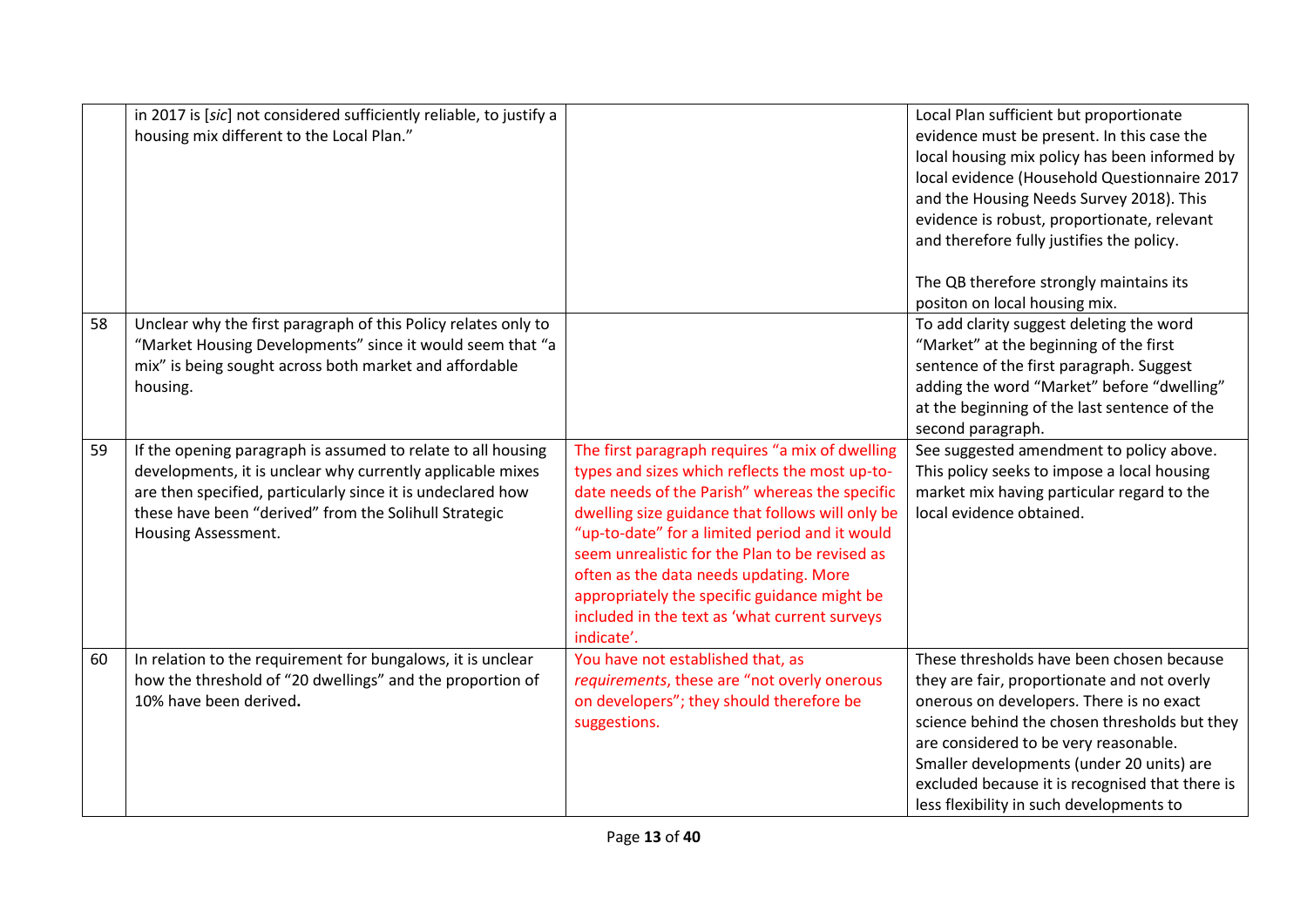|    |                                                                                                                                                                                                                                                                                                                                         |                                                     | accommodate a proportion of bungalows for<br>various planning and viability reasons. 10% is a<br>relatively small proportion but at the same<br>time will provide a meaningful continuation to<br>this much needed house type without<br>compromising development viability,<br>character and quality. 10% would also<br>enhance the variety of design within<br>developments which is often found lacking<br>given recent examples. |
|----|-----------------------------------------------------------------------------------------------------------------------------------------------------------------------------------------------------------------------------------------------------------------------------------------------------------------------------------------|-----------------------------------------------------|--------------------------------------------------------------------------------------------------------------------------------------------------------------------------------------------------------------------------------------------------------------------------------------------------------------------------------------------------------------------------------------------------------------------------------------|
| 61 | Representations make the point that bungalows are an<br>expensive form of housing and whilst people (not all of<br>whom may be 'downsizers') might aspire to move into a<br>bungalow, affordability may be a barrier for many.                                                                                                          |                                                     | As only 10% of new homes are included as<br>bungalows for housing mix on sites of more<br>than 20 dwellings, only a proportion of all<br>'downsizers' will take the opportunity to<br>afford bungalows to reduce their house size.                                                                                                                                                                                                   |
| 62 | Local authority representation and others add that the<br>Policy "Should make explicit reference to viability/feasibility,<br>as viability testing will be required to ascertain whether the<br>level of bungalow provision is feasible, and the higher<br>proportion of 1-2 bedroom dwellings may not be feasible<br>across all sites" |                                                     | Agree. Suggest adding the following words<br>after "appropriate" ", such as viability or<br>feasibility evidence".                                                                                                                                                                                                                                                                                                                   |
| 63 | With the detailing of a bungalow provision there is evidently<br>an overlap with Policy H.7 and, given that Policy H.7 is less<br>specific, what was seen as the purpose of separating it out?                                                                                                                                          |                                                     | H.7 will be merged into H.6.                                                                                                                                                                                                                                                                                                                                                                                                         |
| 64 | The last paragraph of Policy H.6 is a statement rather than a<br>policy.                                                                                                                                                                                                                                                                | More appropriately part of the explanatory<br>text. | The statement will be deleted.                                                                                                                                                                                                                                                                                                                                                                                                       |

# **Policy H.7: General and Specialist Accommodation**

| Ref | <b>Issue</b>                                                 | Examiner's/ other suggested remedy | BPC response                  |
|-----|--------------------------------------------------------------|------------------------------------|-------------------------------|
| 65  | Is not "general accommodation" the subject of other Plan     |                                    | See above response at Ref 63. |
|     | policies?                                                    |                                    |                               |
| 66  | The second paragraph of the Policy relates to avoiding       |                                    | Noted.                        |
|     | isolation, in keeping with the assertion in paragraph 6.1.33 |                                    |                               |
|     | that "recent trends to segregate retirement living needs     |                                    |                               |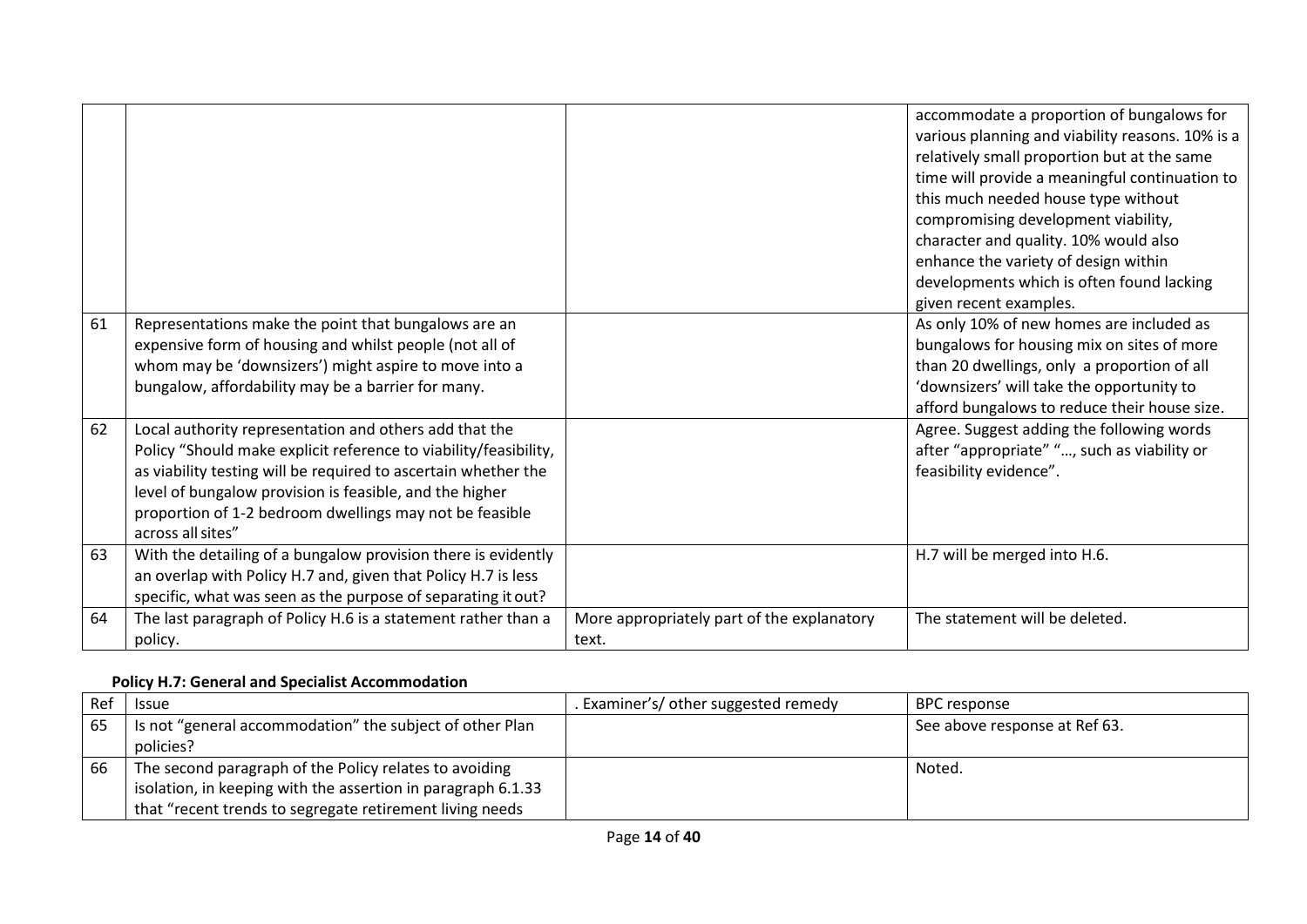|    | reversing with mixed occupancy advocated". But an<br>objective Policy needs to be supported by evidence rather<br>than assertion – even evidence of "recent trends" within<br>Balsall Parish appears to be lacking. |                                                                                                                                                                                               |                                            |
|----|---------------------------------------------------------------------------------------------------------------------------------------------------------------------------------------------------------------------|-----------------------------------------------------------------------------------------------------------------------------------------------------------------------------------------------|--------------------------------------------|
| 67 | Local authority representation suggests that "Specialist<br>schemes tend to be reasonably large, so this may result in<br>schemes meeting needs from outside the area.                                              |                                                                                                                                                                                               | Noted.                                     |
| 68 | LA-Encouraging mixed tenure extra care would improve the<br>likelihood of a scheme meeting local needs.                                                                                                             | It may be more realistic to promote such<br>developments within existing settlements or<br>as part of larger sites, and to encourage<br>developments well-related to existing<br>communities. | Agree; this approach will be incorporated. |
| 69 | LA-The rationale for encouraging children's play areas in<br>older persons developments is not clear or justified."                                                                                                 |                                                                                                                                                                                               | The statement will be deleted.             |

## **Policy H.8: Walking and Cycling Infrastructure within Housing and Commercial Developments**

| Ref | <b>Issue</b>                                                                                                                                                                                  | Examiner's/ other suggested remedy                                                                                                          | <b>BPC</b> response                                                                                                                                                                                                                                                                                                                                                                                                                   |
|-----|-----------------------------------------------------------------------------------------------------------------------------------------------------------------------------------------------|---------------------------------------------------------------------------------------------------------------------------------------------|---------------------------------------------------------------------------------------------------------------------------------------------------------------------------------------------------------------------------------------------------------------------------------------------------------------------------------------------------------------------------------------------------------------------------------------|
| 70  | Appropriate for a "walking and cycling" Policy to extend to                                                                                                                                   | Policy would sit more appropriately within the                                                                                              | Agree. H.8 will be merged with COM.4 and                                                                                                                                                                                                                                                                                                                                                                                              |
|     | both residential and commercial developments, this leaves                                                                                                                                     | Community section where Policy COM.4                                                                                                        | placed in the Built Environment Policy section.                                                                                                                                                                                                                                                                                                                                                                                       |
|     | Policy H.8 somewhat in the wrong place within the Plan                                                                                                                                        | would appear to cover the same subject?                                                                                                     |                                                                                                                                                                                                                                                                                                                                                                                                                                       |
|     | document.                                                                                                                                                                                     |                                                                                                                                             |                                                                                                                                                                                                                                                                                                                                                                                                                                       |
| 71  | Unclear why non-residential developments have been<br>caveated with a restriction to those "open to visiting<br>members of the public" - journeys to work may involve<br>walking and cycling? |                                                                                                                                             | First paragraph to be replaced with: "The<br>creation of new units of residential dwellings,<br>non-residential dwellings open to the public or<br>new buildings for employment use shall be<br>required to demonstrate that the needs of<br>pedestrians and cyclists have been provided<br>for in the plan, including adequate facilities for<br>the storage of bicycles."<br>First sentence of the last paragraph to be<br>deleted. |
| 72  | Reason for the duplication of content across paragraphs 2 &<br>3 is unclear.                                                                                                                  | Connectivity is surely not only an issue for<br>"major developments" and not only for cycling<br>but also for footpaths (as well as roads)? | Disagree. The second paragraph concerns the<br>form and design of new streets, footways and<br>cycle paths within a development. The third                                                                                                                                                                                                                                                                                            |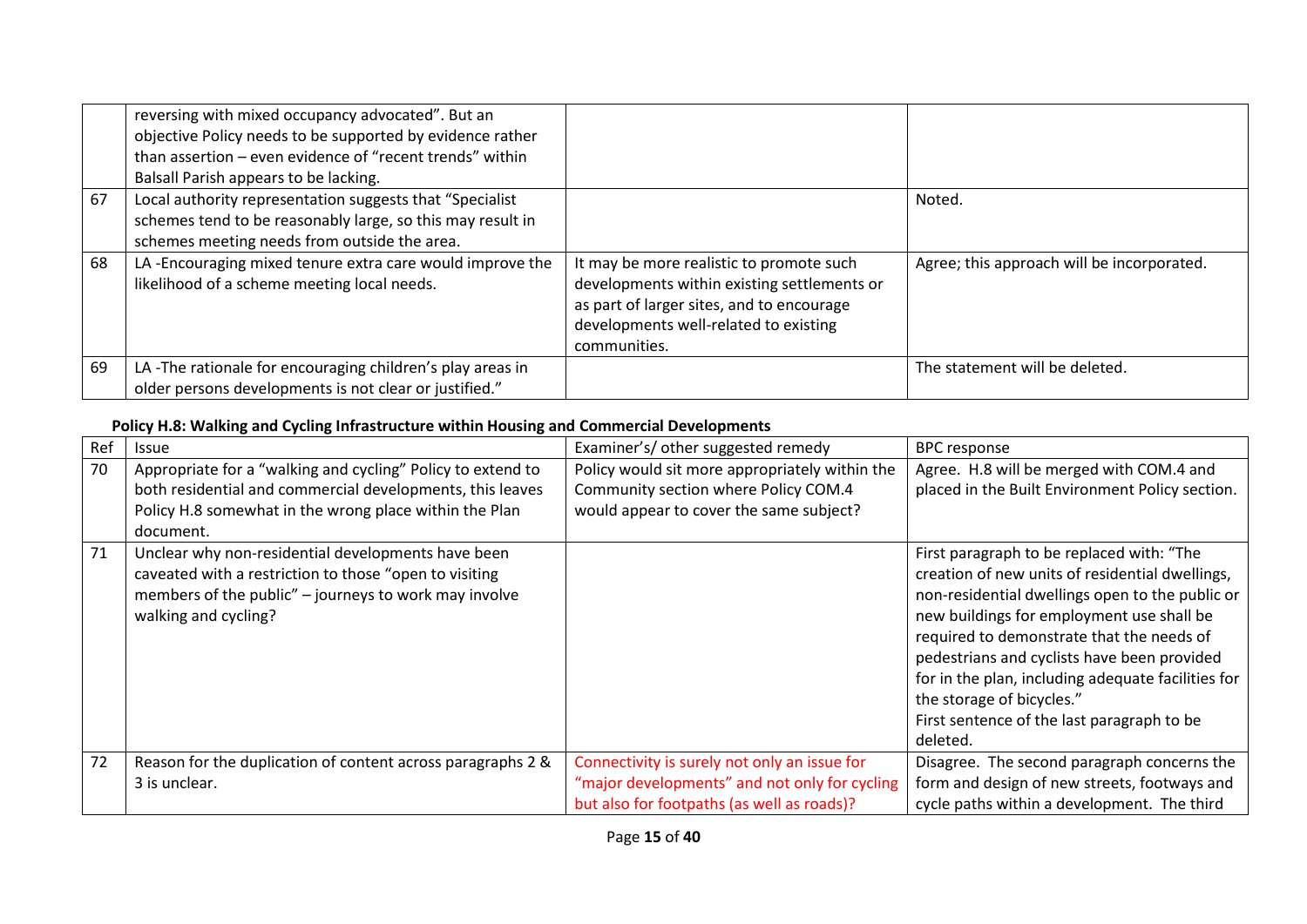|    |                                                                                                                                                                                                                                                                    | paragraph concerns the connectivity to routes<br>beyond the development for cycling.                                                                                                                                                  |
|----|--------------------------------------------------------------------------------------------------------------------------------------------------------------------------------------------------------------------------------------------------------------------|---------------------------------------------------------------------------------------------------------------------------------------------------------------------------------------------------------------------------------------|
| 73 | Appears to be a contradiction within paragraph 2 that<br>requires both that footways should be "on both sides of the<br>street" and that footpaths "should be separated from the<br>roads"?                                                                        | Clarity to be added: "New footpaths for<br>pedestrians should be clearly delineated from<br>the road surface and where practicable, from<br>cycle paths/tracks.                                                                       |
| 74 | I presume that the second and third sentences of paragraph<br>4 do not relate solely to "New buildings for employment<br>use"?                                                                                                                                     | Agree, first sentence of fourth paragraph to<br>be deleted.                                                                                                                                                                           |
| 75 | Representation comments that it is inappropriate for a<br>Neighbourhood Plan to potentially incorporate different<br>design standards from those of the Highway Authority<br>particularly where the Authority will be expected to adopt<br>the road/path/cycleway. | Don't believe there is a conflict. SMBC state:<br>"Policy H8 requires that new housing and<br>employment proposals consider the needs of<br>cyclists and pedestrians and can be welcomed<br>as being consistent with Council policy." |
| 76 | Assertion that there is a "very high proportion of dog owners<br>in the area" is not evidenced.                                                                                                                                                                    | Sentence to be rephrased "The countryside is<br>easily accessed from every location and this is<br>extensively made use for walking, including<br>dog walking and cycling.                                                            |
| 77 | Focus of paragraph 6.1.37 (and others later in the section)<br>would appear to be addressed within Policy COM.4 rather<br>than Policy H.8.                                                                                                                         | Agree; COM.4 to be merged with H.8, see<br>response above.                                                                                                                                                                            |
| 78 | Within this "Explanation" section (along with others) there<br>are footnote references to the NPPF but there is no clarity as<br>to what wording is a quotation from the NPPF.                                                                                     | Agree; a) and c) wording to be included in full<br>as a quotation.                                                                                                                                                                    |
| 79 | Puzzlingly, paragraph 6.1.42 refers to "Local Cycling and<br>Walking Infrastructure Plans" but, if these exist covering<br>Balsall Parish, they are not referenced.                                                                                                | NPPF paragraph 104d) to be quoted in full.<br>Reference to be made to the West Midlands<br>Local Cycling and Walking Infrastructure Plan<br>and the emerging Solihull MBC Cycling and<br>Walking Strategy and LCWIP.                  |

# **6.2** Built Environment

Policy BE.1: Conversion of Rural Buildings

| Ref | <b>Issue</b> | romodu<br>Examıner<br>other<br>engger.<br>. Ellicu'<br>------<br>ັບ | BPC<br>response |
|-----|--------------|---------------------------------------------------------------------|-----------------|
|     |              |                                                                     |                 |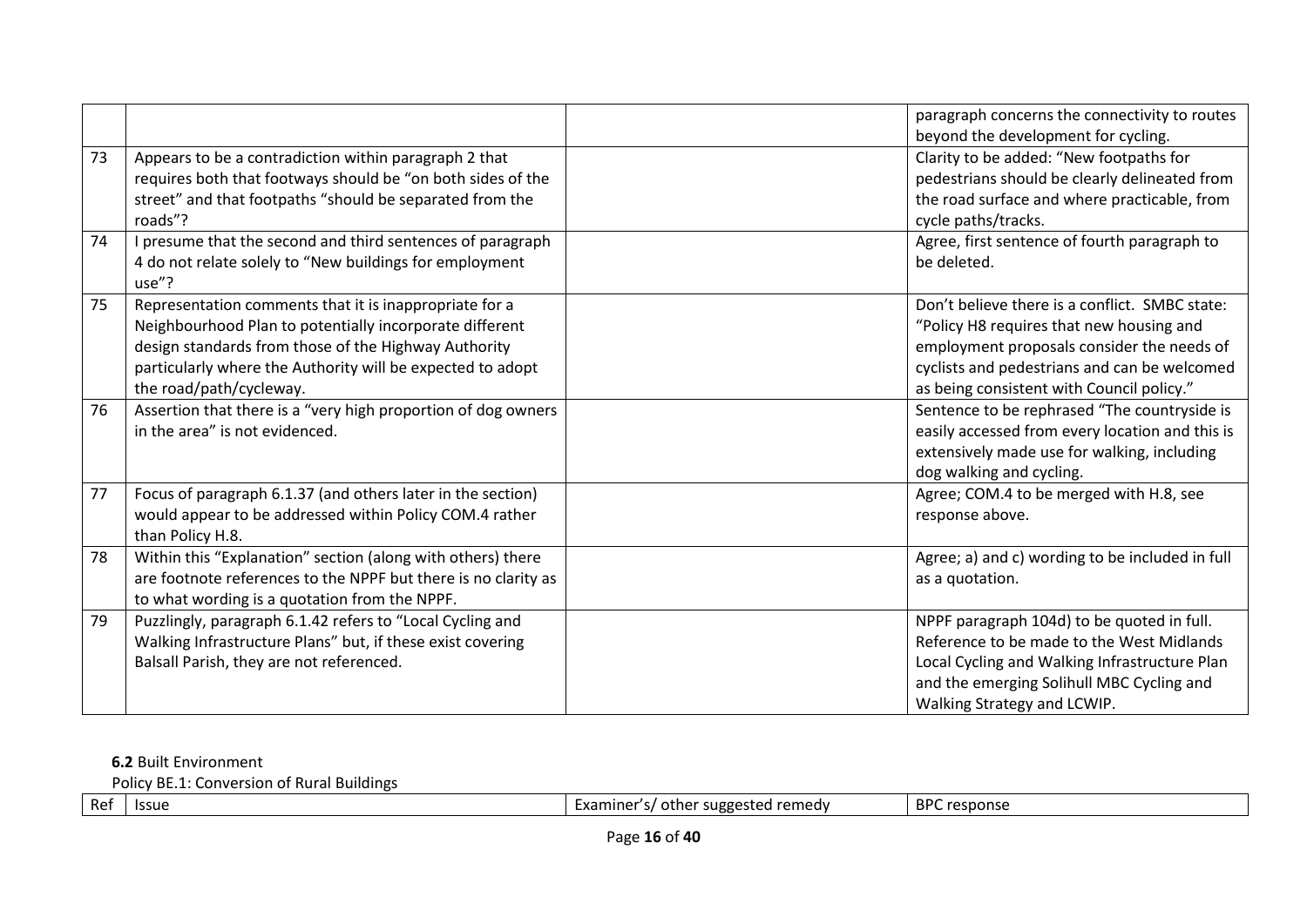| 80 | NPPF does not use the term "conversion" but rather "re-<br>use"; conversion may entail the extension or alteration of a<br>building which the NPPF would require (para 145) "does not<br>result in disproportionate additions over and above the size<br>of the original building". |                                                                                                            | Agree. BE.1 title to be reworded.                                                                                                                                                                                                   |
|----|-------------------------------------------------------------------------------------------------------------------------------------------------------------------------------------------------------------------------------------------------------------------------------------|------------------------------------------------------------------------------------------------------------|-------------------------------------------------------------------------------------------------------------------------------------------------------------------------------------------------------------------------------------|
| 81 | Policy relates to "rural buildings" but does not distinguish<br>between countryside and Green Belt locations                                                                                                                                                                        |                                                                                                            | Agree; to be rephrased "Conversion of rural<br>buildings in the Green Belt".                                                                                                                                                        |
| 82 | Should not be assumed that all the uses quoted in the<br>opening paragraph are "not inappropriate" within the Green<br>Belt, even after having regard to the criteria a) $-g$ )                                                                                                     | May be more appropriate to say 'uses<br>appropriate in the countryside or Green Belt<br>including tourism' | Agree; to be rephrased "uses appropriate to<br>the Green Belt including rural tourism."                                                                                                                                             |
| 83 | Local authority representation points out in particular that<br>clause f) should recognise that not all ancillary development<br>is appropriate in the Green Belt                                                                                                                   |                                                                                                            | Acknowledge; clause f) to be reworded to<br>recognise that ancillary buildings can be<br>appropriate in the green Belt, meeting the<br>requirements of the NPPF and Solihull Local<br>Plan with respect to impact on the greenbelt. |
| 84 | Overall it is difficult to see why the NPPF (and Local<br>Plan) content is considered insufficient for Balsall Parish<br>purposes.                                                                                                                                                  |                                                                                                            | Noted.                                                                                                                                                                                                                              |
| 85 | Second paragraph of the Policy does not appear to be a<br>land use matter but rather it relates to the application<br>process                                                                                                                                                       |                                                                                                            | Agree; to be deleted.                                                                                                                                                                                                               |
| 86 | Paragraph 6.2.3 appears to be a partial quotation -<br>unreferenced - from the NPPF (para 79) but this as well as<br>part of paragraph 6.2.4 relate to the construction of new<br>buildings which is not the subject of Policy BE.1.                                                |                                                                                                            | Agree; reference and quotes to be added.<br>Intended that this policy covers the<br>construction of new ancillary buildings to<br>support re-use for rural economic purposes<br>(f)).                                               |

## Policy BE.2 Replacement Dwelling

| Rei | <b>Issue</b>                                                                                                                                                                                             | Examiner's/ other suggested remedy    | <b>BPC</b> response                                                     |
|-----|----------------------------------------------------------------------------------------------------------------------------------------------------------------------------------------------------------|---------------------------------------|-------------------------------------------------------------------------|
| 87  | Policy would appear to relate to existing dwellings within the<br>built-up, countryside and Green Belt areas but there are<br>particular considerations that will apply to the latter as<br>noted above. |                                       | Policy to be reworded "Replacement dwellings<br>not in the Green Belt". |
| 88  | Difficult to see why considerations for replacements might                                                                                                                                               | I struggle to see how the quoted SMBC | Justification is summarised by the SMBC                                 |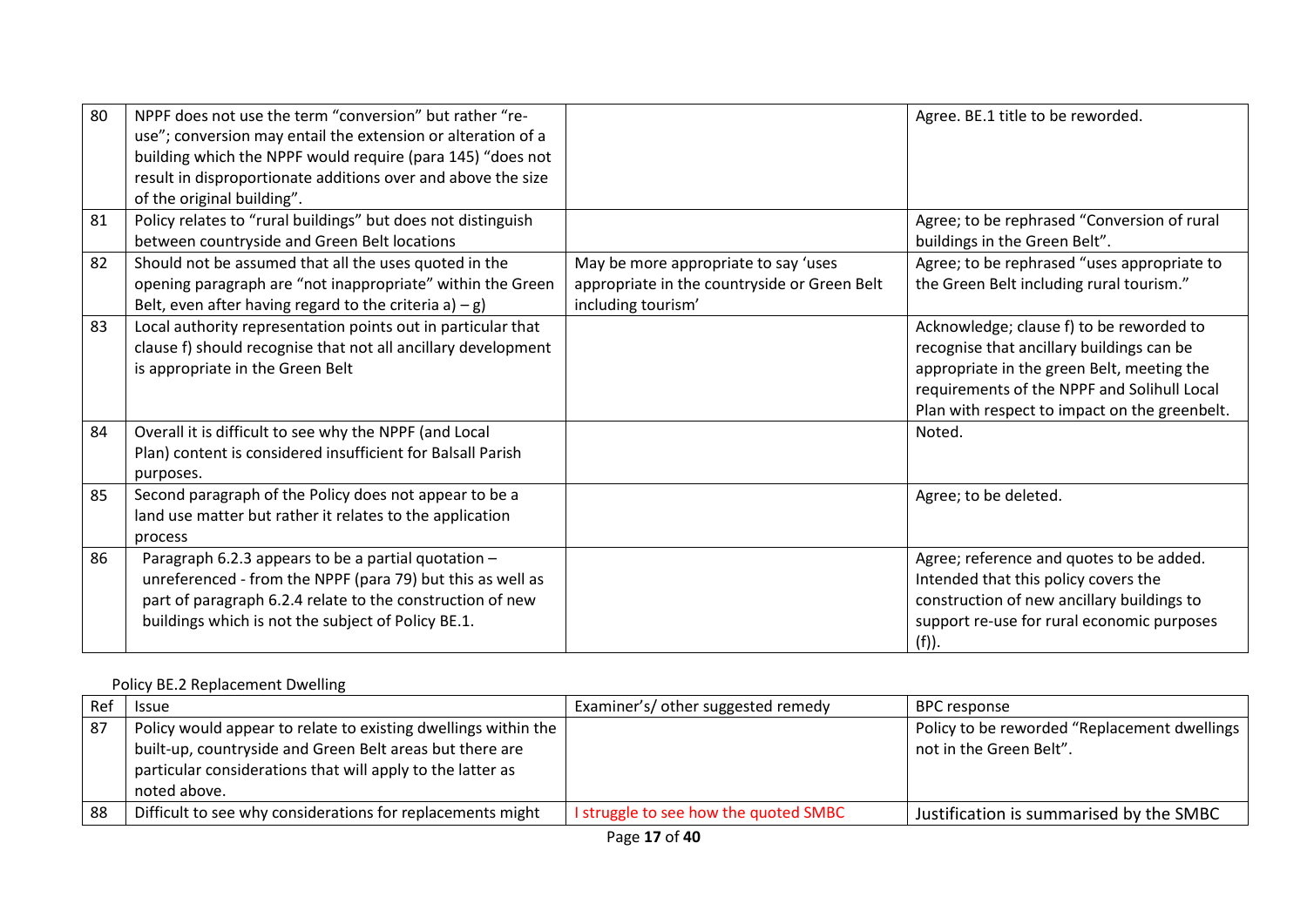|    | be materially different from other development covered by<br>Policies BE.3 & BE.4.                                                                                                                                   | comment addresses my query. The text at<br>6.2.5 says that "appropriate replacements will<br>be [are?] encouraged". Policy BE.3 addresses<br>design considerations for all dwellings<br>whether a replacement or not. Policy BE.4<br>addresses local character considerations for<br>all dwellings whether a replacement or not.<br>Accordingly Policy BE.2 criteria a) and d) (and<br>f) via other policies) are duplications. Criteria<br>b) and c) seem to some degree to be<br>contradictory but it is hard to see how<br>garaging, garden and domestic storage<br>considerations can be peculiar to replacement<br>dwellings. Given that any new dwelling will<br>have to gain an approval under the current<br>Building Regulations, and given that the<br>suggested alternative of extensions could<br>increase the building footprint, criterion e)<br>seems more like an obstacle than an<br>encouragement. Accordingly I need more<br>information to understand the thinking behind | comment: "Replacement dwellings are<br>covered in draft Policy BE2, which should<br>flag up green belt restrictions limiting<br>replacements to not materially larger than<br>the building replaced, in line with the<br>NPPF. The policy is quite prescriptive,<br>providing more detailed local quidance<br>relating to garaging and storage, amenity<br>and biodiversity, and requiring proposals<br>to demonstrate how a replacement is<br>more sustainable than refurbishment,<br>alteration or extension of the existing<br>building." |
|----|----------------------------------------------------------------------------------------------------------------------------------------------------------------------------------------------------------------------|-----------------------------------------------------------------------------------------------------------------------------------------------------------------------------------------------------------------------------------------------------------------------------------------------------------------------------------------------------------------------------------------------------------------------------------------------------------------------------------------------------------------------------------------------------------------------------------------------------------------------------------------------------------------------------------------------------------------------------------------------------------------------------------------------------------------------------------------------------------------------------------------------------------------------------------------------------------------------------------------------|----------------------------------------------------------------------------------------------------------------------------------------------------------------------------------------------------------------------------------------------------------------------------------------------------------------------------------------------------------------------------------------------------------------------------------------------------------------------------------------------------------------------------------------------|
|    |                                                                                                                                                                                                                      | Policy BE.2.                                                                                                                                                                                                                                                                                                                                                                                                                                                                                                                                                                                                                                                                                                                                                                                                                                                                                                                                                                                  |                                                                                                                                                                                                                                                                                                                                                                                                                                                                                                                                              |
| 89 | Where marginal differences are suggested, such as with<br>criterion e), there is no indication of why this might be a<br>particular consideration for Balsall Parish or how "more<br>sustainable" might be assessed. |                                                                                                                                                                                                                                                                                                                                                                                                                                                                                                                                                                                                                                                                                                                                                                                                                                                                                                                                                                                               | Rephrase : "more ecologically sustainable".                                                                                                                                                                                                                                                                                                                                                                                                                                                                                                  |
| 90 | Criterion b) would appear to be particularly over-prescriptive<br>particularly since it is not expected for new dwellings where<br>sites may be less constrained.                                                    |                                                                                                                                                                                                                                                                                                                                                                                                                                                                                                                                                                                                                                                                                                                                                                                                                                                                                                                                                                                               | Include "where practicable".                                                                                                                                                                                                                                                                                                                                                                                                                                                                                                                 |
| 91 | Representation comments more generally that "Elements of<br>the proposed policy appear be overly prescriptive and<br>unnecessarily constrain a site which may otherwise help<br>deliver sustainable development."    | As quoted above the SMBC comment says<br>that the whole Policy is "quite prescriptive"<br>which would suggest that the representation<br>may be valid in relation to some "elements".                                                                                                                                                                                                                                                                                                                                                                                                                                                                                                                                                                                                                                                                                                                                                                                                         | Disagree subject to amendments as above.<br>SMBC are comfortable with the Policy.                                                                                                                                                                                                                                                                                                                                                                                                                                                            |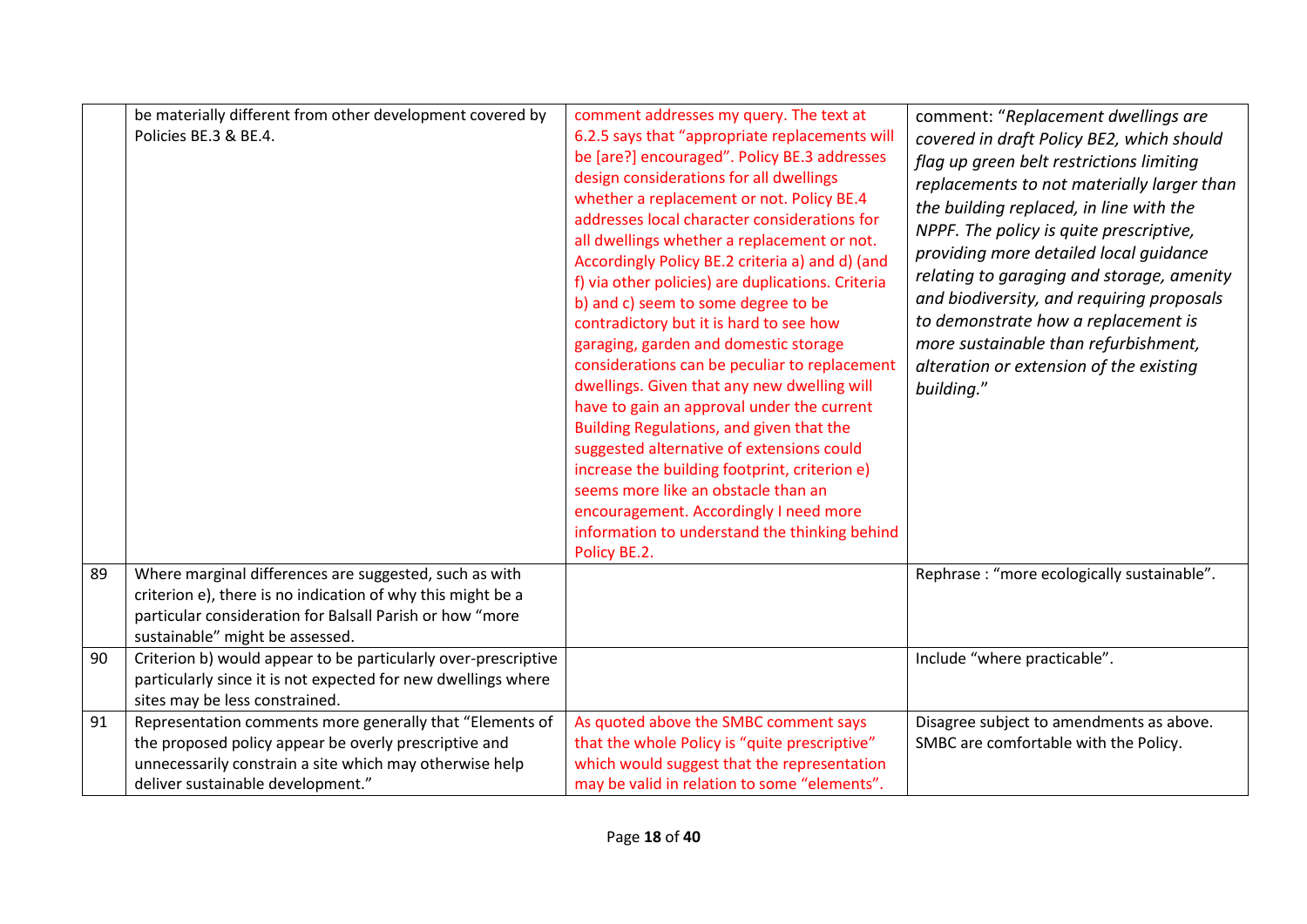|     | <b>Policy BE.3: Design</b>                                                                                                                                       |                                                          |                                                                                                                                                                                                                                                                                                                                                                                                                                                                                                                                                                                                                                                                                                                                                                                                                                                                                                                                                                                                                                                                                                                                                                         |  |  |
|-----|------------------------------------------------------------------------------------------------------------------------------------------------------------------|----------------------------------------------------------|-------------------------------------------------------------------------------------------------------------------------------------------------------------------------------------------------------------------------------------------------------------------------------------------------------------------------------------------------------------------------------------------------------------------------------------------------------------------------------------------------------------------------------------------------------------------------------------------------------------------------------------------------------------------------------------------------------------------------------------------------------------------------------------------------------------------------------------------------------------------------------------------------------------------------------------------------------------------------------------------------------------------------------------------------------------------------------------------------------------------------------------------------------------------------|--|--|
| Ref | Issue                                                                                                                                                            | Examiner's/ other suggested remedy                       | <b>BPC</b> response                                                                                                                                                                                                                                                                                                                                                                                                                                                                                                                                                                                                                                                                                                                                                                                                                                                                                                                                                                                                                                                                                                                                                     |  |  |
| 92  | Repetition of wording suggests there is significant overlap<br>between Policies BE.3 and BE.4. Is there a purpose in<br>separating out the two related Policies? |                                                          | These Policies will be merged if the Examiner<br>thinks this would be helpful.                                                                                                                                                                                                                                                                                                                                                                                                                                                                                                                                                                                                                                                                                                                                                                                                                                                                                                                                                                                                                                                                                          |  |  |
| 93  | Policy BE.3 explicitly relates to "all development" but not all<br>aspects will be relevant for every development.                                               | Suggesting the need for inserting 'where<br>applicable'. | Agree. BE3 and BE4 to be merged as "Local<br><b>Character and Design:</b><br>Where applicable, development proposals<br>must demonstrate how local character and<br>scheme design has considered the factors<br>listed a) to o) below where they relate to the<br>proposal concerned. Development proposals<br>must make full use of the appendix to this<br>plan (Character Assessment) and its detailed<br>findings during the conception and evolution<br>of a design.<br>'a) to I) as per existing BE4; and<br>m) Development proposals will be expected to<br>demonstrate how the design has been<br>influenced by the need to plan positively to<br>reduce crime and the fear of crime and how<br>this will be achieved;<br>n) Developments will be expected to<br>demonstrate how the design has been<br>influenced by the need for a positive impact<br>on public health; and<br>o) Residential development within the<br>curtilage of dwelling houses will be supported<br>if the design respects the character and<br>appearance of the immediate character zone<br>and there would be no unacceptable harm to<br>the living conditions of nearby occupiers." |  |  |
| 94  | Doubtful that a prospective developer will understand what                                                                                                       | Is the core of this issue perhaps addressed by           | Reference to policies of the SMBC SLP to be                                                                                                                                                                                                                                                                                                                                                                                                                                                                                                                                                                                                                                                                                                                                                                                                                                                                                                                                                                                                                                                                                                                             |  |  |
|     | is required from paragraph 3 and the "Explanation" section                                                                                                       | the Community Policies?                                  | made in order to explain.                                                                                                                                                                                                                                                                                                                                                                                                                                                                                                                                                                                                                                                                                                                                                                                                                                                                                                                                                                                                                                                                                                                                               |  |  |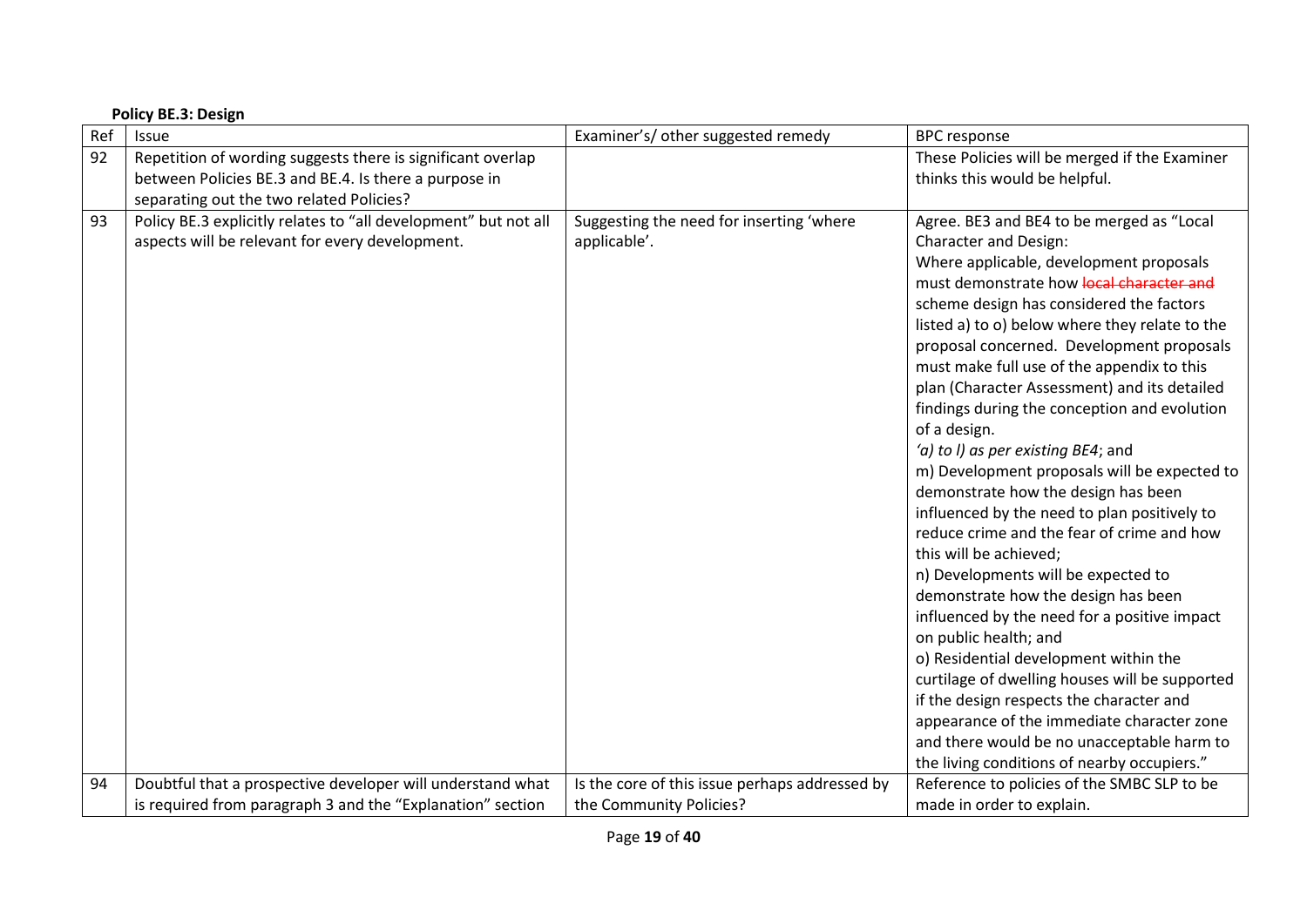|    | does not assist other than providing a reference.             | Please provide the references.             |                                             |
|----|---------------------------------------------------------------|--------------------------------------------|---------------------------------------------|
| 95 | Local authority representation suggests that in paragraph 4   |                                            | Agree.                                      |
|    | "enhance" should be replaced with 'respect'                   |                                            |                                             |
| 96 | Paragraph 5 adds nothing to that which is indicated in Policy |                                            | This will be dealt with by the merger of    |
|    | BE.4.                                                         |                                            | Policies BE.3 and BE.4.                     |
| 97 | The local authority representation comments: "The final       |                                            | Agree.                                      |
|    | paragraph relating to development within curtilages should    |                                            |                                             |
|    | reference Policy H4 to ensure no conflict."                   |                                            |                                             |
| 98 | Paragraph 6.2.17 reproduces a quotation that relates to       | Please provide the references.             | Reference to policies of the SMBC SLP to be |
|    | 'strategic policies' but it is left unclear how this may be   |                                            | made in order to explain.                   |
|    | applied to the detail that is addressed within Policies BE.3  |                                            |                                             |
|    | and BE.4.                                                     |                                            |                                             |
| 99 | Paragraph 6.2.18 refers to 'Secured by Design' (although this | Secured by Design provides design guidance | Agree.                                      |
|    | is written as "Secure by Design" and is unreferenced).        | rather that "standards".                   |                                             |

## Policy BE.4: Responding to Local Character

| Ref | <b>Issue</b>                                                                                                                                                                                                                                                                                                                               | Examiner's/ other suggested remedy                                                                                                                                                                                                                                                                                                                                            | <b>BPC</b> response                                                                                                                                                                                                                                                                  |
|-----|--------------------------------------------------------------------------------------------------------------------------------------------------------------------------------------------------------------------------------------------------------------------------------------------------------------------------------------------|-------------------------------------------------------------------------------------------------------------------------------------------------------------------------------------------------------------------------------------------------------------------------------------------------------------------------------------------------------------------------------|--------------------------------------------------------------------------------------------------------------------------------------------------------------------------------------------------------------------------------------------------------------------------------------|
| 100 | As with Policy BE.3, not every "principle" will be relevant to<br>every proposal.                                                                                                                                                                                                                                                          | 'Where applicable' is required.                                                                                                                                                                                                                                                                                                                                               | Agree.                                                                                                                                                                                                                                                                               |
| 101 | Principle a) it is unclear what is to be understood by the<br>term "area"; it is very apparent from the Character<br>Assessment that the Neighbourhood Area has not one but a<br>wide variety of "patterns, building styles and materials"                                                                                                 | Is the introductory paragraph perhaps a<br>sufficient guide to the required approach<br>without the need for principle a) which adds<br>no clarity?                                                                                                                                                                                                                           | The term "area" refers to the Character areas<br>as defined in the Character Assessment as an<br>appendix to the Plan and this will be made<br>clearer in this text.<br>a) to be retained as it adds a specific<br>requirement regarding pattern, style and<br>materials.            |
| 102 | Representation comments: "More flexibility is [thus] sought<br>from L&Q Estates and BDW with respect of the criteria,<br>including a) building styles and materials, b) density, and c)<br>building heights, given the emphasis should be to achieve<br>sustainable development around Balsall Common as per<br>national planning policy". | If the Policy is "about the interface between<br>old and new dwellings" that "interface" for<br>the strategic site allocation(s) is likely to vary<br>across a site and much of the site will be<br>detached from the existing dwellings. I<br>commented that "the Neighbourhood Area<br>has not one but a wide variety of "patterns,<br>building styles and materials" and a | Disagree. Policy is about the interface<br>between old and new dwellings, b) and c)<br>relate to this interface.<br>It is felt helpful to reference specific guidelines<br>that the Plan wishes developers to implement.<br>The comments go beyond and provide<br>additional detail. |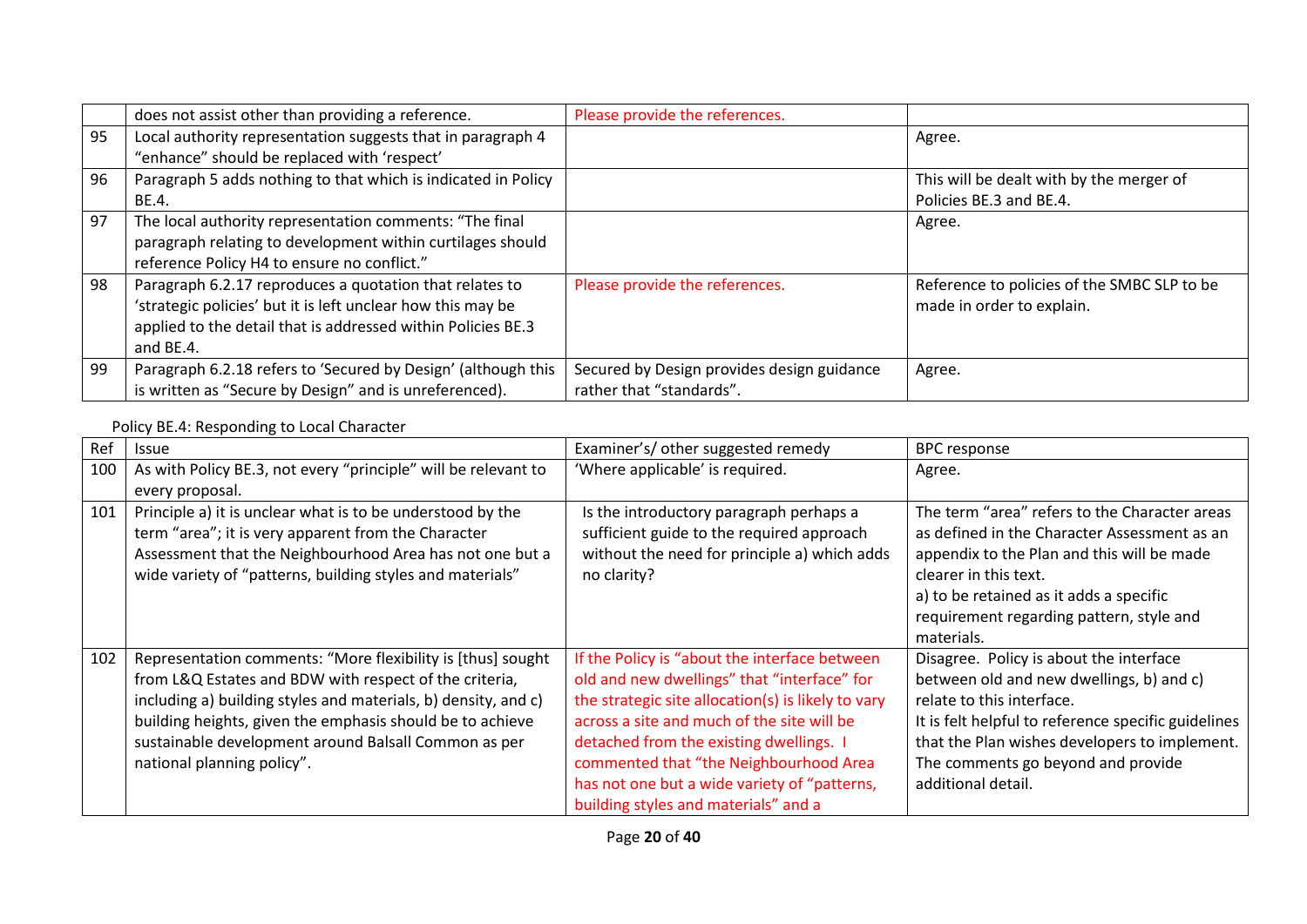|     |                                                                                                                                                                                                                                                                                                      | representation points out that a large-scale<br>development might justify a distinctive, if<br>sympathetic, style of its own, as has evidently<br>happened in the past with some noted<br>successes. But if there have been past design<br>'failures' then it would not be appropriate for<br>these to be replicated within any adjacent<br>new developments." How do the "principles"<br>set down in Policy BE.4 distil from the<br><b>Character Assessment the matters which will</b><br>assure a 'successful' development in Balsall<br>Common - or do they over-concentrate on<br>matters which apply to every development? |                                                                                                                                                                                       |
|-----|------------------------------------------------------------------------------------------------------------------------------------------------------------------------------------------------------------------------------------------------------------------------------------------------------|---------------------------------------------------------------------------------------------------------------------------------------------------------------------------------------------------------------------------------------------------------------------------------------------------------------------------------------------------------------------------------------------------------------------------------------------------------------------------------------------------------------------------------------------------------------------------------------------------------------------------------|---------------------------------------------------------------------------------------------------------------------------------------------------------------------------------------|
| 103 | "It is important not to duplicate requirements of the Solihull<br>Local Plan with respect of complying with the Solihull<br>Borough Landscape requirements (Criterion h).                                                                                                                            |                                                                                                                                                                                                                                                                                                                                                                                                                                                                                                                                                                                                                                 | Ditto.                                                                                                                                                                                |
| 104 | The various heritage, landscape and flood risk criterion d),<br>e), k) and I) are effectively covered by National Planning<br>Policy and the Strategic Policies of the Local Plan and<br>duplication of such advice is not considered necessary in the<br>neighbourhood plan".                       |                                                                                                                                                                                                                                                                                                                                                                                                                                                                                                                                                                                                                                 | Ditto.                                                                                                                                                                                |
| 105 | Unless: key view across the parish area are specifically<br>defined, tranquil areas are precisely identified and through<br>routes are clearly demarcated by the NDP, criterion f), i)<br>and j) will be difficult to apply in the development<br>management process."                               |                                                                                                                                                                                                                                                                                                                                                                                                                                                                                                                                                                                                                                 | Ditto.                                                                                                                                                                                |
| 106 | c) the lengthy combination of clauses and sub-clauses is<br>potentially confusing. The local authority representation<br>notes that "Whilst clause c) [on] restrictions to height of<br>buildings has been modified, policy [BE.4] could provide<br>greater flexibility on new housing allocations". |                                                                                                                                                                                                                                                                                                                                                                                                                                                                                                                                                                                                                                 | c) will be split to be clear of the distinction<br>between the village centre and strategic<br>housing sites. We would contest that the Plan<br>does provide significant flexibility. |
| 107 | The words "Demonstrate plans to" would seem<br>superfluous to principle f).                                                                                                                                                                                                                          |                                                                                                                                                                                                                                                                                                                                                                                                                                                                                                                                                                                                                                 | Agree; delete "Demonstrate plans to".                                                                                                                                                 |
| 108 | Principle h) references the "Solihull Borough Landscape                                                                                                                                                                                                                                              | Which of the two is intended?                                                                                                                                                                                                                                                                                                                                                                                                                                                                                                                                                                                                   | All titles of reference documents will be                                                                                                                                             |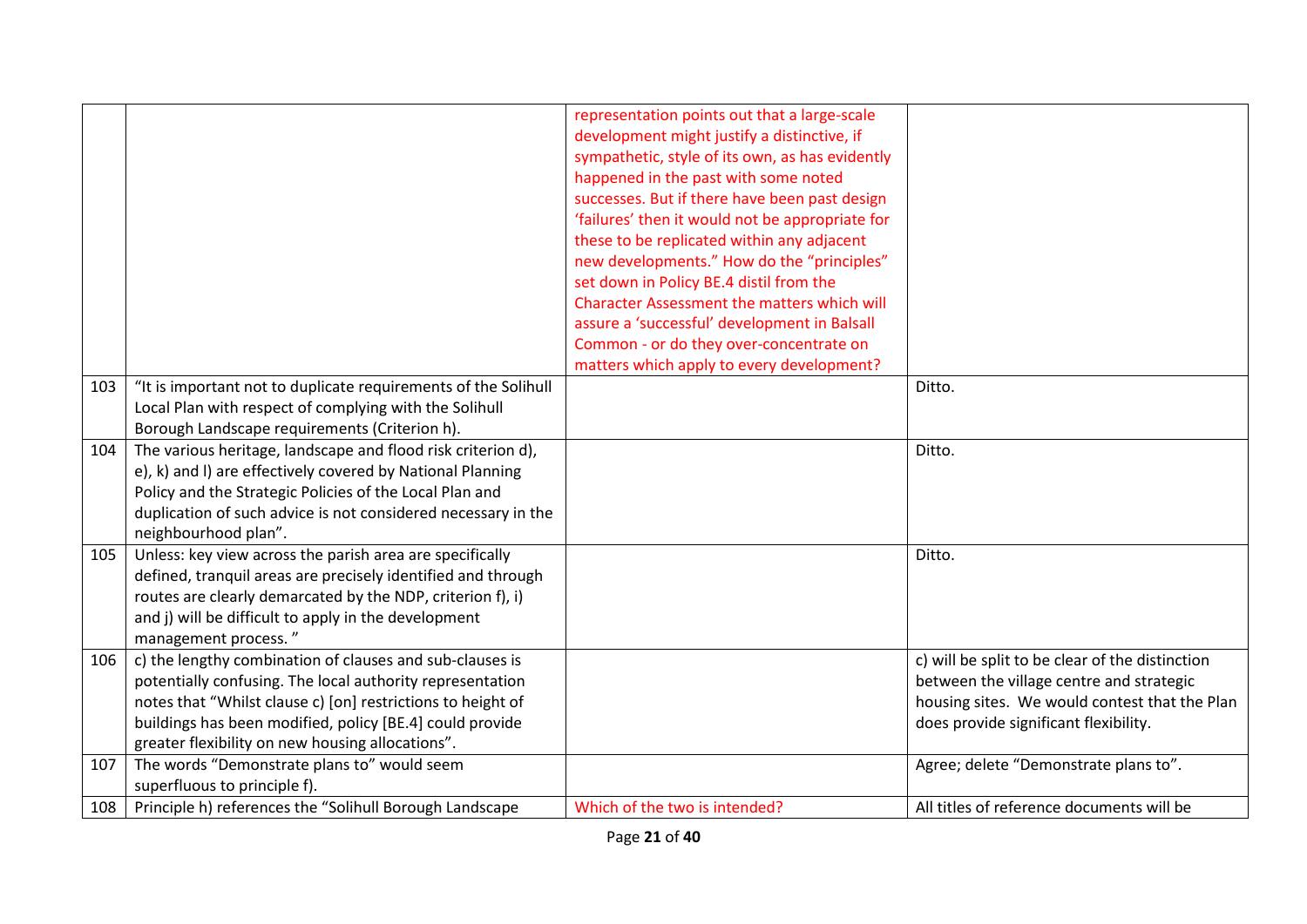|     | Guidelines' but the "Reference Documents" records this as<br>the "Warwickshire Landscape Guidelines - Arden" - it is<br>unclear whether this is the intended document or the<br>'Solihull Borough Landscape Character Assessment 2016'<br>included within the evidence documents online. |                                                                                           | checked and reconciled.                    |
|-----|------------------------------------------------------------------------------------------------------------------------------------------------------------------------------------------------------------------------------------------------------------------------------------------|-------------------------------------------------------------------------------------------|--------------------------------------------|
| 109 | Principle I) relates to very specific circumstances "Where a<br>site on which development is proposed includes, or has<br>the potential to include, heritage assets with<br>archaeological interest" (NPPF para 189).                                                                    | More applicable in Policy BE.6.                                                           | Agree.                                     |
| 110 | Representation suggests that "The NDP should<br>acknowledge how new development can positively<br>contribute to the character of Balsall Common through<br>the planning process.                                                                                                         |                                                                                           | Agree, appropriate wording to be included. |
| 111 | Paragraph 6.2.30 quotes extensively from NPPF para 127.                                                                                                                                                                                                                                  | Would be fairer to say that the use of the<br>Character Assessment "will help to ensure". | Agree.                                     |
| 112 | Paragraph 6.2.31 is inappropriate and the same policy<br>considerations will apply to approvals at all stages in the<br>planning process.                                                                                                                                                |                                                                                           | Agree, paragraph to be deleted.            |

## **Policy BE.5: Design Review Panels**

| Ref | <b>Issue</b>                                               | Examiner's/ other suggested remedy             | <b>BPC</b> response                         |
|-----|------------------------------------------------------------|------------------------------------------------|---------------------------------------------|
| 113 | Inappropriate Policy directed at Solihull MBC.             | Council representation comments: "The          | Agree. SMBC comments to be included in BE.3 |
|     | NPPF (para 129) makes clear the basis on which such review | Council has no plans currently to establish    | supporting text.                            |
|     | panels would feed into the planning decision process.      | such a mechanism [Design Review                | BE.5 to be deleted.                         |
|     | Representations suggest that the threshold for review has  | Panels], and as the policy does not            |                                             |
|     | been set too low.                                          | provide guidance for determining               |                                             |
|     |                                                            | planning applications, this                    |                                             |
|     |                                                            | recommendation should be covered in the        |                                             |
|     |                                                            | supporting text to Policy BE.3, rather than a  |                                             |
|     |                                                            | policy itself."                                |                                             |
|     |                                                            | Alternative might be for this issue to become  |                                             |
|     |                                                            | a "Community Aspiration" for the Parish        |                                             |
|     |                                                            | Council either to press further with the local |                                             |
|     |                                                            | authority or to set up independently but with  |                                             |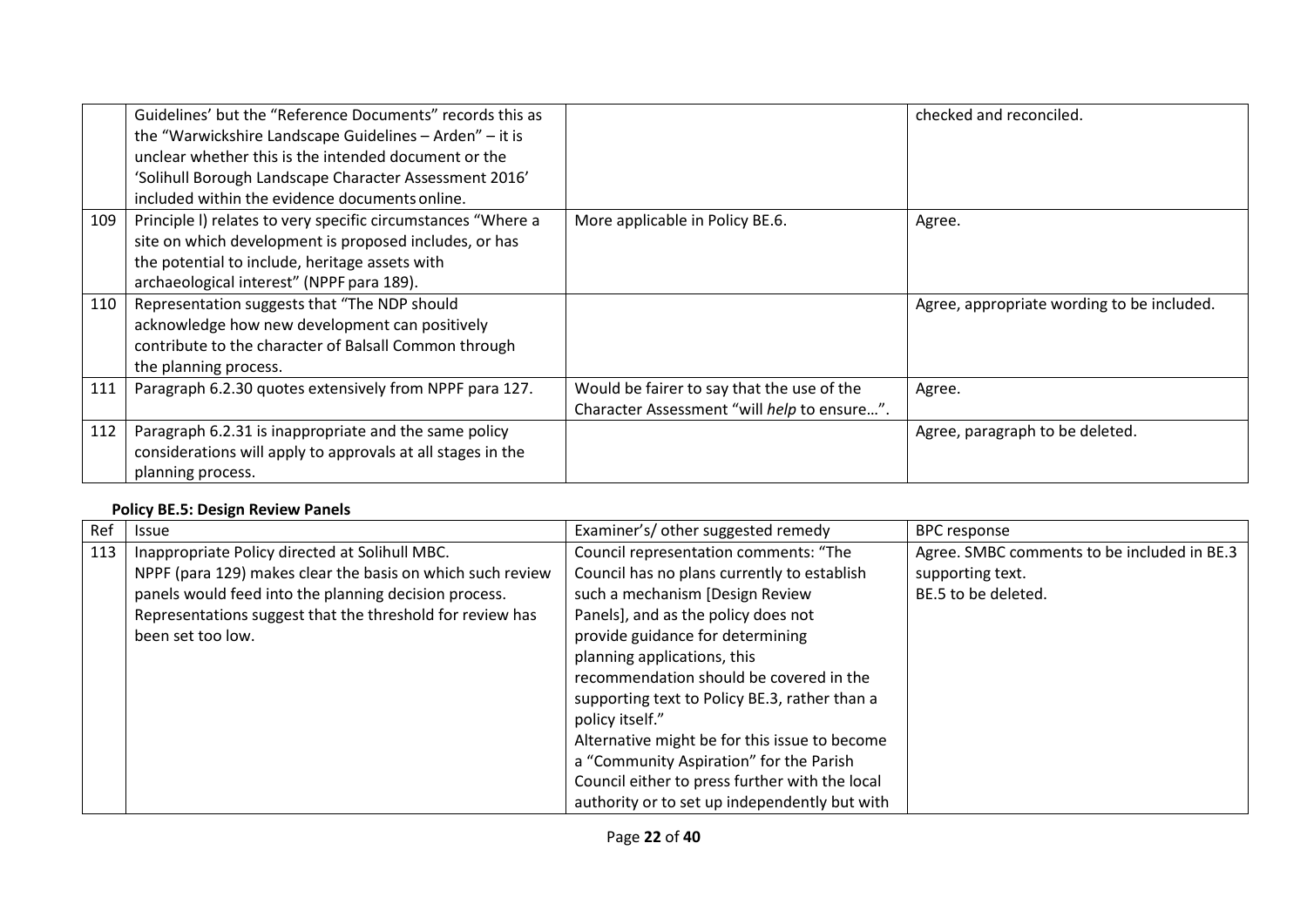|     |                                                                                                                                                                                                                                     | the Council's blessing.                                                                                                                                                                                                                                                                                                                    |                                                                                                                                                                                                |  |  |
|-----|-------------------------------------------------------------------------------------------------------------------------------------------------------------------------------------------------------------------------------------|--------------------------------------------------------------------------------------------------------------------------------------------------------------------------------------------------------------------------------------------------------------------------------------------------------------------------------------------|------------------------------------------------------------------------------------------------------------------------------------------------------------------------------------------------|--|--|
|     | <b>Policy BE.6: Heritage Assets</b>                                                                                                                                                                                                 |                                                                                                                                                                                                                                                                                                                                            |                                                                                                                                                                                                |  |  |
| Ref | Issue                                                                                                                                                                                                                               | Examiner's/ other suggested remedy                                                                                                                                                                                                                                                                                                         | <b>BPC</b> response                                                                                                                                                                            |  |  |
| 114 | Neither this Policy nor the supporting "Explanation"<br>references a list of heritage assets other that the Temple<br><b>Balsall Conservation Area.</b>                                                                             |                                                                                                                                                                                                                                                                                                                                            | True, however the heritage asset list can<br>change over time and it is not considered<br>appropriate to replicate the list in the Plan. A<br>reference to the list can be made.               |  |  |
| 115 | Representation suggests that national policy may be relied<br>on, with less potential for confusion, and Policy BE.6 could<br>concentrate on the important Conservation Area.                                                       | Whilst it is true that heritage assets are<br>widespread, the related Policy does not/could<br>not vary from national protections; whereas<br>the Conservation Area Policy can/could be<br>informed by issues specific to Temple Balsall<br>(although I note that there is no Appraisal<br>document shown on the Solihull MBC<br>website). | It is considered that a heritage asset can be<br>anywhere in the parish and the Conservation<br>Area is only in Temple Balsall and they are<br>different. Consequently this policy adds value. |  |  |
| 116 | Whilst the "Reference Documents" includes "Listed Buildings<br>in Balsall Parish" it is not apparent that a listing is attached<br>to the Plan as an un-numbered Appendix 2.                                                        |                                                                                                                                                                                                                                                                                                                                            | A reference to the listing of SMBC will be<br>made. The list which forms an appendix to the<br>Character Assessment will be deleted.                                                           |  |  |
| 116 | Unfortunate that the "Landmarks" listed within the<br>Character Assessment do not comprehensively (apparently)<br>include the heritage assets by Zone such that their<br>distribution and contribution might be better appreciated. | Is there a particular reason why the<br>Assessment and listing have not been<br>combined?                                                                                                                                                                                                                                                  | "Landmarks" listed within the Character<br>Assessment cover a wider range than the<br>locally listed buildings. Buildings have been<br>included where it is considered that it adds<br>value.  |  |  |
| 117 | Doubt that it is the responsibility of an applicant, as the<br>Policy says, to "explain" the significance of a heritage asset -<br>this will be described within its listing.                                                       | Rather the applicant must 'assess and<br>address any impact of their proposals on the<br>significance of the asset'.                                                                                                                                                                                                                       | Agree.                                                                                                                                                                                         |  |  |
| 118 | Last paragraph the meaning of "strictly controlled" is unclear<br>in the context of the application process and this sentence<br>does not seem to add any clarity beyond the previous<br>paragraphs.                                |                                                                                                                                                                                                                                                                                                                                            | Delete.                                                                                                                                                                                        |  |  |
| 119 | Source for the map of the Temple Balsall Conservation<br>Area is required; a representation suggests that the map                                                                                                                   |                                                                                                                                                                                                                                                                                                                                            | SMBC confirmed (12.11.2019) that the Temple<br>Balsall Conservation Area Map is up to date.                                                                                                    |  |  |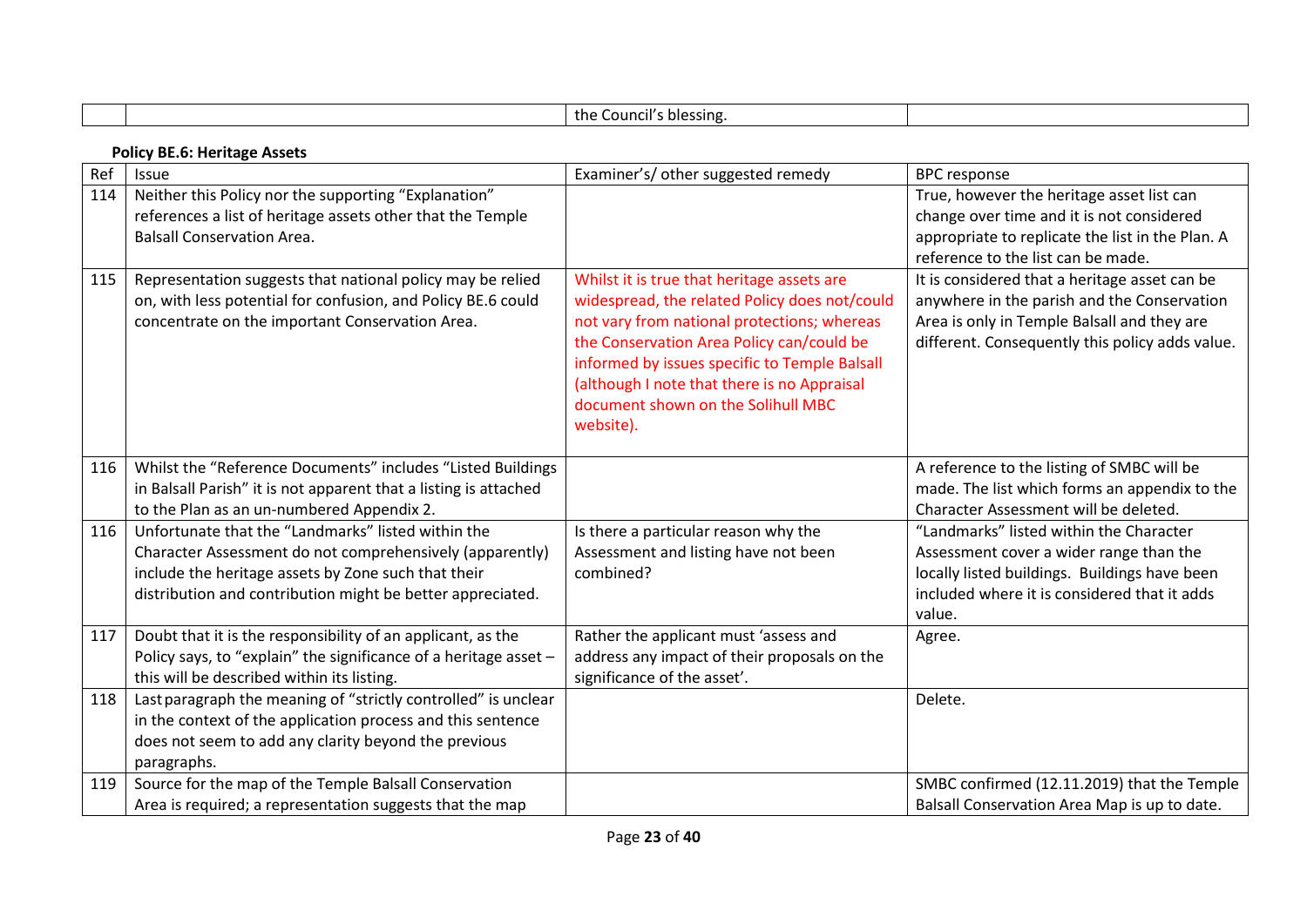|     | may not be an up-to-date version.                                                                                                                                                                                                                                                                                                   |                                    |
|-----|-------------------------------------------------------------------------------------------------------------------------------------------------------------------------------------------------------------------------------------------------------------------------------------------------------------------------------------|------------------------------------|
| 120 | Paragraph 6.2.38 says that heritage assets "should be                                                                                                                                                                                                                                                                               | "where appropriate" will be added. |
|     | considered by all development proposals". However, not                                                                                                                                                                                                                                                                              |                                    |
|     | every proposal is likely to affect a heritage asset.                                                                                                                                                                                                                                                                                |                                    |
| 121 | Paragraph 6.2.38 says that national policy places great<br>weight on the "preservation" of heritage assets whereas<br>paragraph 6.2.40 suggests that great weight should be<br>given to the heritage asset's "conservation"; apart from<br>there being no value in repetition, the NPPF (para 193)<br>actually says "conservation". | Agree.                             |

## **Policy BE.7: Renewable Energy**

| Ref | Issue                                                     | Examiner's/ other suggested remedy | <b>BPC</b> response                        |
|-----|-----------------------------------------------------------|------------------------------------|--------------------------------------------|
| 122 | First paragraph expresses a positive expectation and then |                                    | Second paragraph to be deleted.            |
|     | the obverse of it is included as paragraph 2.             |                                    |                                            |
| 123 | Paragraph 6.4.42 provides a somewhat inappropriate        |                                    | Full NPPF quote to be added with quotation |
|     | quotation (without quotation marks) referring to the      |                                    | marks.                                     |
|     | need for an energy "strategy" that would be beyond the    |                                    |                                            |
|     | scope of a Neighbourhood Plan.                            |                                    |                                            |
| 124 | Paragraph 6.4.43 cannot tell Solihull MBC their job.      |                                    | Delete paragraph.                          |

## **Policy BE.8: Highway Safety**

| Ref | <b>Issue</b>                                                      | Examiner's/ other suggested remedy               | <b>BPC response</b>                          |
|-----|-------------------------------------------------------------------|--------------------------------------------------|----------------------------------------------|
| 125 | Unclear why the introductory sentence needs to repeat             | This rewording would seem to be sufficient for   | Rephrase introductory paragraph to read      |
|     | some of the criteria that are the subject of the Policy.          | the Policy - the issue about clarity in deriving | "New development should allow for sufficient |
|     |                                                                   | content from the NPPF would not then arise?      | measures to ensure safety, particularly for  |
|     |                                                                   |                                                  | pedestrians, motor scooters and cyclists.    |
| 126 | Representation comments that paragraph 108 in the NPPF            |                                                  | In new paragraph 6.2.52 NPPF reference to be |
|     | does not use the term "unacceptable impact" but instead           |                                                  | added, para 109 uses "unacceptable impact".  |
|     | says "significant impacts" and refers to the ability to mitigate  |                                                  |                                              |
|     | these to an acceptable degree.                                    |                                                  |                                              |
| 127 | Representation comments: "As drafted, bullet point b) of          | NPPF paragraph 109 states that                   | See above.                                   |
|     | Policy BE.8 relating to highway safety and impacts, would         | "development should only be prevented or         |                                              |
|     | still fail Basic Condition test (a) as it is contrary to national | refused on highway grounds if  or the            |                                              |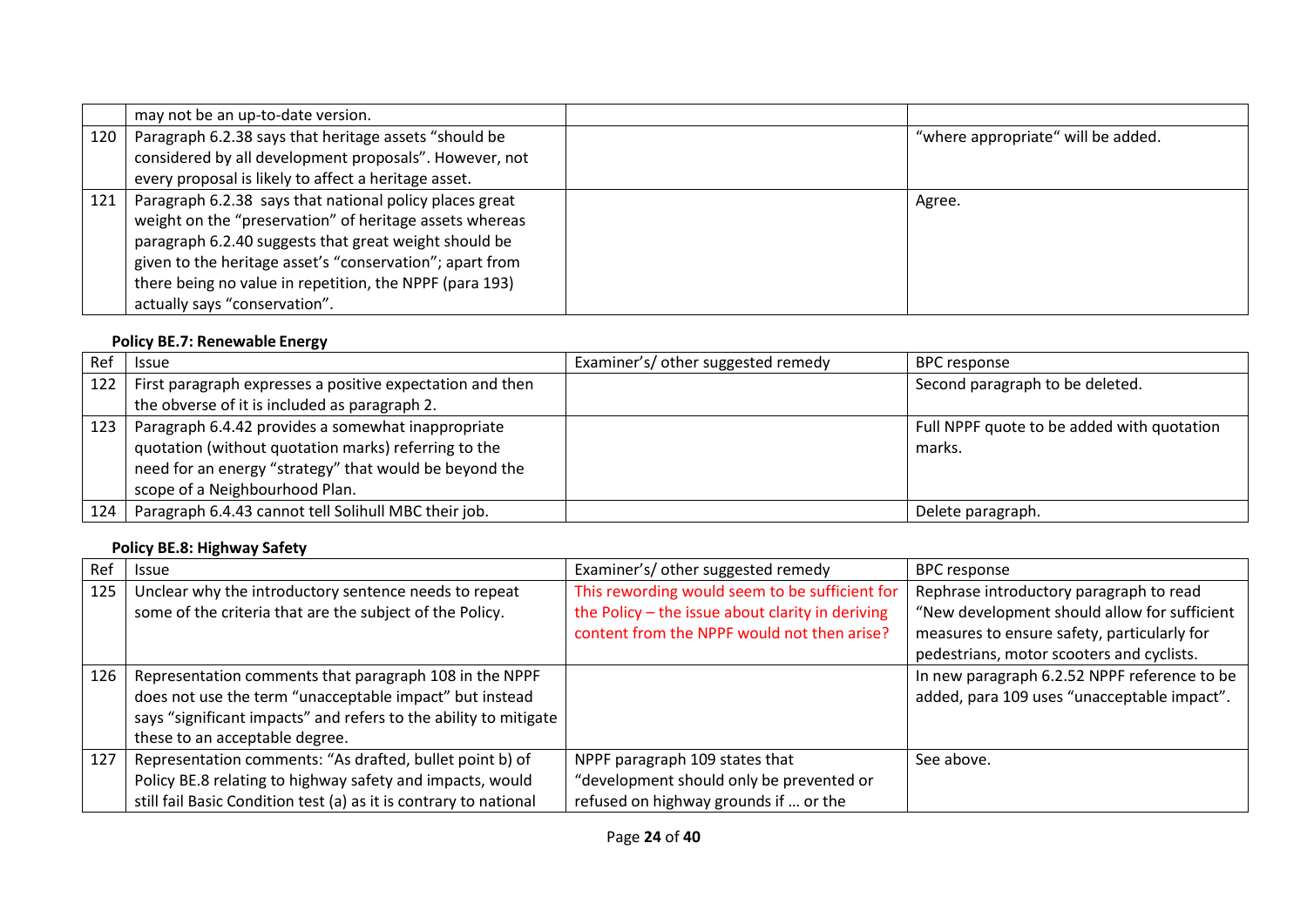|     | policy. The draft Policy states that in order to be acceptable,<br>all development proposals should, inter alia, have no<br>"residual cumulative impact on the capacity and operation<br>of the local highway network that would be severe". | residual cumulative impacts on the road<br>network would be severe." |                                                                                                                                                                                                                                                                                                              |
|-----|----------------------------------------------------------------------------------------------------------------------------------------------------------------------------------------------------------------------------------------------|----------------------------------------------------------------------|--------------------------------------------------------------------------------------------------------------------------------------------------------------------------------------------------------------------------------------------------------------------------------------------------------------|
| 128 | Paragraph 6.2.51 suggests that the final sentence is derived<br>from the NPPF para 108 but by altering the wording it may<br>mislead.                                                                                                        |                                                                      | Final sentence to be replaced with "Significant<br>effects on the highway network in this area<br>should be addressed in accordance with paras<br>108 and 109 of the NPPF."<br>Two congestion hots spots are shown on the<br>A452 in Balsall Common in the Solihull<br>Connected Transport Strategy page 19. |

#### **Community Aspiration CA.2: Village Centre Road Safety and Parking Improvements**

| Ref | Issue                                                       | Examiner's/ other suggested remedy            | <b>BPC</b> response                              |
|-----|-------------------------------------------------------------|-----------------------------------------------|--------------------------------------------------|
| 129 | Not appropriate within a Neighbourhood Plan to demand       | Action point for the Parish Council to pursue | This is a Community Aspiration not a Policy. It  |
|     | that another authority - in this case Solihull MBC - should | with the relevant interested parties.         | is consistent with the draft SLP (Consultation   |
|     | act.                                                        |                                               | 2019) statement: "89. An Enhanced Centre -       |
|     |                                                             |                                               | Most of the centre is located within Balsall     |
|     |                                                             |                                               | parish, but areas in Berkswell may also be       |
|     |                                                             |                                               | included. The Council will work with both        |
|     |                                                             |                                               | parishes to agree an appropriate way forward,    |
|     |                                                             |                                               | e.g. through a village centre masterplan."       |
| 130 | Representations have questioned the practicality of the     |                                               | The first two sentences of the second            |
|     | proposals.                                                  |                                               | paragraph will be taken out.                     |
| 131 | Representation from Berkswell Parish Council comments       |                                               | The title of Fig. 8 will be changed to indicate  |
|     | that it objects to the CA.2 proposals and asks that it be   |                                               | that it is an illustration of a possible concept |
|     | deleted from NDP as part of the Balsall Common centre       |                                               | not a proposal."                                 |
|     | and land subject to the proposals is within Berkswell       |                                               |                                                  |
|     | Parish.                                                     |                                               |                                                  |
| 132 | However another representation comments on "the             |                                               | Noted.                                           |
|     | contradiction within the Berkswell Parish Council           |                                               |                                                  |
|     | Regulation 14 and 16 response to the well supported         |                                               |                                                  |
|     | Community Aspiration to improve Balsall Common village      |                                               |                                                  |
|     | centre.                                                     |                                               |                                                  |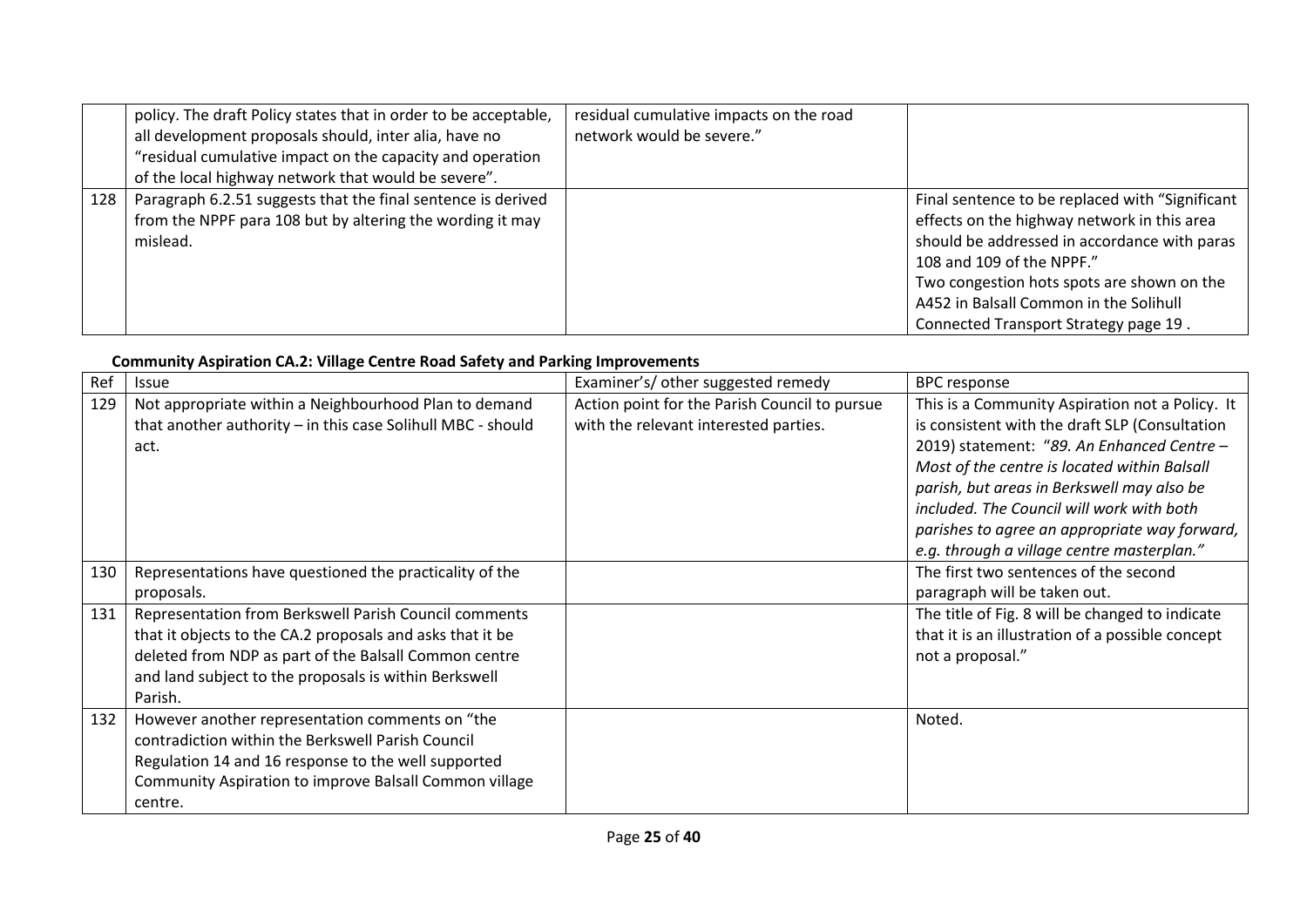| 133   A further representation adds: "Quite apart from the fact | Noted. 6 of 24 shops on the Station Road |
|-----------------------------------------------------------------|------------------------------------------|
| that CA 02 covers an area of a few yards into Berkswell         | parade fall within Berkswell parish.     |
| Parish, this Community Aspiration is what it says - an          |                                          |
| aspiration not a policy."                                       |                                          |

#### **Community Aspiration CA.3: Village Bypass Road**

| Ref | Issue                                                                          | Examiner's/ other suggested remedy             | <b>BPC</b> response                              |
|-----|--------------------------------------------------------------------------------|------------------------------------------------|--------------------------------------------------|
| 134 |                                                                                | Expressed as an action point for the Parish    | This is a Community Aspiration not a Policy. It  |
|     |                                                                                | Council to pursue with the relevant interested | is consistent with the draft SLP (Consultation   |
|     |                                                                                | parties the CA.3 content could be appropriate. | 2019) statement: "88. Balsall Common By-         |
|     |                                                                                |                                                | pass – Emerging work is indicating that          |
|     |                                                                                |                                                | continuing the line of Hall Meadow Road          |
|     |                                                                                |                                                | around the eastern side of the village, crossing |
|     |                                                                                |                                                | Waste Lane at Catchems Corner and joining up     |
|     |                                                                                |                                                | with the A452 around the Meer End Road           |
|     |                                                                                |                                                | junction is the preferred route. The design of   |
|     |                                                                                |                                                | the road would be single carriageway with few    |
|     |                                                                                |                                                | direct access points thus being attractive to    |
|     |                                                                                |                                                | through traffic as an alternative to using       |
|     |                                                                                |                                                | Kenilworth Road through the centre. However      |
|     |                                                                                |                                                | the road would be expected to provide the        |
|     |                                                                                |                                                | main vehicular access into the Barratt's Farm    |
|     |                                                                                |                                                | development."                                    |
| 135 | Representation notes that an eastern bypass option would                       |                                                | Noted, no route is identified by the Plan.       |
|     | largely be outside of the Parish and therefore beyond the<br>scope of the NDP. |                                                |                                                  |
| 136 | Representation comments: "There is no firm argued case, it                     |                                                | Agree that a business case test will be used by  |
|     | is heavily based on perceived wishes of residences                             |                                                | SMBC.                                            |
|     | responding to a questionnaire and it needs to be factually                     |                                                |                                                  |
|     | tested as does the route."                                                     |                                                |                                                  |
| 137 | Representation "L&Q Estates and BDW acknowledge the                            |                                                | As a Community Aspiration its delivery will be   |
|     | local desire for a by-pass for the A452 to redirect traffic                    |                                                | outside the scope of the Plan, see above         |
|     | around Balsall Common, but underline that, whilst it is an                     |                                                | comment response.                                |
|     | 'aspiration', consideration needs to be given to whether it                    |                                                |                                                  |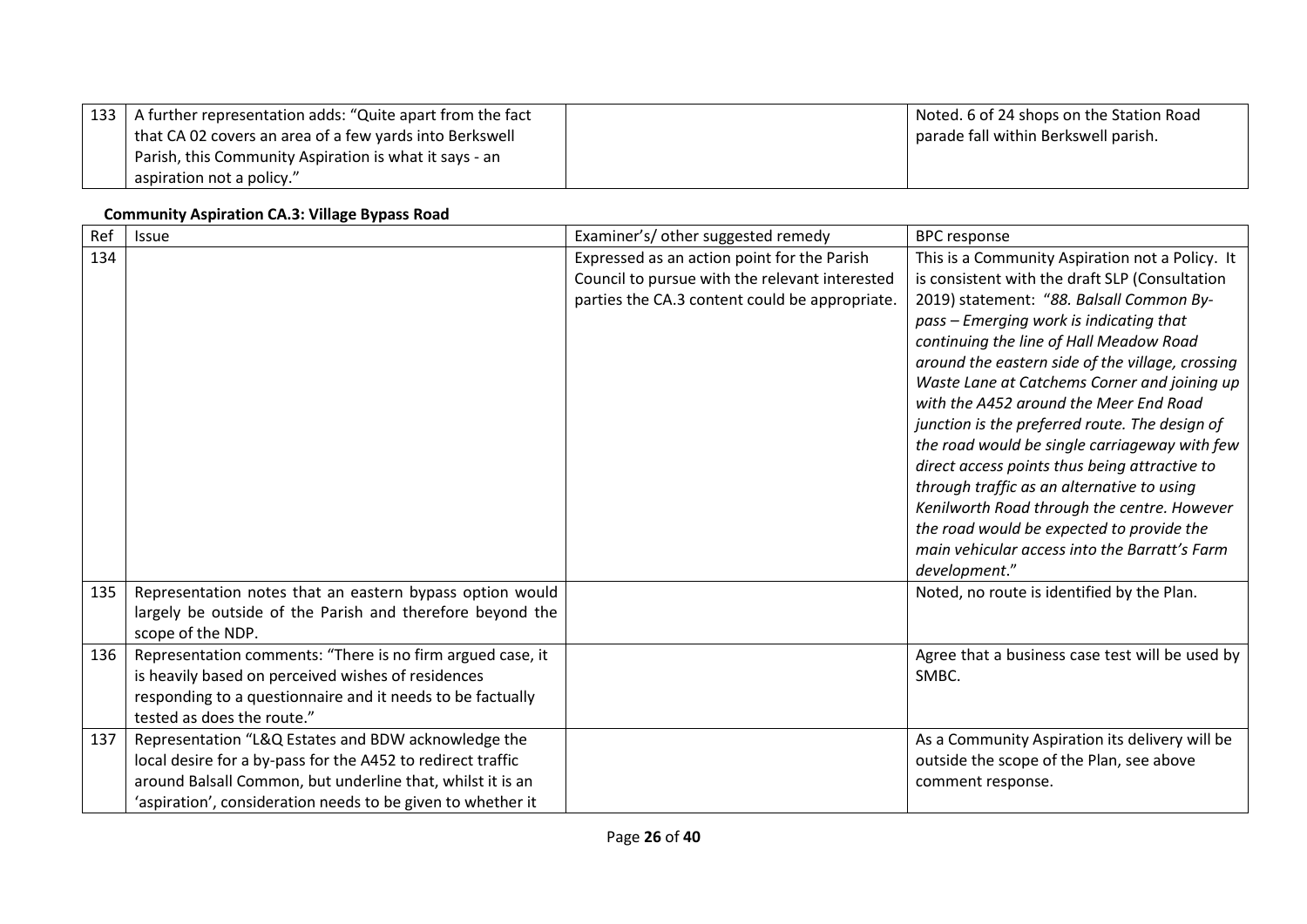|       | can be delivered in a sustainable way.                        |                                     |
|-------|---------------------------------------------------------------|-------------------------------------|
| 138 l | The NPPG also suggests (Paragraph: 045 Reference ID: 41-      | Agree, see comment responses above. |
|       | 045-20190509) that a Neighbourhood Plan should consider       |                                     |
|       | how any additional infrastructure requirements might be       |                                     |
|       | delivered and what impact the infrastructure requirements     |                                     |
|       | might have on the viability of a proposal in Balsall Common.  |                                     |
|       | Whilst the NDP appears to outline the need for a by-pass, it  |                                     |
|       | doesn't give any consideration to how it might be delivered   |                                     |
|       | and its potential impact on the delivery of strategic housing |                                     |
|       | allocations in Balsall Common."                               |                                     |

## **Policy BE.9: Local Parking Standards**

| Ref | <b>Issue</b>                                                | Examiner's/ other suggested remedy              | <b>BPC</b> response                             |
|-----|-------------------------------------------------------------|-------------------------------------------------|-------------------------------------------------|
| 139 | Local authority representation comments: "the requirement   | Suggested that provision should be based on     | Agree. Para 6.2.71 quotes the opinions of       |
|     | for at least one off-road parking space per bedroom for one | the criteria included in the original           | respondents to support a criterion based        |
|     | bedroom dwellings, two spaces for two/three bedroom         | explanation to the draft policy, but the Parish | approach as a route to the prevention of        |
|     | dwellings and three spaces for four or more bedroom         | Council has referred to evidence of on-street,  | parking problems associated with new            |
|     | dwellings, [which] is contrary to the Council's evidence    | verge and pavement parking, overflow parking    | development.                                    |
|     | based approach and may be in conflict with the NPPF.        | from the rail station and congestion in the     |                                                 |
|     |                                                             | local centre.                                   |                                                 |
| 140 | To ensure a consistency of approach across Neighbourhood    | Recommend a criterion based policy:             | Agree to a criterion-based policy:              |
|     | Areas.                                                      | 'Development proposals must have                |                                                 |
|     |                                                             | appropriate regard for the higher levels of     | 'Development proposals must have                |
|     |                                                             | car ownership evident within the Balsall        | appropriate regard for the higher levels of     |
|     |                                                             | Parish Neighbourhood Area. Whilst suitable      | car ownership evident within the Balsall        |
|     |                                                             | parking provision must be integral to the       | Parish Neighbourhood Area. Suitable parking     |
|     |                                                             | design of schemes, the number of off-street     | provision must be integral to the design of     |
|     |                                                             | parking spaces for residents and visitors       | schemes and therefore the number of off-        |
|     |                                                             | should be justified and provided on the         | street parking spaces for residents and         |
|     |                                                             | basis of an evidenced assessment of:            | visitors must provide at least one off-road     |
|     |                                                             |                                                 | parking space for each one bedroom              |
|     |                                                             | a. the accessibility of the development;        | dwelling, at least two off-road parking places- |
|     |                                                             | b. the type, mix and use of development;        | for each two and three bedroom dwelling         |
|     |                                                             | c. the availability of and opportunities for    | and at least three off-road parking places for- |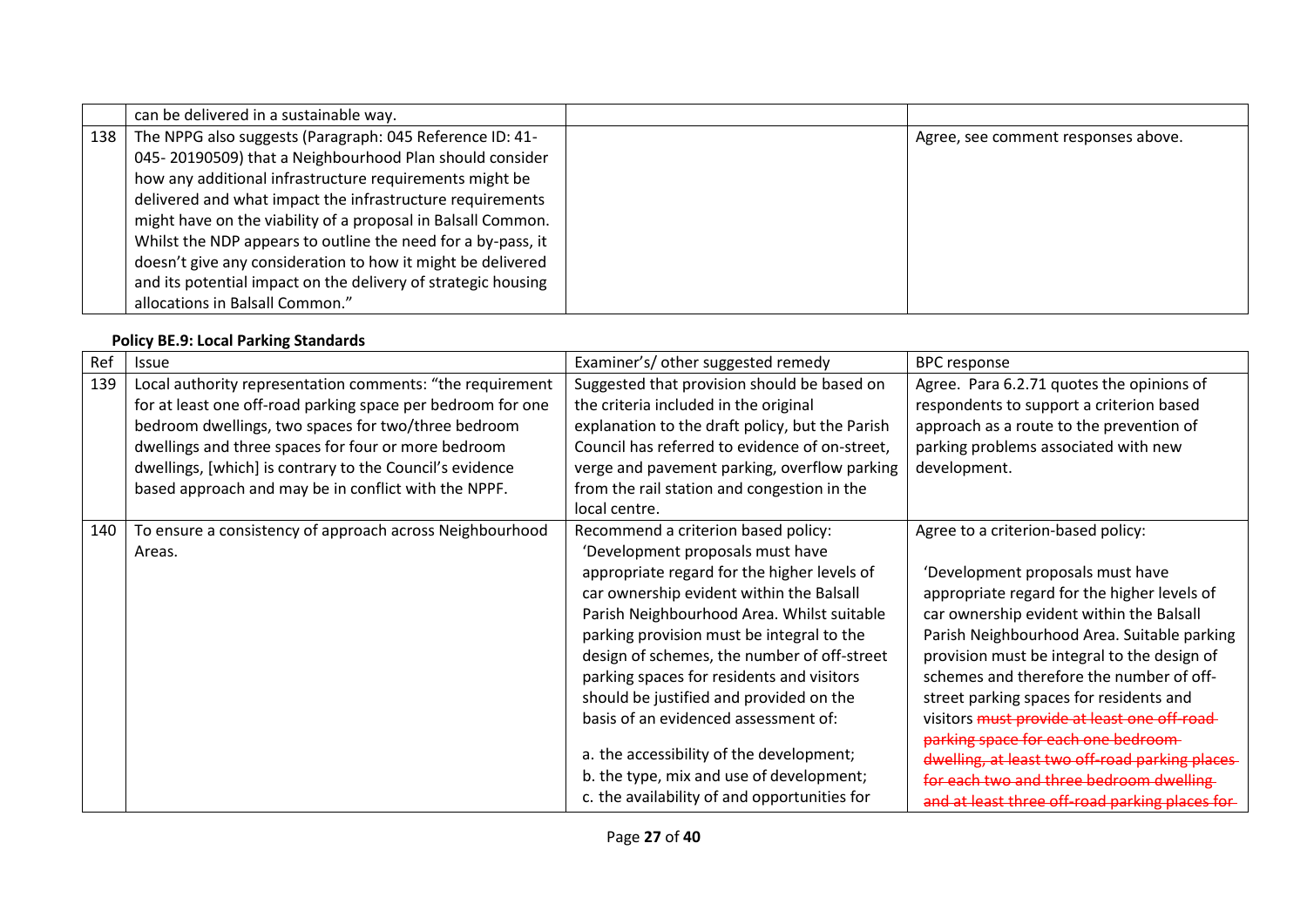|     |                                                                                                                                                                                          | public transport;<br>d. local car ownership levels; and<br>e. the need to ensure an adequate provision<br>of spaces for charging plug-in and other<br>ultra-low emission vehicles                                                                                                             | four or more bedroom dwellings (excluding<br>garages but including car ports) unless a<br>lower standard is justified and provided on<br>the basis of an evidenced assessment of:                                                                                                                                       |
|-----|------------------------------------------------------------------------------------------------------------------------------------------------------------------------------------------|-----------------------------------------------------------------------------------------------------------------------------------------------------------------------------------------------------------------------------------------------------------------------------------------------|-------------------------------------------------------------------------------------------------------------------------------------------------------------------------------------------------------------------------------------------------------------------------------------------------------------------------|
|     |                                                                                                                                                                                          | The range of considerations to be evidenced is<br>therefore wider than that which has been<br>applied in justification of the requirement of<br>Policy BE.9.<br>The additional wording would need to be in<br>the supporting text in the absence of evidence<br>on feasibility and viability. | a. the accessibility of the development;<br>b. the type, mix and use of development;<br>c. the availability of and opportunities for<br>public transport;<br>d. local car ownership levels; and the need to<br>ensure an adequate provision of spaces for<br>charging plug-in and other ultra-low<br>emission vehicles. |
| 141 | From paragraph 6.2.73 it might seem that parking provision<br>for dwellings is adequate. Other current parking issues<br>cannot be resolved via a Policy for new housing<br>development. |                                                                                                                                                                                                                                                                                               | Paragraph 6.2.73 is a survey to illustrate the<br>effect of previous policy application. The<br>desire is to avoid this issue being continued.                                                                                                                                                                          |

#### **Policy BE10: Flooding and Surface Water Drainage**

| Ref | <b>Issue</b>                                               | Examiner's/ other suggested remedy         | <b>BPC</b> response |
|-----|------------------------------------------------------------|--------------------------------------------|---------------------|
| 142 |                                                            | The "where appropriate" as used in         | Agree.              |
|     |                                                            | paragraph 6.2.78 may therefore be required |                     |
|     |                                                            | within the Policy.                         |                     |
| 143 | Representation comments: "We recommend that Policy         |                                            | Agree.              |
|     | BE.10 could be strengthened and recommend the inclusion    |                                            |                     |
|     | of a point which seeks to ensure all new development is in |                                            |                     |
|     | Flood Zone 1."                                             |                                            |                     |

# **6.3 Economy**

## **Policy ECON.1: Superfast Broadband**

| Ref | <b>Issue</b>                                                                 | Examiner's/ other suggested remedy | BPC response                              |
|-----|------------------------------------------------------------------------------|------------------------------------|-------------------------------------------|
|     | 144   Not sure why "future" is used within the Policy wording.               | Would not 'for' suffice.           | Agree.                                    |
|     | <sup>1</sup> 145   Representation comments that flexibility is needed in the |                                    | Agree. Policy heading to read: "Superfast |
|     | wording to allow for new technologies that will arrive over                  |                                    | Broadband and Electronic Communications   |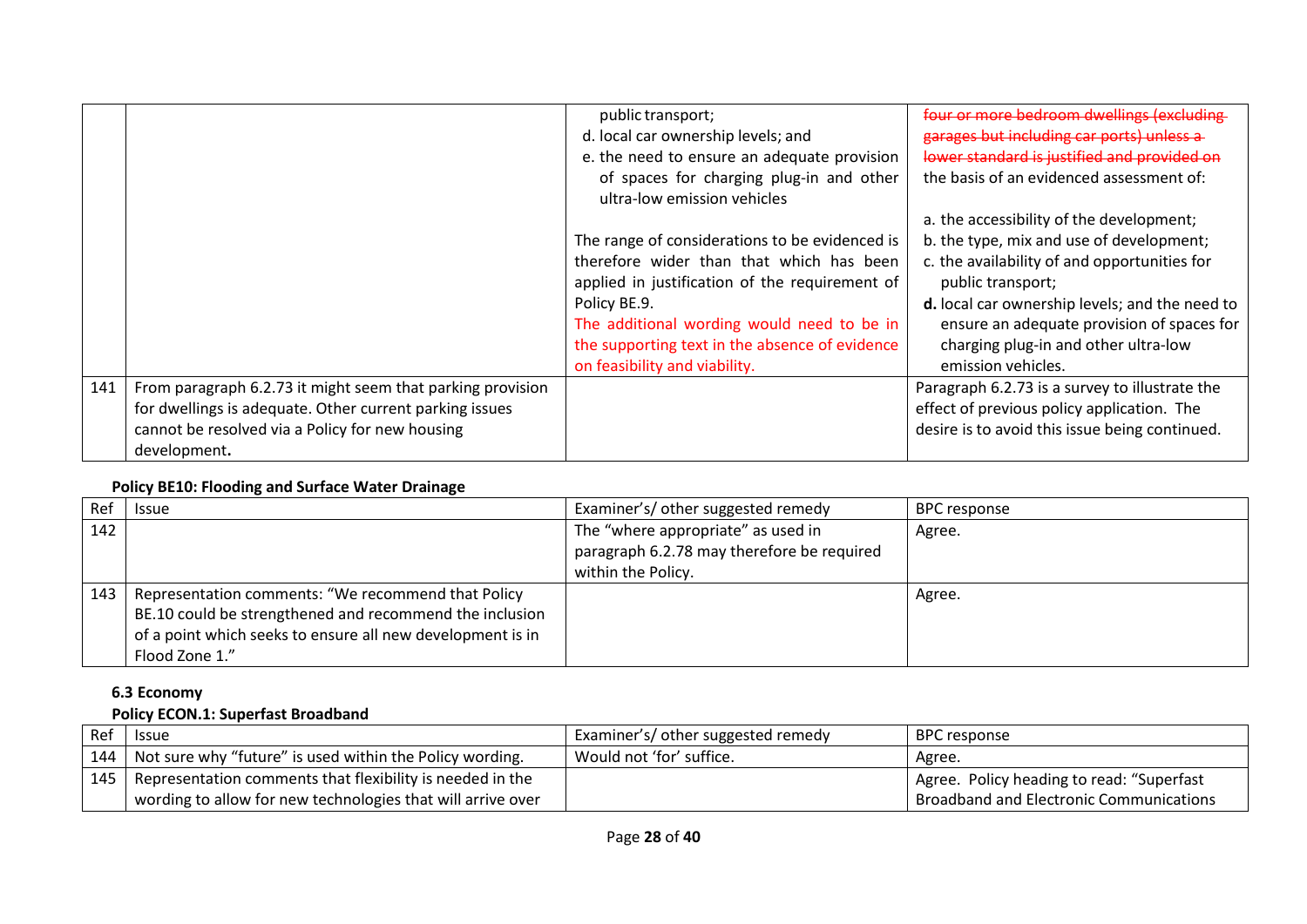|     | the Plan period.                                                                                 | Networks".<br>Policy wording to read: "All new residential<br>and commercial development will be<br>expected to allow for high speed<br>connectivity."                                                                                                |
|-----|--------------------------------------------------------------------------------------------------|-------------------------------------------------------------------------------------------------------------------------------------------------------------------------------------------------------------------------------------------------------|
| 146 | Perhaps through cutting and pasting paragraph 6.3.6 seems<br>to have become a circular sentence. | 6.3.6 to read: "This Plan supports electronic<br>communications networks using high quality<br>digital infrastructure from a range of service<br>providers; and the prioritisation of full fibre<br>connections to existing and new<br>developments." |

## **Community Aspiration CA.4: Improved Mobile Reception and Faster Broadband.**

| Ref | <b>Issue</b>                                              | Examiner's/ other suggested remedy | <b>BPC</b> response |
|-----|-----------------------------------------------------------|------------------------------------|---------------------|
| 147 | Presume that this Community Aspiration is to be owned' by |                                    | Agree.              |
|     | the Parish Council.                                       |                                    |                     |

## **Policy ECON.2: Home Working**

| Ref | <b>Issue</b>                                                 | Examiner's/ other suggested remedy | <b>BPC response</b>                             |
|-----|--------------------------------------------------------------|------------------------------------|-------------------------------------------------|
| 148 | Policy "encourages" rather than 'requires' but it would seem |                                    | Agree. Reword: "Proposals for all new           |
|     | that the implications of "flexible space adaptable to a home |                                    | dwellings are encouraged to provide flexible    |
|     | office" are more readily understood than "space and          |                                    | space and facilities to support home-working    |
|     | facilities to support home-working"; these phrases used      |                                    | and where appropriate infrastructure in         |
|     | together might appear to be somewhat contradictory.          |                                    | accordance with ECON.1.                         |
| 149 | Requirement in ECON.1 is to provide broadband                |                                    | Agree. See response above.                      |
|     | "infrastructure" rather than "cabling.                       |                                    |                                                 |
| 150 | Representation comments that "Page 73 does not include       |                                    | Noted, however home-working defines work        |
|     | farming in the 'home working' section and page 74 fails to   |                                    | that takes place in the home, farming by        |
|     | mention farming when encouraging local business and          |                                    | definition is not performed within the          |
|     | employment.                                                  |                                    | dwelling. A farm dwelling may include a home    |
|     |                                                              |                                    | office and is therefore captured in the Policy. |
|     |                                                              |                                    | Proposals for new dwellings in the Green Belt   |
|     |                                                              |                                    | will be covered by that national policy.        |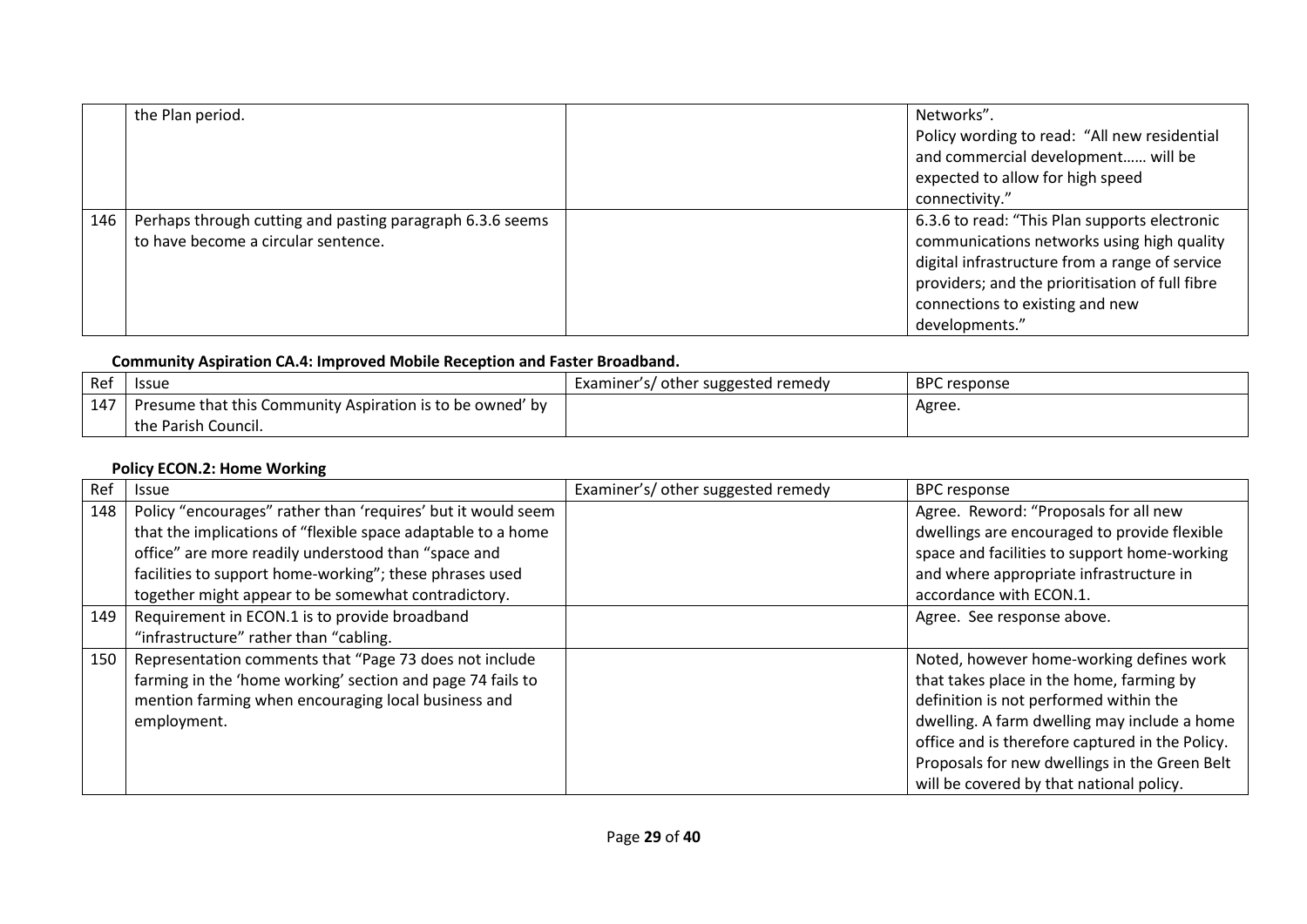#### **Policy ECON.3: Encouraging Local Business and Employment**

| Ref | <b>Issue</b>                                                                                                                                                | Examiner's/ other suggested remedy | <b>BPC response</b>                                                                                                                                                                                                                                                                            |
|-----|-------------------------------------------------------------------------------------------------------------------------------------------------------------|------------------------------------|------------------------------------------------------------------------------------------------------------------------------------------------------------------------------------------------------------------------------------------------------------------------------------------------|
| 151 | Application of Policy ECON.3 has the potential to displace<br>retail uses which is probably not the intention and may be at<br>odds with Local Plan policy. |                                    | Policy first sentence to be reworded:<br>"Proposals for new business premises will be<br>supported provided they contribute to the<br>health and vitality of the retail centre<br>(Character Assessment Zone K) provided that<br>and they do not conflict with other policies in<br>this Plan. |
| 152 | Capacity of the village centre is not apparently addressed.                                                                                                 |                                    | Noted.                                                                                                                                                                                                                                                                                         |
| 153 | If Policy COM.3 is intended to include retail services then                                                                                                 |                                    | Noted, see comment response above.                                                                                                                                                                                                                                                             |
|     | there is a possible internal conflict between the ECON.3                                                                                                    |                                    |                                                                                                                                                                                                                                                                                                |
|     | desire for change and the COM.3 desire for retention                                                                                                        |                                    |                                                                                                                                                                                                                                                                                                |
| 154 | Local authority representation notes the Policy "should                                                                                                     |                                    | "and proposals outside the built-up area and                                                                                                                                                                                                                                                   |
|     | include a clause making clear that proposals outside the                                                                                                    |                                    | in the Green Belt will be subject to Green Belt                                                                                                                                                                                                                                                |
|     | built-up area will be subject to green belt policy".                                                                                                        |                                    | policy." To be added to the second sentence.                                                                                                                                                                                                                                                   |

### **Policy ECON.4: Rural Tourism**

| Ref | <b>Issue</b>                                                      | Examiner's/ other suggested remedy | BPC response                                    |
|-----|-------------------------------------------------------------------|------------------------------------|-------------------------------------------------|
| 155 | Local authority representation says: "Policy ECON.4 seeks to      |                                    | Add a clause c) to the Policy namely: "and,     |
|     | protect existing leisure and tourism services and facilities.     |                                    | subject to the sustainability and accessibility |
|     | The policy supports proposals for new and improved                |                                    | of the site."                                   |
|     | provision, subject to green belt restrictions as well as other    |                                    |                                                 |
|     | policies in the NDP, but should include an additional             |                                    |                                                 |
|     | criterion to cover the sustainability/accessibility of the site." |                                    |                                                 |

# **6.4 Community**

## **Policy COM.1: Leisure Facilities**

| Ref | <b>Issue</b>                                                                    | Examiner's/ other suggested remedy | BPC response                                    |
|-----|---------------------------------------------------------------------------------|------------------------------------|-------------------------------------------------|
|     | $\vert$ 156 $\vert$ "Policy" would seem to be a statement of intent on the part |                                    | Take into Community Aspiration CA.5.            |
|     | of the Parish Council; certainly the CIL commitment is                          |                                    |                                                 |
|     | beyond the scope of a land use policy.                                          |                                    |                                                 |
| 157 | Although the title indicates otherwise, Policy ECON.4 seeks                     |                                    | Policy title to be reworded: "Rural tourism and |
|     | to protect "land and premises currently associated with                         |                                    | leisure."                                       |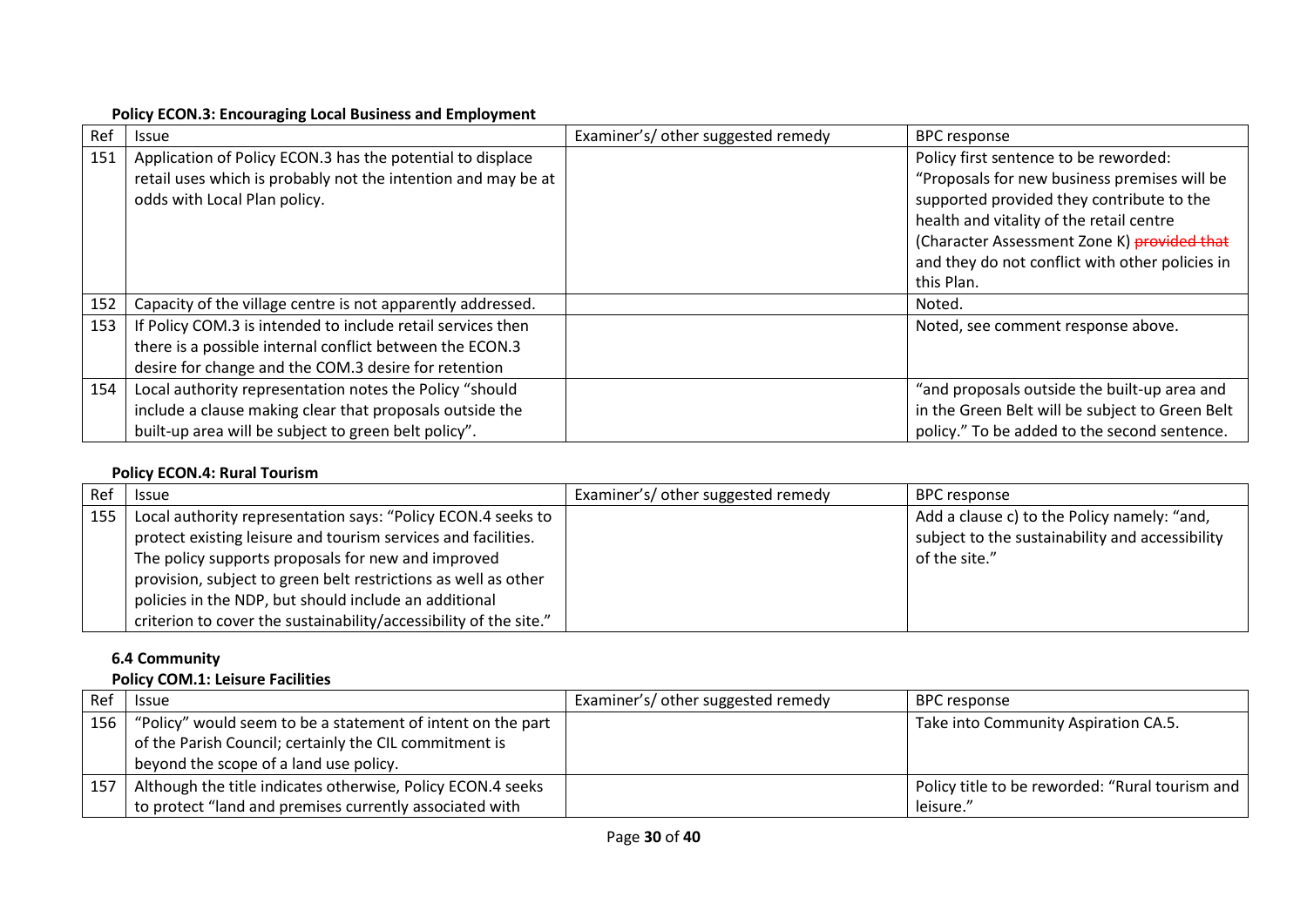|     | leisure or tourism".                                           |                                                   |                                                 |
|-----|----------------------------------------------------------------|---------------------------------------------------|-------------------------------------------------|
| 158 | Policy COM.3 may also overlap with its focus on community      |                                                   | Policy COM.1 wording to be taken into           |
|     | facilities (which are not defined).                            |                                                   | Community Aspiration CA.5.                      |
| 159 | Local authority representation notes that "Protection and      | Alternatively the "Local Services/community       | Policy COM.3 to be retitled: "Sport,            |
|     | enhancement of sport and recreation facilities is in line with | facilities" of Policy COM.3 might be clarified to | Community and Recreation Facilities."           |
|     | the recommendation in the Solihull Playing Pitch Strategy to   | include sport and leisure facilities.             |                                                 |
|     | protect playing pitches given the current and future shortfall |                                                   |                                                 |
|     | in provision" and this would potentially fit within the        |                                                   |                                                 |
|     | wording (with an amended title) of Policy ECON.4.              |                                                   |                                                 |
| 160 | Unclear how the content of paragraph 6.4.1 relating to         |                                                   | Policy COM.1 to be merged with CA.5. The        |
|     | facilities "outside of the Neighbourhood Area" might have      |                                                   | facility (Lavender Hall Park) is outside but    |
|     | informed Policy COM.1.                                         |                                                   | contiguous with the Plan boundary and           |
|     |                                                                |                                                   | provides a significant community facility for   |
|     |                                                                |                                                   | Balsall Common (Balsall) residents. It was felt |
|     |                                                                |                                                   | that this contribution could not be ignored in  |
|     |                                                                |                                                   | the Household Survey and could inform           |
|     |                                                                |                                                   | judgements on proposals for the provision of    |
|     |                                                                |                                                   | community facilities in the Plan area.          |

## **Community Aspiration CA.5: Public Leisure Amenities**

| Ref        | <b>Issue</b>                                            | Examiner's/ other suggested remedy | <b>BPC</b> response |
|------------|---------------------------------------------------------|------------------------------------|---------------------|
| 161<br>⊥∪- | Content here would appear to be a shopping list for CIL |                                    | Notea.              |
|            | funds passed to the Parish Council.                     |                                    |                     |

### **Policy COM.2 Formal Education Facilities**

| Ref | <b>Issue</b>                                                       | Examiner's/ other suggested remedy | BPC response                                     |
|-----|--------------------------------------------------------------------|------------------------------------|--------------------------------------------------|
|     | 162   Policy wording incorporates another instance where the first |                                    | The last sentence of the first paragraph will be |
|     | sentence expresses a positive expectation and then the             |                                    | deleted.                                         |
|     | obverse of it is included as the second sentence.                  |                                    |                                                  |

## **Policy COM.3: Local Services**

| Ref | <b>Issue</b>                                                               | Examiner's/ other suggested remedy | <b>BPC</b> response                                      |
|-----|----------------------------------------------------------------------------|------------------------------------|----------------------------------------------------------|
|     | 163   Some more clarity is required on what "Local Services" in the        |                                    | To be retitled <del>"Community Facilities"</del> "Sport, |
|     | title and "community facilities" as used in the Policy mean in $\parallel$ |                                    | Community and Recreation Facilities" as                  |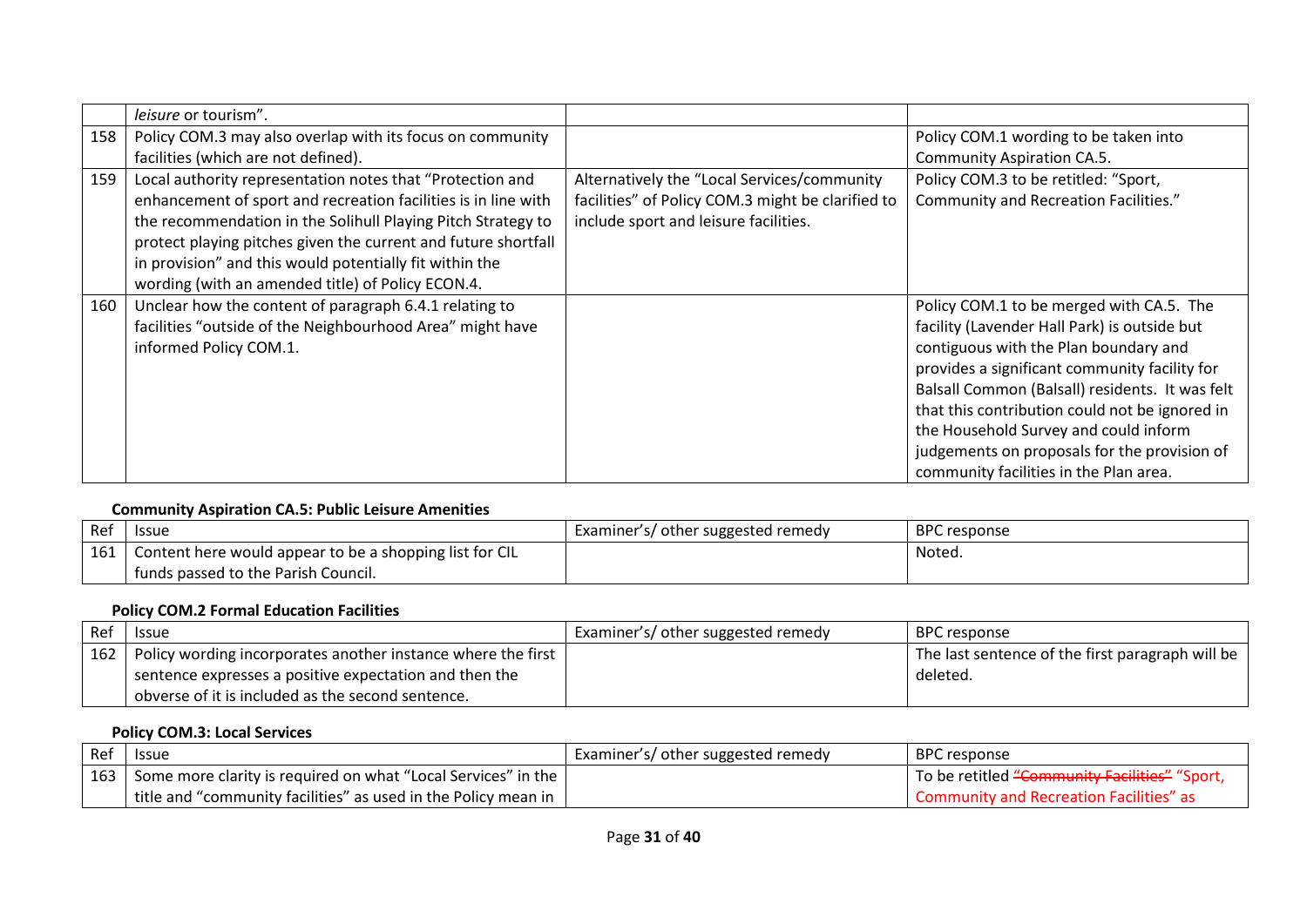|     | practical terms - are sports and leisure facilities, where<br>operated by or on behalf of the community, included? |                                                                                                 | above                                                                                                                                                         |
|-----|--------------------------------------------------------------------------------------------------------------------|-------------------------------------------------------------------------------------------------|---------------------------------------------------------------------------------------------------------------------------------------------------------------|
| 164 |                                                                                                                    | Sentence on CIL funds passed to the Parish<br>Council should be within the explanatory<br>text. | Agree.                                                                                                                                                        |
| 165 | Relevance of paragraph 6.4.25 as partly derived from the<br>NPPF is difficult to see.                              |                                                                                                 | Assume this is 6.4.15. Concerns impact on<br>existing community facilities of new<br>development and the avoidance pf restrictions<br>being placed upon them. |

#### **Community Aspiration CA.6: Improved Public Transport**

| Ref | <b>Issue</b>                                                       | Examiner's/ other suggested remedy          | <b>BPC</b> response                             |
|-----|--------------------------------------------------------------------|---------------------------------------------|-------------------------------------------------|
|     | 166   If a Plan can have "ambition" then is that ambition owned by |                                             | Agree.                                          |
|     | the Parish Council?                                                |                                             |                                                 |
| 167 | Representation comments "the commentary at para 6.4.17             | It may be considered that as a Community    | This is a Community Aspiration and is factually |
|     | that allocated development sites should not be completed           | Aspiration CA.6 is not subject to the Basic | correct. The statement expresses a view to      |
|     | until post 2026 when SPRINT Transit buses are introduced,          | Conditions; there should however be         | support the community aspiration and            |
|     | remains inappropriate and, as drafted, in conflict with the        | accuracy and clarity.                       | therefore accurate and clear.                   |
|     | requirements of Basic Condition test (e)."                         |                                             |                                                 |

### **Policy COM.4: Encouraging Walking and Cycling**

| Ref | <b>Issue</b>                                                                                                                                          | Examiner's/ other suggested remedy                                                                                                                      | <b>BPC response</b>                                         |
|-----|-------------------------------------------------------------------------------------------------------------------------------------------------------|---------------------------------------------------------------------------------------------------------------------------------------------------------|-------------------------------------------------------------|
| 168 | Some overlap between this Policy and the other related<br>Policy H.8 that sits within the Housing section (but relates<br>to more than just housing). | A single Policy could bring helpful clarity or at<br>least some rationalisation is needed so that two<br>Policies don't say the same thing in different | COM.4 to be merged with H.8 and included as<br>a BE Policy. |
|     |                                                                                                                                                       | words                                                                                                                                                   |                                                             |
| 169 | Representation suggests that this Policy should only                                                                                                  |                                                                                                                                                         | The terms "where appropriate" and "where                    |
|     | encourage "reasonable measures".                                                                                                                      |                                                                                                                                                         | possible" are already used.                                 |
| 170 | Paragraph 6.4.22 would (appropriately worded) seem to                                                                                                 |                                                                                                                                                         | Paragraph to be added to the Community                      |
|     | amount to more of a Community Aspiration than an                                                                                                      |                                                                                                                                                         | Aspiration CA.5 Public Leisure Amenities.                   |
|     | "Explanation" for Policy COM.4.                                                                                                                       |                                                                                                                                                         |                                                             |

## **Policy COM.5: Allotments**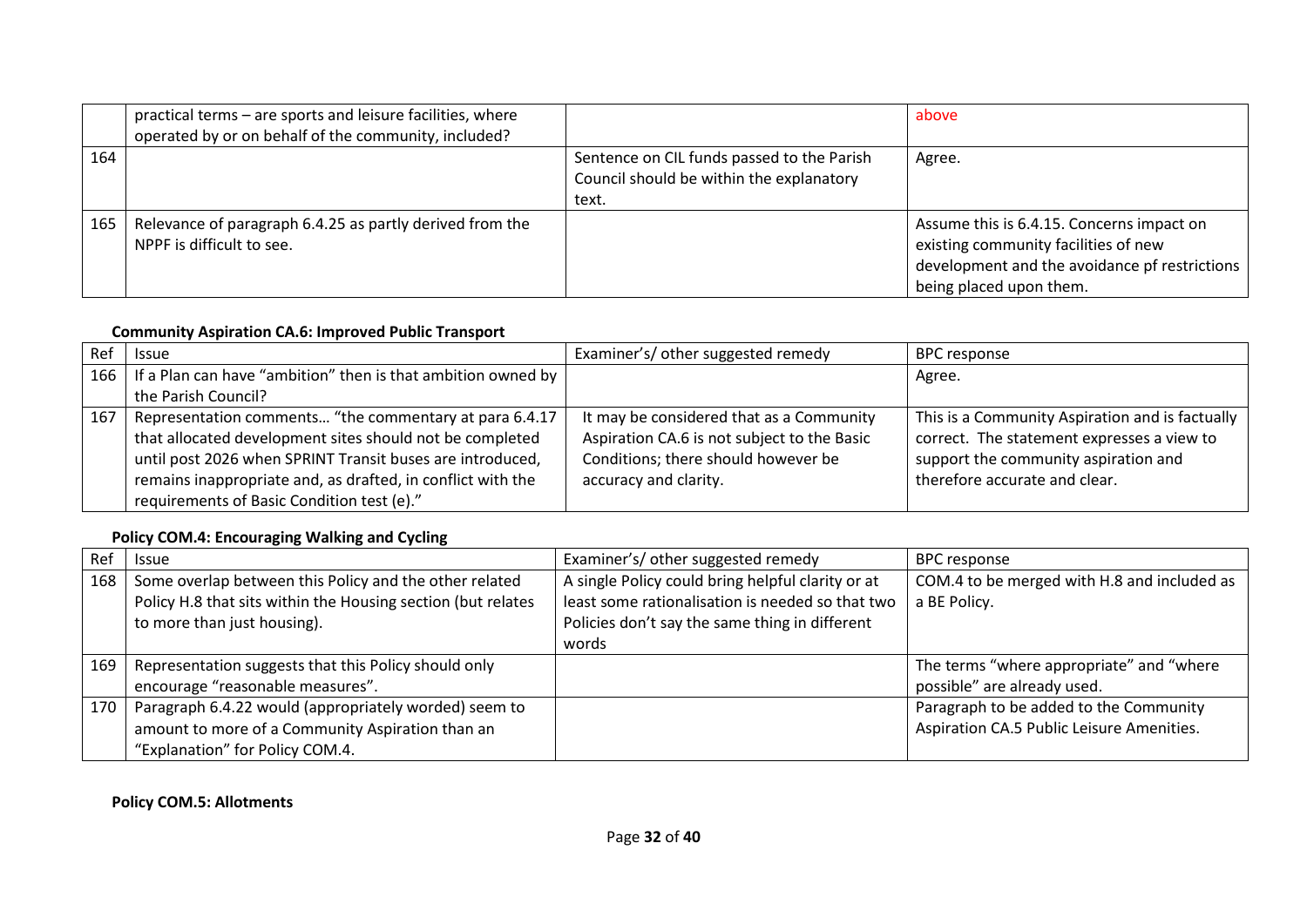| Ref | <b>Issue</b>                                                                                                            | Examiner's/ other suggested remedy                                                                                                                                         | <b>BPC response</b>                                                                                                                                                                                                                                                                                                                                                                                                                         |
|-----|-------------------------------------------------------------------------------------------------------------------------|----------------------------------------------------------------------------------------------------------------------------------------------------------------------------|---------------------------------------------------------------------------------------------------------------------------------------------------------------------------------------------------------------------------------------------------------------------------------------------------------------------------------------------------------------------------------------------------------------------------------------------|
| 171 | Local authority representation comments " it could seek a<br>net increase in provision in the Neighbourhood Area, given |                                                                                                                                                                            | Noted.                                                                                                                                                                                                                                                                                                                                                                                                                                      |
|     | that the emerging evidence indicates a shortage of plots."                                                              |                                                                                                                                                                            |                                                                                                                                                                                                                                                                                                                                                                                                                                             |
| 172 | Given the emphasis of Policy COM.4 I am puzzled by the<br>inclusion of criterion b)                                     | A more appropriate expectation being that new<br>sites should be well located in relation to known<br>areas of demand and be accessible on foot or<br>bicycle, or similar? | b) recognises the need for parking associated<br>with allotments to cater for the car<br>transportation of site materials, tools,<br>equipment and the removal from site of waste<br>material to recycle or dispose of. The current<br>SMBC allotment site at Holly Lane has this<br>provision.<br>The text in the second paragraph indicates<br>that the provision of new allotments should<br>be in "appropriate and suitable locations". |

### **6.5 Natural Environment**

## **Strategic Objective for the Natural Environment**

| Ref | <b>Issue</b>                                             | Examiner's/ other suggested remedy | BPC response |
|-----|----------------------------------------------------------|------------------------------------|--------------|
| 173 | Local authority representation notes that "The Strategic |                                    | Agree.       |
|     | Objective for the Natural Environment has been           |                                    |              |
|     | widened to include grasslands, but could specifically    |                                    |              |
|     | reference woodlands in addition to trees."               |                                    |              |

## **Policy NE.1 Green Infrastructure**

| Ref | <b>Issue</b>                                                                                                                                                                                                                                             | Examiner's/ other suggested remedy                                                    | <b>BPC</b> response             |
|-----|----------------------------------------------------------------------------------------------------------------------------------------------------------------------------------------------------------------------------------------------------------|---------------------------------------------------------------------------------------|---------------------------------|
| 174 | Local authority comments in their representation: "The<br>policy references the two veteran trees in the<br>Neighbourhood Area which must be retained, although the<br>addition of 'known' as a prefix would allow for recording of<br>other specimens." | The addition of 'known' as a prefix would allow<br>for recording of other specimens." | Agree.                          |
| 175 | Policy also includes a standard for new tree planting of one<br>tree per parking space or per 50m2 gross floor space,<br>which the Parish Council advises has been used elsewhere.                                                                       | Prioritising suitable sites would be helpful.                                         | Agree that it would be helpful. |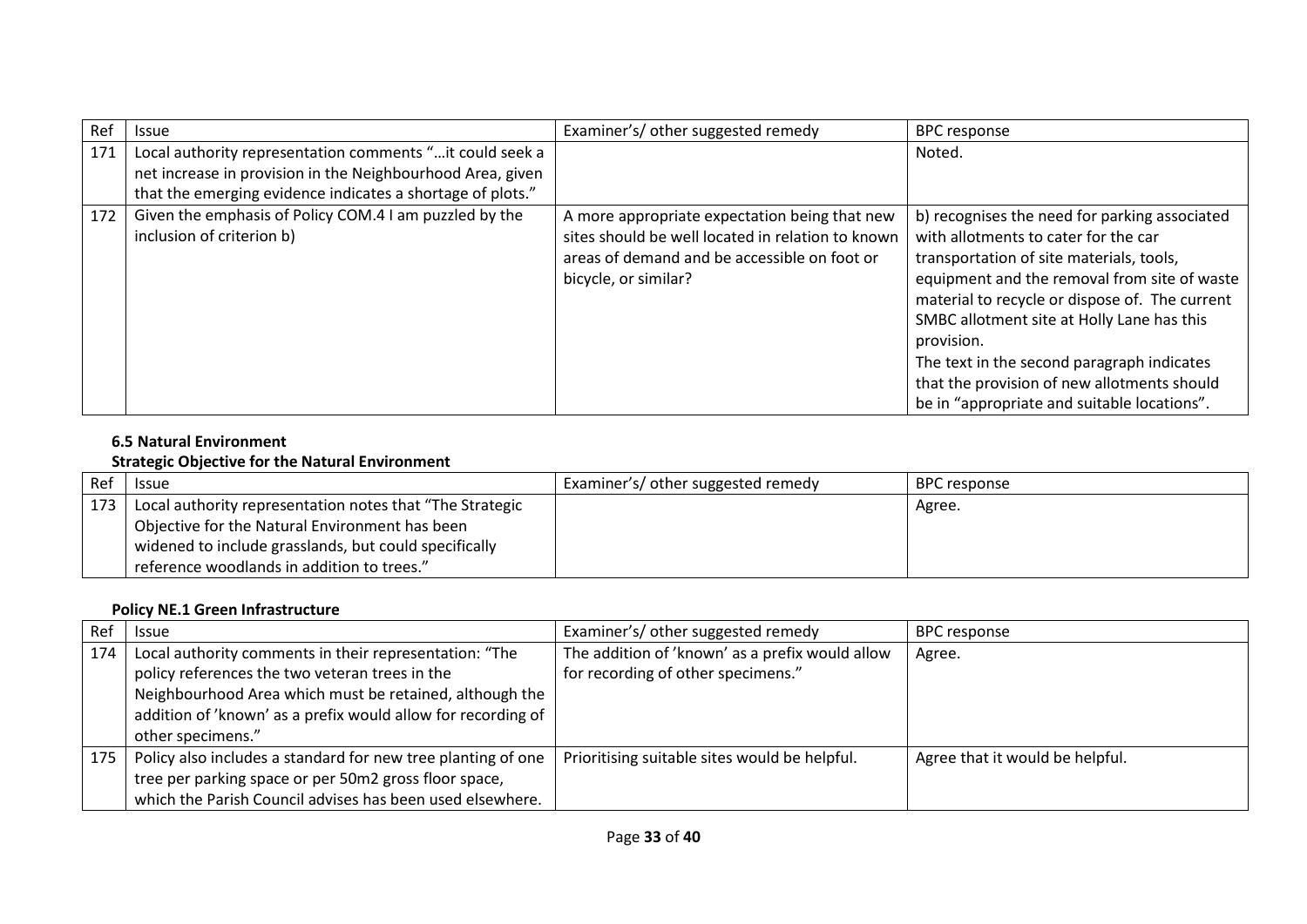|     | This could result in significant off-site planting, so<br>prioritising suitable sites would be helpful.                                                                                                                                                                                                                                                                                    |                                                                                                                         |                                                                                                                                                                                                                                                                          |
|-----|--------------------------------------------------------------------------------------------------------------------------------------------------------------------------------------------------------------------------------------------------------------------------------------------------------------------------------------------------------------------------------------------|-------------------------------------------------------------------------------------------------------------------------|--------------------------------------------------------------------------------------------------------------------------------------------------------------------------------------------------------------------------------------------------------------------------|
| 176 | There doesn't appear to be a reference for the use<br>of/justification for the quantum of new planting.                                                                                                                                                                                                                                                                                    |                                                                                                                         | Agree. Paragraph 5 to be reworded as follows:<br>Trees to be retained and additional new trees<br>planted in accordance with SMBC standards,<br>with adequate space both below and above<br>ground for the trees to grow to maturity with<br>an appropriate care regime. |
| 177 | Representation comments that an arbitrary requirement<br>relating to parking spaces or floorspace would be<br>inappropriate for larger schemes where high quality<br>landscaping would be expected and required.                                                                                                                                                                           |                                                                                                                         | Noted.                                                                                                                                                                                                                                                                   |
| 178 |                                                                                                                                                                                                                                                                                                                                                                                            | The issue of off-site planting might be<br>addressed within Community Aspiration<br>CA.7.                               | Disagree.                                                                                                                                                                                                                                                                |
| 179 | Representation comments that BS5837:2012 is being<br>used incorrectly because it does not require the all trees<br>be retained.                                                                                                                                                                                                                                                            |                                                                                                                         | The Policy is not requiring all trees to be<br>retained, compliance with BS5837 does not<br>mean that all trees must be retained.                                                                                                                                        |
| 180 | Within paragraph 1 I am unsure what "sensitive" is<br>intended to suggest.                                                                                                                                                                                                                                                                                                                 |                                                                                                                         | "ecologically sensitive".                                                                                                                                                                                                                                                |
| 181 | As with Policy P14 within the Solihull Borough Local<br>Plan, a Policy can recognise guidance within non-<br>planning documents - the British Standard - without<br>noting the source within the Policy (not least because<br>the reference may change over time); the wording of<br>the BS reference is in any event confusing and is detail<br>that should sit within the "Explanation". | The wording of the BS reference is in any<br>event confusing and is detail that should sit<br>within the "Explanation". | Agree, the wording will be changed and the<br>British Standard reference will be added to<br>the explanation.                                                                                                                                                            |
| 182 | It is difficult to see what might justify paragraph 3 of the<br>Policy.                                                                                                                                                                                                                                                                                                                    |                                                                                                                         | Agree delete.                                                                                                                                                                                                                                                            |
| 183 | Last paragraph is inappropriate as planning law will<br>define what may be secured through conditions and<br>legal agreements.                                                                                                                                                                                                                                                             |                                                                                                                         | Agree, delete.                                                                                                                                                                                                                                                           |

**Policy NE.1 Explanation**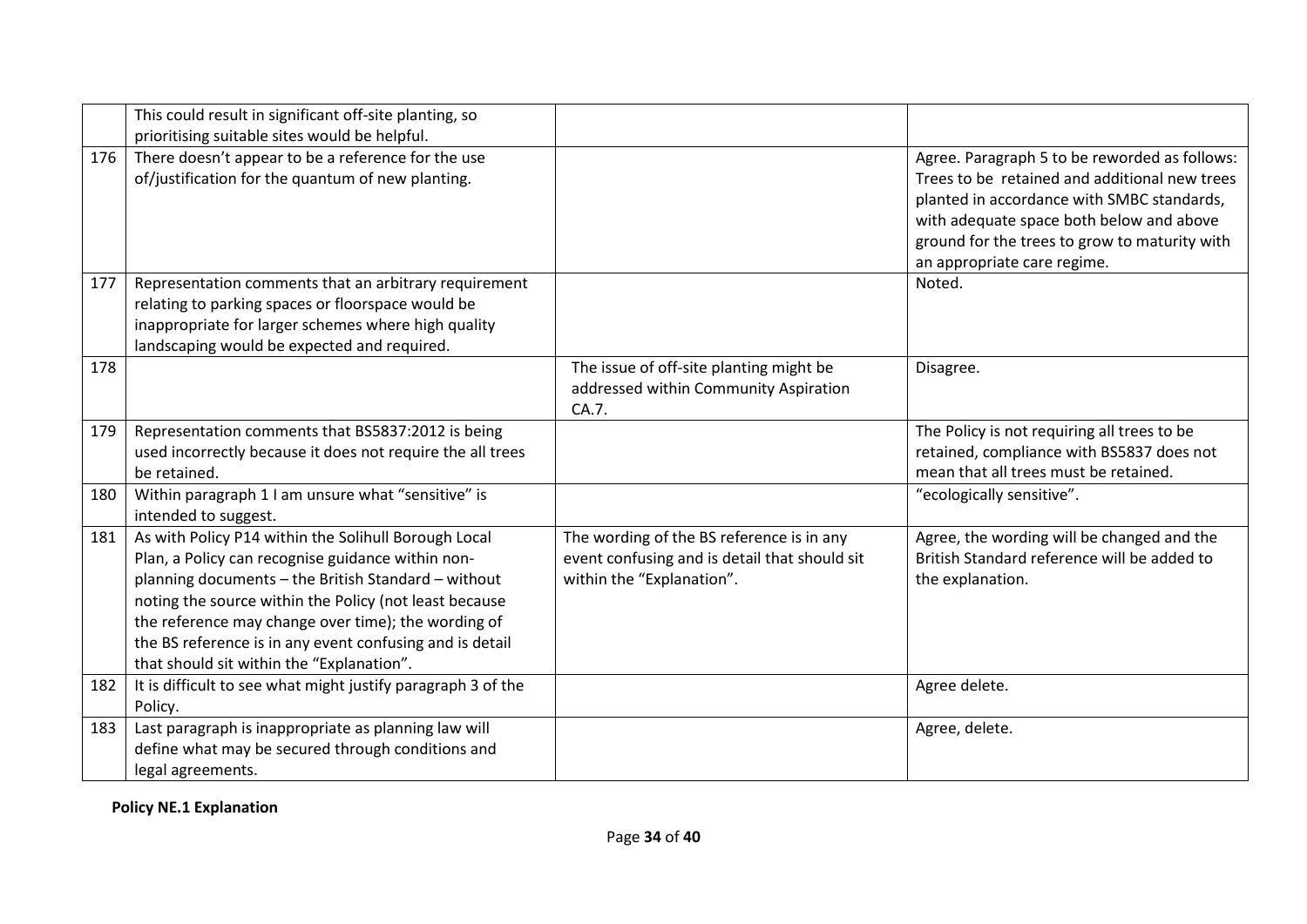| Ref | <b>Issue</b>                                                                                                                                                                                     | Examiner's/ other suggested remedy                                                                                                                                                                                                                                                                                                                                           | <b>BPC response</b>                                                                                          |
|-----|--------------------------------------------------------------------------------------------------------------------------------------------------------------------------------------------------|------------------------------------------------------------------------------------------------------------------------------------------------------------------------------------------------------------------------------------------------------------------------------------------------------------------------------------------------------------------------------|--------------------------------------------------------------------------------------------------------------|
| 184 | Unsure what the extensive and very specific quotation<br>across paragraphs 6.5.6.and 6.5.7 is intended to achieve.<br>The NPPF provides the basis for the protection of green<br>infrastructure. | Then I believe that some introductory words are<br>required such as 'Government guidance on<br>'What planning authorities should consider for<br>developments affecting ancient woodland,<br>ancient trees and veteran trees' says:'. As the<br>local authority has noted, as there is nothing in<br>the Policy about ancient woodlands paragraph<br>6.5.7 could be omitted? | The detail is below the NPPF and contained in<br>government guidelines, as a useful addition to<br>the NPPF. |

## **Community Aspiration CA.7: Enhancement of Green Infrastructure**

| Ref | <b>Issue</b> | Examiner's/ other suggested remedy                | BPC response                                  |
|-----|--------------|---------------------------------------------------|-----------------------------------------------|
| 185 |              | This may be a suitable place to pick up the local | Not required. Trees should be planted on-site |
|     |              | authority's suggestion about identifying          | and not compensatory off-site.                |
|     |              | locations for off-site planting.                  |                                               |

## **Policy NE.2 Blue Infrastructure**

| Ref | <b>Issue</b>                                                  | Examiner's/ other suggested remedy           | <b>BPC response</b>                          |
|-----|---------------------------------------------------------------|----------------------------------------------|----------------------------------------------|
| 186 | As it is not the purpose of Neighbourhood Plans to repeat     | Should reference the relevant Plans that are | Reword with reference to the SSSI and nature |
|     | or restate higher level policies, rather than the Policy      | applicable within the Neighbourhood Area.    | reserve, currently in the explanation.       |
|     | referencing generic River Basin Management Plans and          |                                              |                                              |
|     | <b>Catchment Flood Management Plans</b>                       |                                              |                                              |
| 187 | Explanation" for the Policy does refer to a specific SSSI and |                                              | Reword with reference to the SSSI and nature |
|     | a Nature Reserve as well as referencing the Parish            |                                              | reserve, currently in the explanation.       |
|     | Ecological Report, but these are not mentioned or noted       |                                              |                                              |
|     | within the Policy.                                            |                                              |                                              |
| 188 | Much of the content of Policy NE.2 is the "Explanation" or    | Paragraph 6.5.12 provides the kernel of a    | Agree. Wording in para 6.5.12 to be moved to |
|     | justification for a neighbourhood level Policy.               | Neighbourhood Area specific Policy whereas   | the Policy text and non-policy text moved to |
|     |                                                               | much of the content of Policy NE.2 is the    | "Explanation".                               |
|     |                                                               | "Explanation" or justification for a         |                                              |
|     |                                                               | neighbourhood level Policy.                  |                                              |

**Policy NE.3: Designated Local Green Spaces**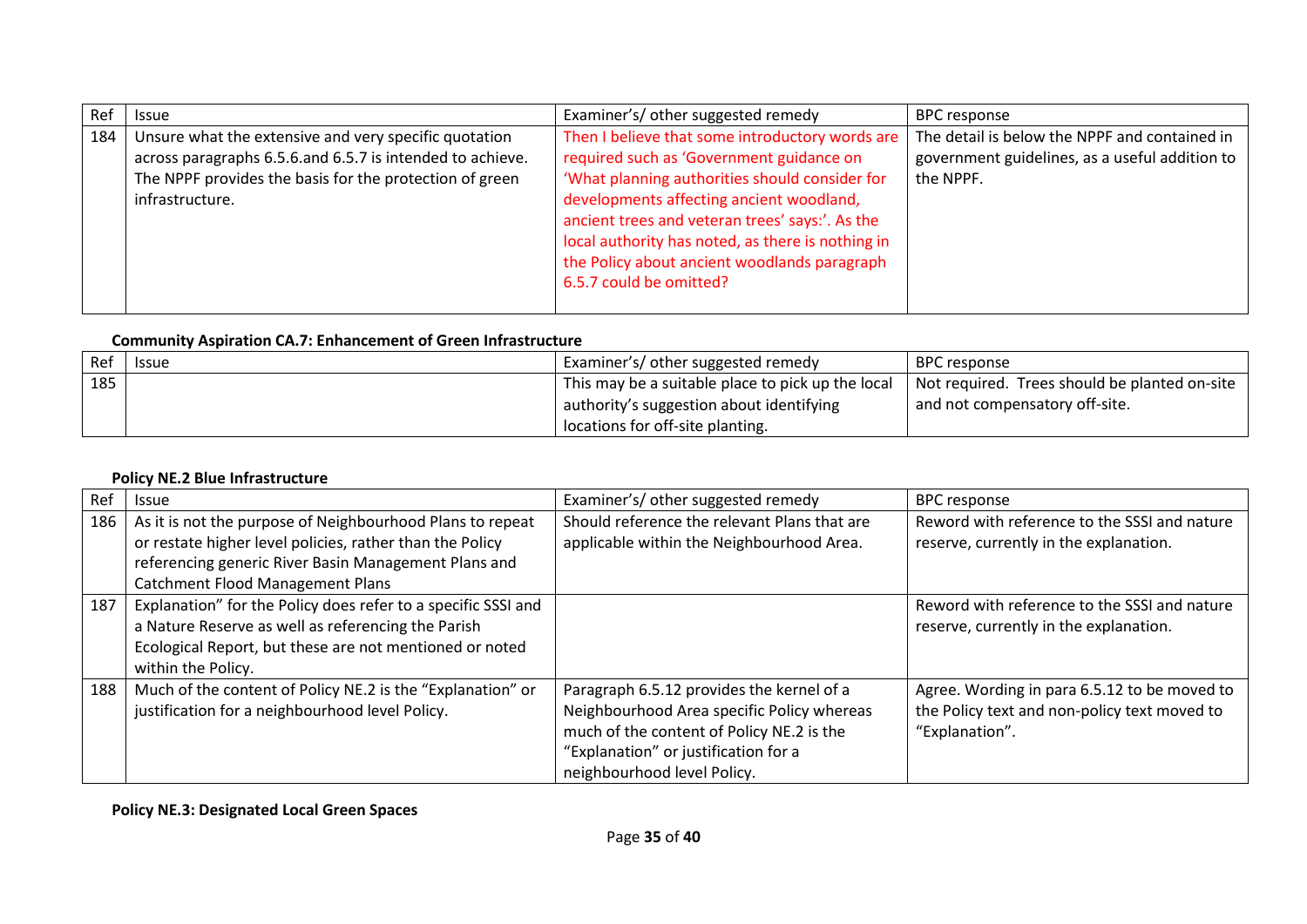| Ref        | Issue                                                                                                                                                                                                                                                                                                                                                                                                                                                                    | Examiner's/ other suggested remedy                                                                                                                                                                                                                   | <b>BPC</b> response                                                                                                                                                                                                                                                                                                                                                                                                                                                                                                                                                                                                                                                                             |
|------------|--------------------------------------------------------------------------------------------------------------------------------------------------------------------------------------------------------------------------------------------------------------------------------------------------------------------------------------------------------------------------------------------------------------------------------------------------------------------------|------------------------------------------------------------------------------------------------------------------------------------------------------------------------------------------------------------------------------------------------------|-------------------------------------------------------------------------------------------------------------------------------------------------------------------------------------------------------------------------------------------------------------------------------------------------------------------------------------------------------------------------------------------------------------------------------------------------------------------------------------------------------------------------------------------------------------------------------------------------------------------------------------------------------------------------------------------------|
| 189        | Not the purpose of Local Green Space (LGS) designation to<br>"ensure a suitable quantum and quality of amenity space"<br>but, as noted in paragraph 6.5.16, designation protects<br>"green areas of particular importance.                                                                                                                                                                                                                                               | If land is already protected by designation,<br>then consideration should be given to<br>whether any additional local benefit would be<br>gained by designation as Local Green Space"<br>(Ref: 37-011-20140306) Planning Practice<br>Guidance Notes. | Agree.                                                                                                                                                                                                                                                                                                                                                                                                                                                                                                                                                                                                                                                                                          |
| 190        | Representation raises a particular concern: "the proposed<br>designation of land forming LGS5 'Grange Park' within the<br>NDP is neither necessary nor justified. The Parish will be<br>aware through previous representations that the land is<br>the subject of a S106 planning obligation that requires it to<br>be maintained as open space in perpetuity. Its designation<br>would not override this obligation nor increase the<br>protective status of this land. |                                                                                                                                                                                                                                                      | The identification of LGS5 as a LGS is<br>considered important as:<br>1. It is not a requirement of designation<br>under paras 99-101 of the NPPF that the<br>LGS has to take note of other protections.<br>2. A 999 year lease to SMBC for use as a park<br>is in place and SMBC have not commented<br>adversely on the LGS designation.<br>3. A specific case has been made which<br>meets the criteria.<br>4. Local Green Space is a statutory planning<br>designation providing protection similar to<br>that provided by Green Belt status. As<br>such it provides additional protection to a<br>Section 106 agreement. An agreement is<br>just that and can be changed by the<br>parties. |
| 191        | Representation doubts the "particular importance" of<br>some spaces: "Tidmarch Close Green No 6 (fig 9 page 91) is<br>a small tract of land that one suspects would have been<br>difficult to build on so it was left open, it is also boggy in<br>winter and can flood.                                                                                                                                                                                                 |                                                                                                                                                                                                                                                      | Consider it does meet with LGS criteria for<br>designation whatever the reason was for it<br>not being developed.                                                                                                                                                                                                                                                                                                                                                                                                                                                                                                                                                                               |
| 192<br>193 | The pond on Kemps Green Road and green No8 (fig 9 page<br>91) is hardly a major feature it is heavily screened by tress<br>[sic] and the supposed green nearby is merely an extended<br>grass verge.<br>Likewise Yew Tree Green No7 (fig 9 page 91) is                                                                                                                                                                                                                   |                                                                                                                                                                                                                                                      | The tree screening of LGS8 does not negate its<br>designation but adds to its value to the<br>community by creating a screened and<br>tranquil green space.<br>The comment appears to support the role of                                                                                                                                                                                                                                                                                                                                                                                                                                                                                       |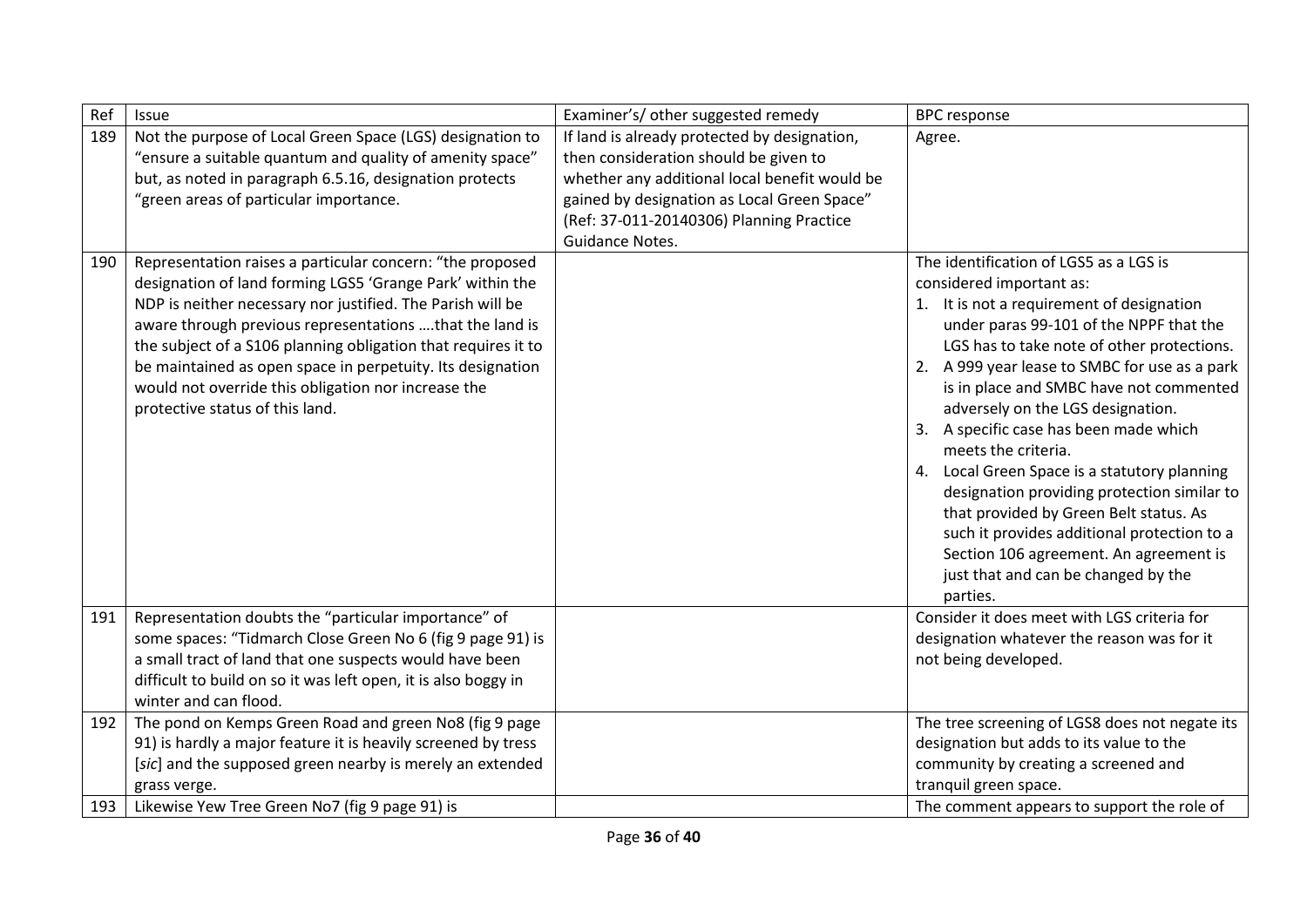|     | certainly green but not in itself a feature. These spaces<br>assist in breaking up the otherwise monotonous<br>features of a housing estate and have a small value in<br>this respect."                                                                                                                       |                                                                                                                                                                                                                                                                                                                                                                                                                                                                                                                                                                                                                                                                                                                                                                                                    | LGS7 designation.                                                                                                                                                                                                                                                                                                                                                                                                                                                                                                                                                                                |
|-----|---------------------------------------------------------------------------------------------------------------------------------------------------------------------------------------------------------------------------------------------------------------------------------------------------------------|----------------------------------------------------------------------------------------------------------------------------------------------------------------------------------------------------------------------------------------------------------------------------------------------------------------------------------------------------------------------------------------------------------------------------------------------------------------------------------------------------------------------------------------------------------------------------------------------------------------------------------------------------------------------------------------------------------------------------------------------------------------------------------------------------|--------------------------------------------------------------------------------------------------------------------------------------------------------------------------------------------------------------------------------------------------------------------------------------------------------------------------------------------------------------------------------------------------------------------------------------------------------------------------------------------------------------------------------------------------------------------------------------------------|
| 194 | LGS Assessment document, does not specifically<br>address the issue of other, existing designations.                                                                                                                                                                                                          | Could be, for instance, that the Holly Lane<br>Allotments already benefit from a statutory<br>protection which the LGS designation may not<br>enhance (and I note that the Allotment is in any<br>case to be protected by Policy COM.5). Similarly<br>land designated as a Cemetery may already<br>have an appropriate and adequate protection.<br>The Claverdon example follows the Planning<br>Guidance: "One potential benefit in areas<br>where protection from development is the<br>norm (eg villages included in the green belt) but<br>where there could be exceptions is that the<br>Local Green Space designation could help to<br>identify areas that are of particular importance<br>to the local community." My query is legitimate<br>in line with the Guidance quoted at 189 above. | There is precedent in made NDP's where<br>proposed LGS in Green Belt has been accepted<br>by Examiners (most recently, see Claverdon<br>NDP approved at referendum in October<br>2019). There is no conflict or reason why an<br>LGS cannot also be located in the Green Belt.<br>A proposed LGS is not just about adding a<br>layer of protection to the land, it is more<br>about highlighting the local importance and<br>value of such spaces to the community and<br>celebrating and positively promoting these<br>spaces even if the planning policy function<br>appears to be duplicated. |
| 195 | The ownership of the proposed LGS 6 'Tidmarsh Close<br>Green, Balsall Common' is "unknown".                                                                                                                                                                                                                   | Advise whether efforts have been made to<br>identify and contact the owner.                                                                                                                                                                                                                                                                                                                                                                                                                                                                                                                                                                                                                                                                                                                        | Yes, the land registry search indicated that the<br>land was unregistered. Site notices were<br>placed on site prior to Regulation 14<br>consultation with no response.                                                                                                                                                                                                                                                                                                                                                                                                                          |
| 196 | In relation to the Assessment, I note that it relates to 15<br>proposed LGS whereas the Policy lists only 14; it is unclear<br>whether this discrepancy arises because the Plan and the<br>Assessment document have not been aligned after<br>amendment or whether other considerations have been<br>applied. | A small problem arises I believe from the<br>change in the numerical site referencing.                                                                                                                                                                                                                                                                                                                                                                                                                                                                                                                                                                                                                                                                                                             | One LGS proposed was removed from the Plan<br>as a result of a Regulation 14 representation.<br>There is no need to amend the LGS<br>assessments. They are part of the evidence<br>base for the NDP through its various stages of<br>preparation.                                                                                                                                                                                                                                                                                                                                                |
| 197 |                                                                                                                                                                                                                                                                                                               | Policy needs to reference the maps since they<br>define (not "for illustrative purposes only") the<br>land affected.                                                                                                                                                                                                                                                                                                                                                                                                                                                                                                                                                                                                                                                                               | The LGS Assessment will be included as<br>Appendix 3 to the Plan and the Policy will<br>make reference to this and the maps                                                                                                                                                                                                                                                                                                                                                                                                                                                                      |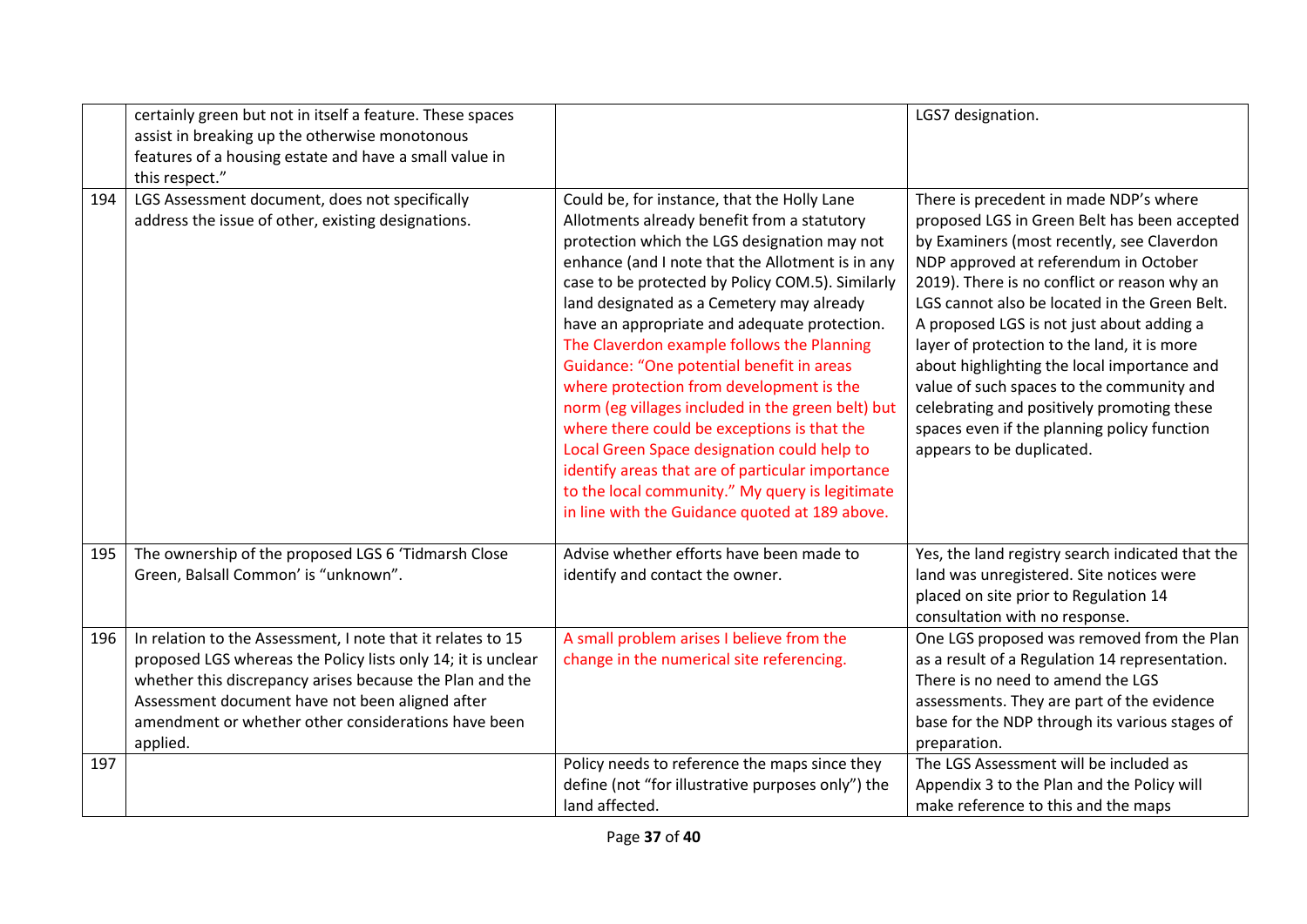|     |                                                           | contained there.                |
|-----|-----------------------------------------------------------|---------------------------------|
| 198 | Paragraph 2 says that "designations will be used" but the | Phrase to be deleted.           |
|     | Policy is itself making designations.                     |                                 |
| 199 | Relevance of the quotation from Natural England in        | Agree; quotation to be deleted. |
|     | paragraph 6.5.15 is questionable since, as noted          |                                 |
|     | above, LGS designation is not intended to meet the        |                                 |
|     | open space needs of a community.                          |                                 |

### **Policy NE.4: Biodiversity**

| Ref | <b>Issue</b>                                                                                                                                                                                                                                                                                                                                                                                 | Examiner's/ other suggested remedy                                                                                                                      | <b>BPC response</b> |
|-----|----------------------------------------------------------------------------------------------------------------------------------------------------------------------------------------------------------------------------------------------------------------------------------------------------------------------------------------------------------------------------------------------|---------------------------------------------------------------------------------------------------------------------------------------------------------|---------------------|
| 200 |                                                                                                                                                                                                                                                                                                                                                                                              | I believe it would be appropriate to insert<br>'where possible' before "provide net gains"                                                              | Agree.              |
| 201 | Believe that it would make Policy NE.4 more relevant to<br>the Neighbourhood Area if paragraph 6.5.21 was<br>incorporated within the Policy (in place of the last<br>paragraph/sentence). In relation to this paragraph the local<br>authority has commented: "Paragraph 6.5.21 references<br>the River Blythe Site of Special Scientific Interest (SSSI) and<br>Local Wildlife Sites (LWS). | Minor rewording of the text would ensure that<br>the national status of the SSSI is recognised with<br>references to LWS using capital initial letters. | Agree.              |

## **Policy NE.5: Minimising Pollution**

| Ref | Issue                                                      | Examiner's/ other suggested remedy              | <b>BPC response</b>                           |
|-----|------------------------------------------------------------|-------------------------------------------------|-----------------------------------------------|
| 202 | Policy NE.5 lacks clarity on what "unacceptable" levels of | Given the need for proportionate evidence I     | Insert sentence as part of second paragraph - |
|     | pollution would be.                                        | believe that an appropriate Policy wording      | "Unacceptable levels of pollution are those   |
|     |                                                            | might be:                                       | outside the acceptable levels within the      |
|     |                                                            | Where appropriate, development proposals will   | current WHO guidelines for noise and          |
|     |                                                            | be required to demonstrate how measures to      | appropriate standards and guidelines of the   |
|     |                                                            | address and mitigate as necessary the impact of | government for air and water quality."        |
|     |                                                            | air, noise and water pollution have been        |                                               |
|     |                                                            | considered. Appropriate instances will include  |                                               |
|     |                                                            | but not be limited to proposals that:           |                                               |
|     |                                                            | i) are within the scope of the SMBC Clean Air   |                                               |
|     |                                                            | Strategy (when adopted), or                     |                                               |
|     |                                                            | ii) relate to a site currently or formerly with |                                               |
|     |                                                            | land-use(s) which have the potential to have    |                                               |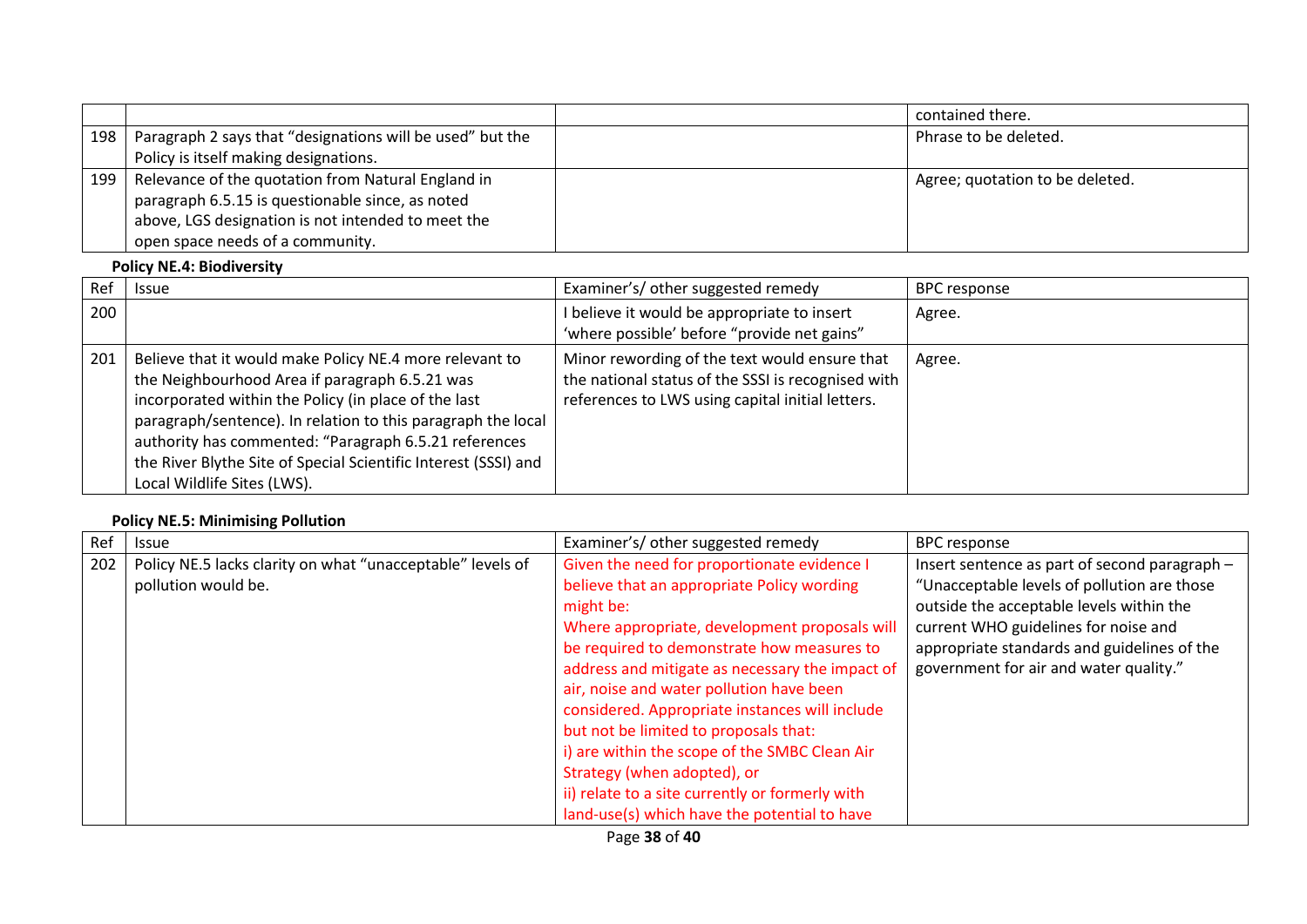|     |                                                                                                                  | caused contamination of the underlying soils<br>and groundwater, or<br>iii) sit within the Birmingham Airport Noise<br>Preferential Route corridors either side of the<br>Standard Instrument Departure (SID) or below<br>the arrival flight paths. |                                                                                                |
|-----|------------------------------------------------------------------------------------------------------------------|-----------------------------------------------------------------------------------------------------------------------------------------------------------------------------------------------------------------------------------------------------|------------------------------------------------------------------------------------------------|
| 203 | Paragraph 6.5.27 quotes the NPPF but no evidence is<br>provided to suggest that there are Air Quality Management | I note that this is an "emerging" strategy and<br>SMBC has advised that no AQMA are under                                                                                                                                                           | Detail will be added to confirm the SMBC are<br>currently monitoring air borne pollutants at 3 |
|     | Areas or Clean Air Zones within the Neighbourhood Area.                                                          | consideration.                                                                                                                                                                                                                                      | sites in Balsall Common as part of their                                                       |
|     |                                                                                                                  |                                                                                                                                                                                                                                                     | emerging Clean Air Strategy and consideration                                                  |
|     |                                                                                                                  |                                                                                                                                                                                                                                                     | of an Air Quality Management Area (AQMA)<br>for all or part of the Borough.                    |
| 204 | In relation to water pollution no specific mention of it is                                                      |                                                                                                                                                                                                                                                     | The text will be changed to include the                                                        |
|     | included within the Policy or the "Explanation" text                                                             |                                                                                                                                                                                                                                                     | comments of the Environment Agency in                                                          |
|     | (although the Environment Agency has commented on<br>the subject as above in relation to the redevelopment of    |                                                                                                                                                                                                                                                     | relation to the River Blythe system.                                                           |
|     | brownfield land).                                                                                                |                                                                                                                                                                                                                                                     |                                                                                                |
| 205 | In relation to noise pollution, It would therefore seem                                                          |                                                                                                                                                                                                                                                     | It is not considered that the mitigation                                                       |
|     | inappropriate for evidence to be gathered, limits to be                                                          |                                                                                                                                                                                                                                                     | requirements are unreasonable for new                                                          |
|     | defined or relevant mitigation measures to be identified<br>at a Neighbourhood Area level.                       |                                                                                                                                                                                                                                                     | developments and appropriate to consider at<br>Neighbourhood Plan level.                       |
| 206 | I am aware that the Policy wording was agreed with                                                               |                                                                                                                                                                                                                                                     | Ditto.                                                                                         |
|     | Birmingham Airport and the wording itself has not been                                                           |                                                                                                                                                                                                                                                     |                                                                                                |
|     | disputed by Solihull MBC. My concerns are that I doubt                                                           |                                                                                                                                                                                                                                                     |                                                                                                |
|     | that such evidence as is provided to support the noise                                                           |                                                                                                                                                                                                                                                     |                                                                                                |
|     | aspects of this Policy is "proportionate" to the issues                                                          |                                                                                                                                                                                                                                                     |                                                                                                |
|     | involved, Balsall Parish is but a small part of the area                                                         |                                                                                                                                                                                                                                                     |                                                                                                |
|     | affected and the draft Solihull Local Plan (in conjunction                                                       |                                                                                                                                                                                                                                                     |                                                                                                |
|     | with other affected areas) can better assess relevant                                                            |                                                                                                                                                                                                                                                     |                                                                                                |
|     | limits within the context of the Airport Master Plan, and                                                        |                                                                                                                                                                                                                                                     |                                                                                                |
|     | the Inspector examining the Local Plan can be better<br>informed about the "complex issue [which] at times       |                                                                                                                                                                                                                                                     |                                                                                                |
|     | requires complex solutions". Comments are invited.                                                               |                                                                                                                                                                                                                                                     |                                                                                                |